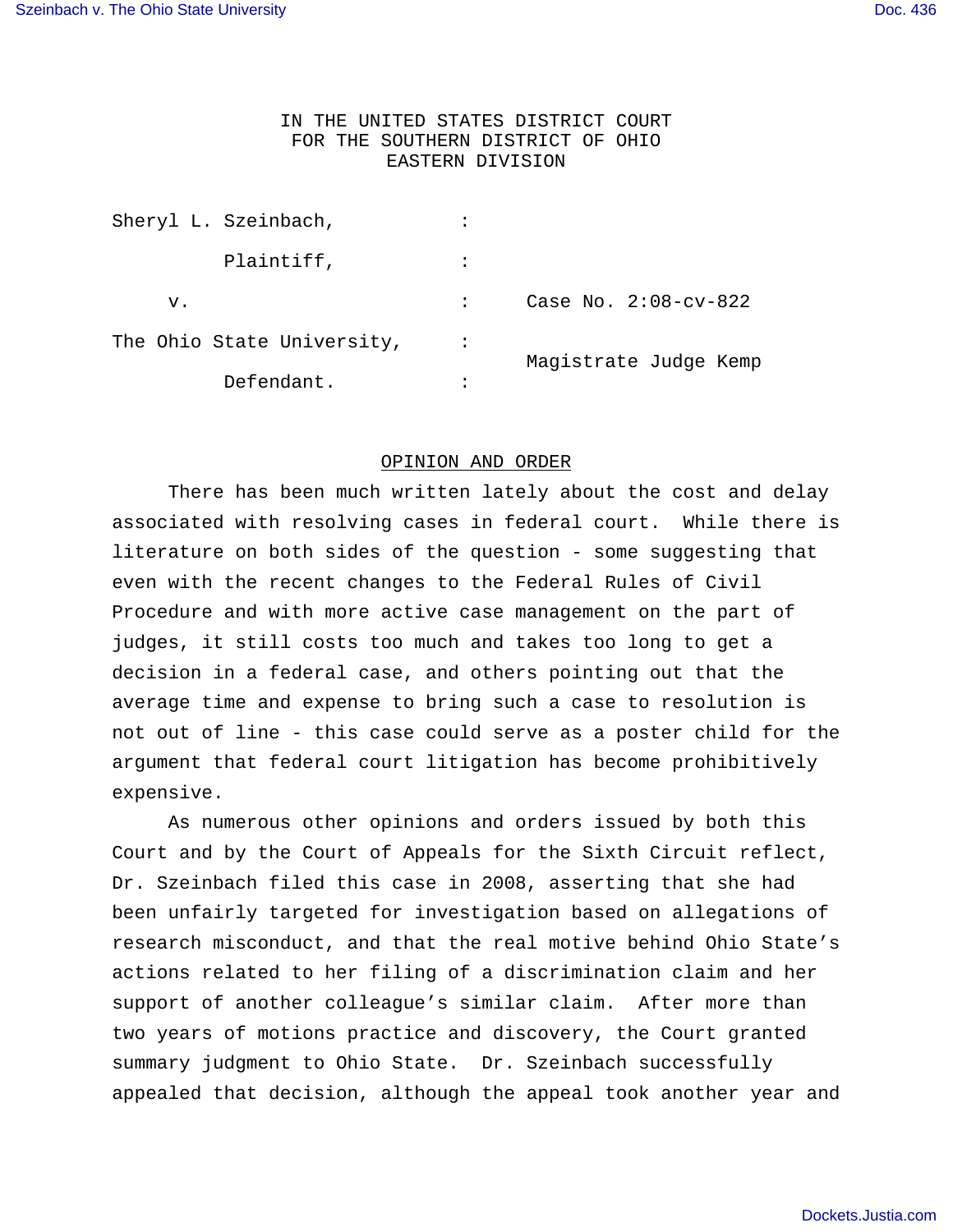a half to resolve. Once the mandate issued, it took almost two more years for the case to proceed to trial, and then only after the Court issued a 72-page opinion and order denying a renewed motion for summary judgment.

The trial lasted fourteen days. At the end, the jury returned a verdict in favor of Dr. Szeinbach on a claim of coworker retaliation which was, according to the verdict, something that Ohio State supervisors or members of management either knew or had reason to know about, and also something that those same officials either condoned, tolerated or encouraged, or failed adequately to respond to.

Inevitably, a post-trial motion followed, which was granted in part and denied in part. In the meantime, Dr. Szeinbach, as the prevailing party, moved for attorneys' fees under 42 U.S.C. §1988 and supplemented that motion. Dr. Szeinbach then appealed Judge Abel's order granting some post-trial relief to Ohio State, and Ohio State cross-appealed. The cross-appeal was dismissed, but Dr. Szeinbach persisted in her appeal, which ultimately (i.e. fifteen months later) was decided against her. She then petitioned the United States Supreme Court for a writ of certiorari but was, again, unsuccessful. While all that was happening, the attorneys' fees matter was stayed.

After the fee issue was reactivated, the Court made a preliminary ruling denying one of Ohio State's arguments about the effect of an offer of judgment, and it set the matter for a hearing. The docket reflects that in the five months which elapsed since that order was entered, there were 24 additional docket entries made; the hearing was continued once; and the Court held two discovery conferences. The two-day hearing then ensued. By the time this Opinion and order will be issued, the case will have been pending for almost nine years. It is not surprising that Dr. Szeinbach's attorney is asking for a million-

-2-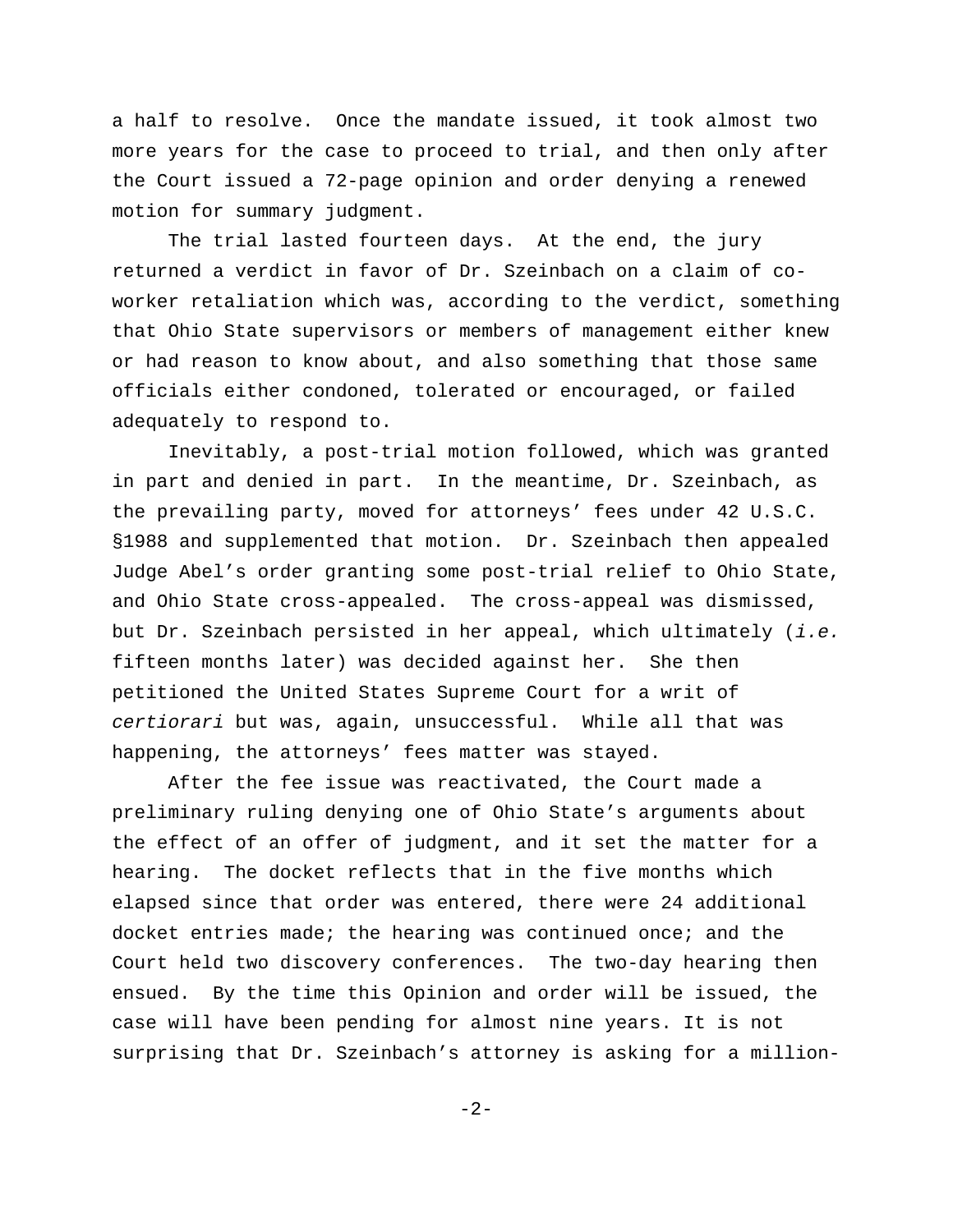dollar fee. It is also not surprising that Ohio State's outside counsel, who handled this case for a period of time (but not including the trial, any of the post-trial motions or second appeal, and any proceedings on the attorneys' fees portion of the case), billed 12,400.45 hours of time for their work. See Exhibit 15, p., l64.

It is not possible, at this point, to place either blame or responsibility on any one party or institution for this nine-year saga. Some cases have to be tried. This may have been one of them. Some cases are very complex. That appears to be true of this case as well. The best that can be said now is that it is time for the Court to write what will hopefully be the final chapter (although given that this order is appealable, that is by no means certain). The Court now turns to the issue of what is a reasonable fee for the time expended by Dr. Szeinbach's counsel in proving her case.

## I. Attorneys' Fees

Generally, parties are required to pay their own attorney's fees. Perdue v. Kenny A. ex rel. Winn, 559 U.S. 542, 550 (2010). Congress enacted 42 U.S.C. §1988(b) as an exception to this general rule "in order to ensure that federal rights are adequately enforced."  $Id.$  Under that statute, a court has discretion to award a prevailing party, other than the United States, a reasonable attorney's fee. 42 U.S.C. §1988. Title VII also provides for a recovery of reasonable attorney's fees by a prevailing plaintiff. 42 U.S.C. §2000e-5(k). The standard of awarding attorney's fees to a prevailing party under §1988 applies to awards under Title VII. Virostek v. Liberty Township Police Department/Trustees, 14 Fed.Appx. 493, 509 (6th Cir. 2001).

"Although §1988 uses permissive language regarding fee awards, 'the Supreme Court has read [§1988] as mandatory where

 $-3-$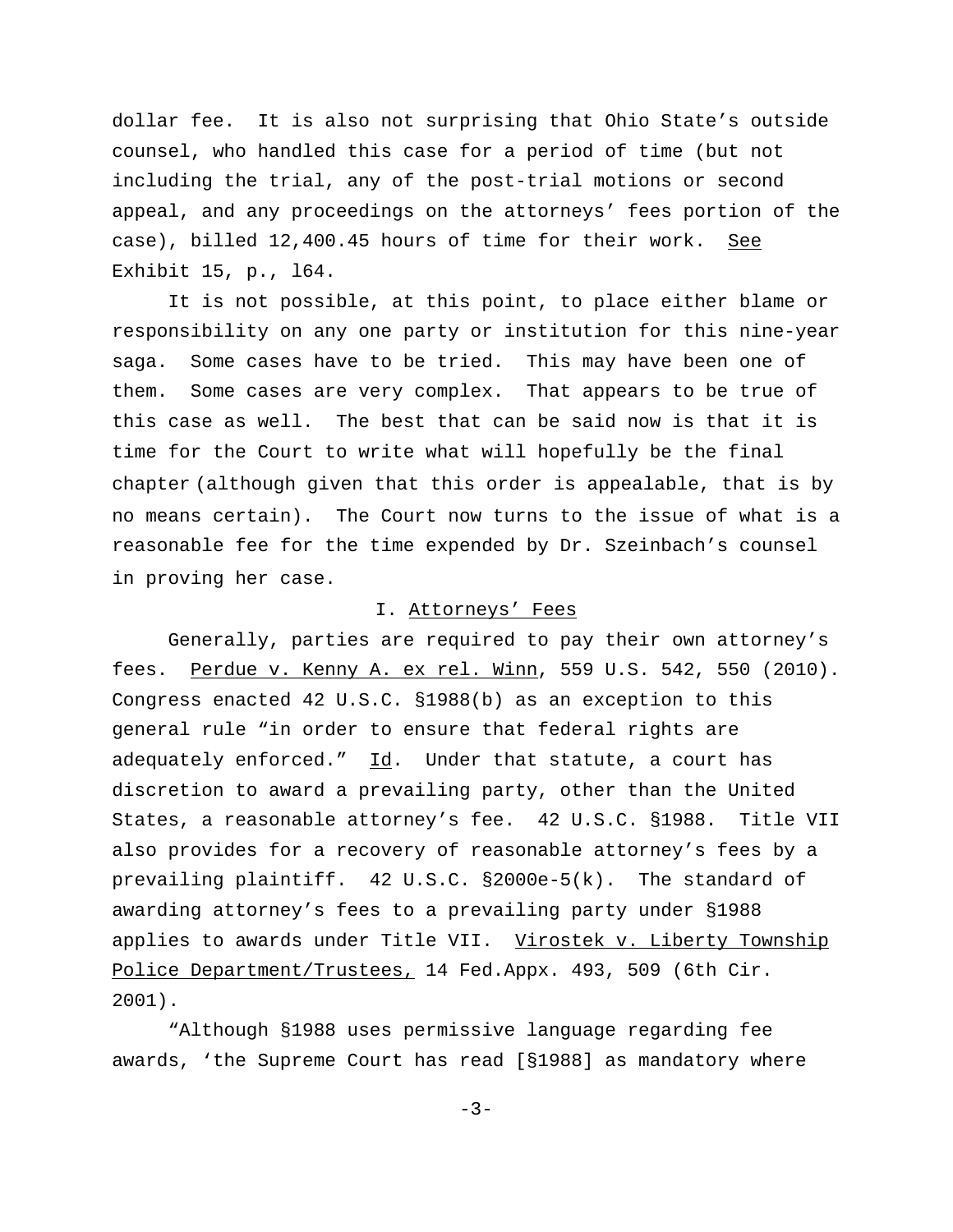the plaintiff prevails and special circumstances are absent.'" Hescott v. City of Saginaw, 757 F.3d 518, 523 (6th Cir. 2014), quoting Deja Vu v. Metro. Gov't of Nashville & Davidson Cnty., Tenn., 421 F.3d 417, 420 (6th Cir. 2005). A party is considered a prevailing party if she "succeed[s] on any significant issue in litigation which achieves some of the benefit the parties sought in bringing suit." Hensley v. Eckerhart, 461 U.S. 424, 433 (1983). In Hensley, the Supreme Court explained that '[t]he most useful starting point for determining the amount of a reasonable fee is the number of hours reasonably expended on the litigation multiplied by a reasonable hourly rate." Id. This amount is referred to as the "lodestar." Garner v. Cuyahoga Cnty. Juvenile Ct., 554 F.3d 624, 642 (6th Cir. 2009).

"The award-seeking party should submit evidence of the hours worked and the rates sought." The Northeast Ohio Coalition for the Homeless v. Husted, 831 F.3d 686, 702 (6th Cir. 2016), citing Hensley, 461 U.S. at 433. "If 'documentation of hours is inadequate, the district court may reduce the award accordingly.'" Id. Fee applicants must exercise "billing judgment," meaning counsel is expected to "exclude from a fee request hours that are excessive, redundant, or otherwise unnecessary, just as a lawyer in private practice is ethically obligated to exclude such hours from his fee submission." Id. Courts are required to exclude from the lodestar calculation hours that were not reasonably expended. Id. Courts are not required to act as "green-eyeshade accountants" and "achieve auditing perfection" but must simply do "rough justice." Fox v. Vice, 563 U.S. 826, 838 (2011). Finally, "[d]etermination of an appropriate fee award 'should not result in a second major litigation.'" Abernathy v. Corinthian Colleges, Inc., 2014 WL 4272723 \*5 (S.D. Ohio Aug. 29, 2014), quoting Hensley, 461 U.S. at 437.

 $-4-$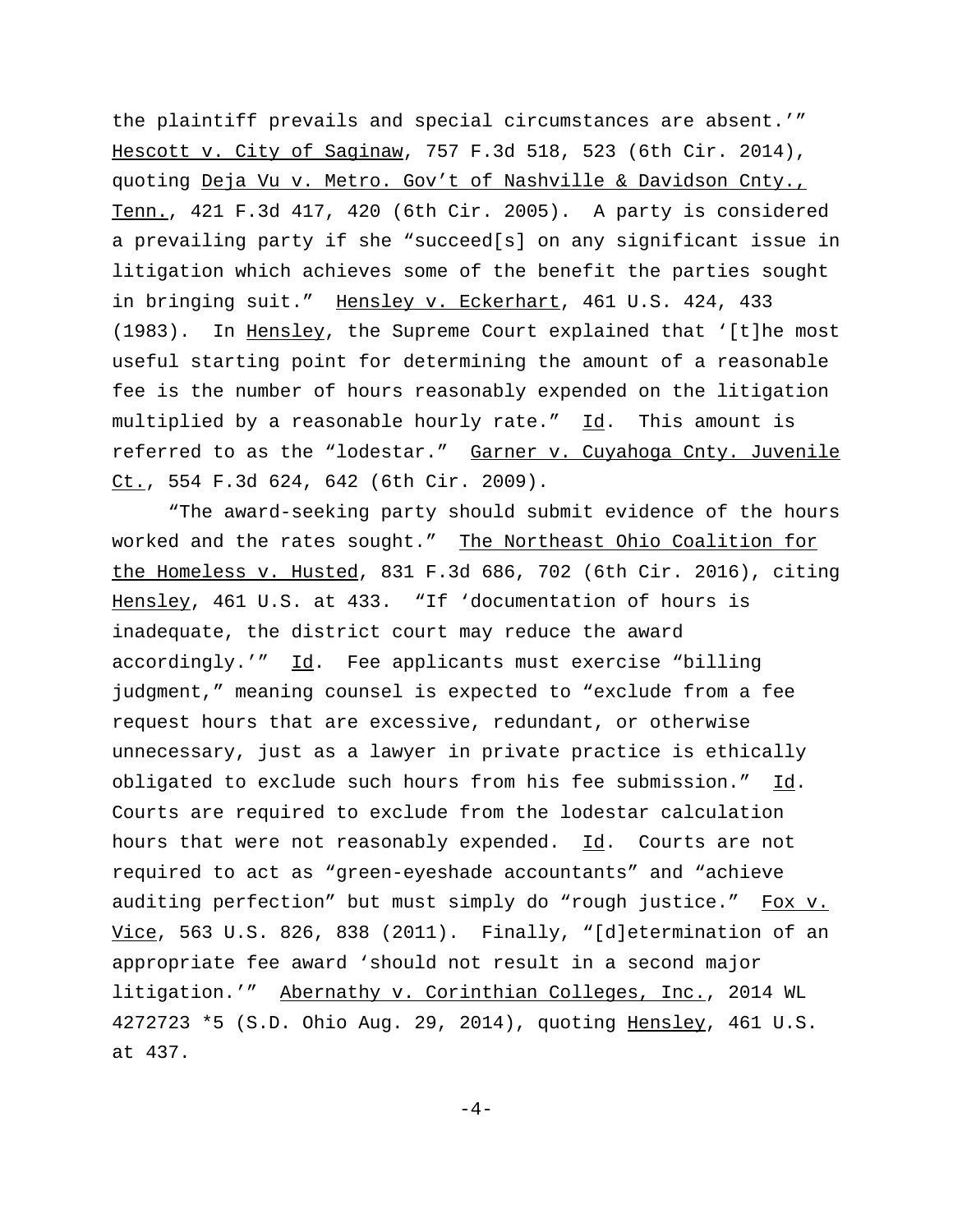# A. Reasonable hourly rates

The legal standard for calculating a reasonable hourly rate is exceedingly well-documented in the case law. A reasonable hourly rate is typically "the prevailing market rate, defined as the rate that lawyers of comparable skill and experience can reasonably expect to command within the venue of the court of record." Geier v. Sundquist, 372 F.3d 784, 791 (6th Cir. 2004). Judge Marbley recently explained the standard in Autrey v. Food Concepts International, LP, 2017 WL 1163845, at \*3–4 (S.D.Ohio March 29, 2017) in this way:

In determining a reasonable hourly rate, "[t]he appropriate rate ... is not necessarily the exact value sought by a particular firm, but is rather the market rate in the venue sufficient to encourage competent representation." Sykes v. Anderson, 419 Fed.Appx. 615, 618 (6th Cir. 2011) (internal quotations omitted). The market rate is "the rate that lawyers of comparable skill and experience can reasonably expect to command within the venue of the court of record." Gonter v. Hunt Value Co., 510 F.3d 610, 618 (6th Cir. 2007). Comparable skill and experience, of course, means skill and experience in the specific area of law at issue in the case. Snide v. Disc. Drug Mart, Inc., No. 1:11-cv-244, 2013 U.S. Dist. LEXIS 165584, \*22-\*25, 2013 WL 6145130 (N.D. Ohio Oct. 30, 2013).

In making its determination, the court may "consider a party's submissions, awards in analogous cases, state bar association guidelines, and its own knowledge and experience from handling similar requests for fees." Northeast Ohio Coalition for Homeless v. Husted ("NEOCH"), No. 2:06-cv-896, 2014 WL 4829597, at \*12 (S.D. Ohio Sept. 29, 2014) (vacated in part on other grounds) (quoting Van Horn v. Nationwide Prop. & Cas. Ins. Co., 436 Fed.Appx. 496, 499 (6th Cir. 2011)). The fee applicant bears the burden to "produce satisfactory evidence—in addition to the attorney's own affidavits—that the requested rates are in line with those prevailing in the community for similar services by lawyers of reasonably comparable skill, experience, and reputation." Blum v. Stenson, 465 U.S. 886, 896 (1984).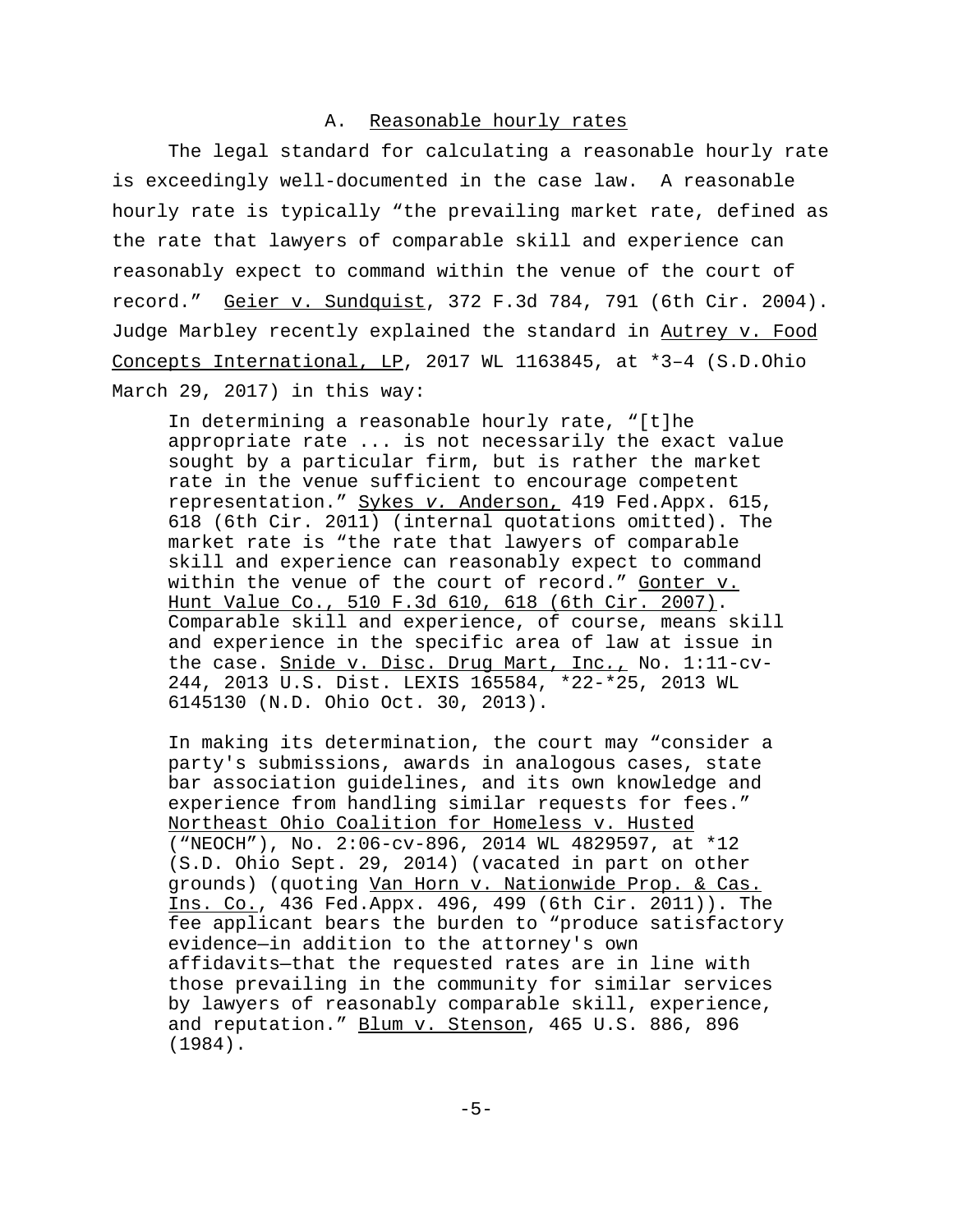The Court may also consider an attorney's own normal billing rates to help calculate a reasonable fee. Hadix v. Johnson, 65 F.3d 532, 536 (6th Cir. 1995). It is with this standard in mind that the Court will consider the issue of the reasonable hourly rate requested by Dr. Szeinbach's counsel.

Dr. Szeinbach's lead counsel from the preparation and filing of the complaint through the fee hearing was Eric Rosenberg. He currently practices with Rosenberg & Ball, a small firm located in Granville, Ohio. At the hearing, Mr. Rosenberg testified that he started practicing law in 1998. Prior to Dr. Szeinbach's trial, he had tried over 20 cases. He started his career with the Ohio Attorney General's Office, eventually working in the Court of Claims section where his work included employment law cases. See Exhibits 3, 4, and 5. He subsequently entered private practice where he practiced almost exclusively in the area of litigation and gained experience in a number of trials. This period of Mr. Rosenberg's private practice included a short time at Bricker & Eckler during which he billed at an hourly rate of \$225. At some point, he left the practice of law for a time to work overseas with a non-profit. He eventually returned to the practice of law and in 2008, Mr. Ball joined his practice. His previous work in this Court has included Title VII cases. See Exhibit 7. He has had cases in other federal courts as well. His current hourly rate is \$350 per hour and he has focused his practice on Title IX litigation since 2016. In the original fee petition, Mr. Rosenberg sought fees at the rate of \$225 for time spent in 2007 - 2008; \$275.00 for time spent in 2009 – 2010; and \$325.00 from 2011 through the filing of the original fee petition.

Diane Jaquish, an attorney practicing in an of counsel capacity with Mr. Rosenberg, testified regarding her time expended in this litigation. According to Ms. Jaquith, she

-6-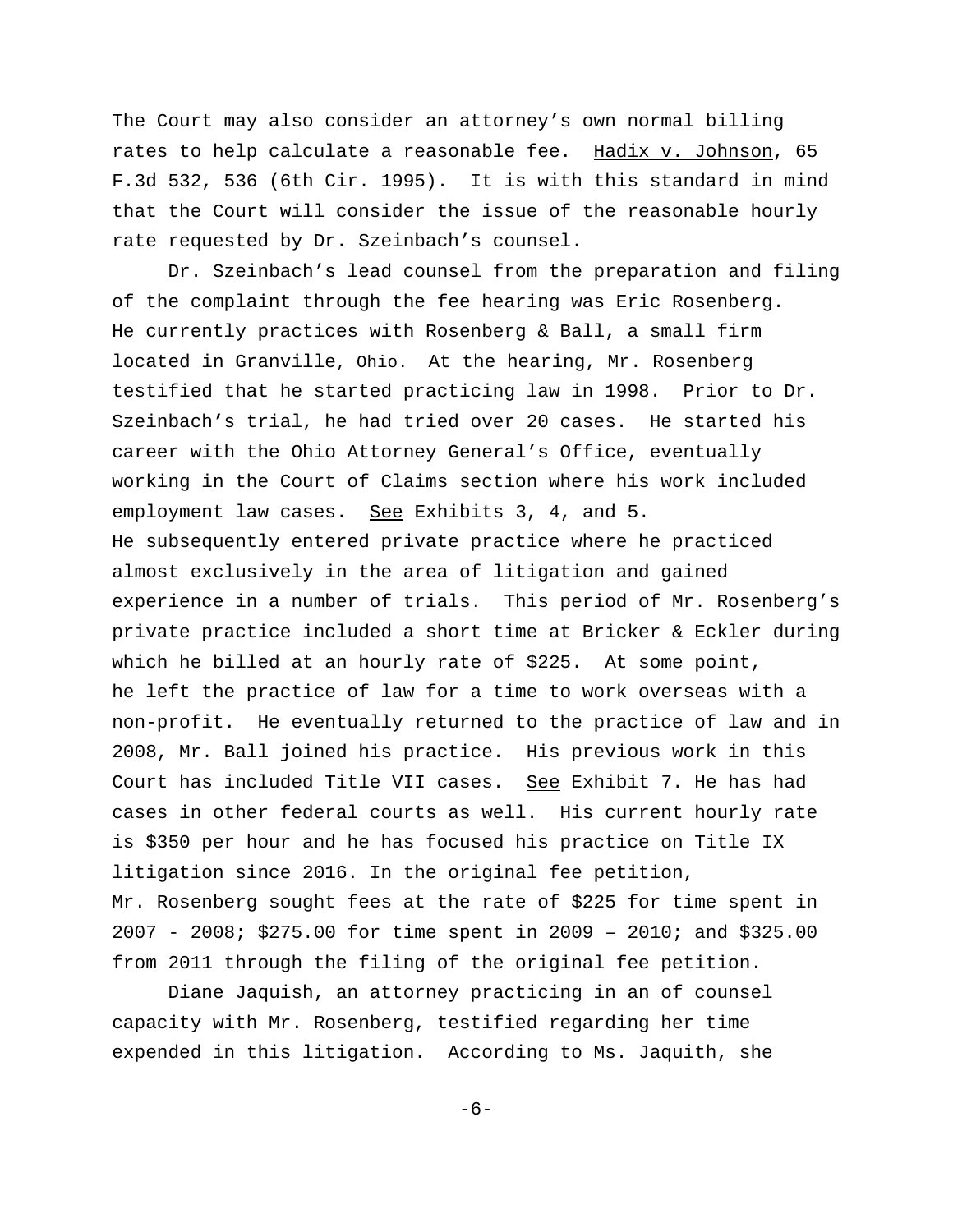assisted Mr. Rosenberg with trial preparation. Her efforts included witness preparation and the preparation of deposition summaries. She also attended every day of the trial, observed and took notes. She graduated from Capital University Law School and began practicing law in 2004 or 2005. Her areas of practice include social security disability, veterans disability, employment, and workers' compensation. She created her invoice found at pages 54-55 of Exhibit 13 based on her daily tracking and review of her hours. Her invoice reflects that she billed \$44,780.00 for 223.9 hours at a \$200 hourly rate.

 David Ball also testified at the hearing. According to his testimony, he graduated from the University of California at Berkeley School of Law and was admitted to practice in 1991. He spent three years practicing with a San Francisco firm in the area of employment law and five years in Columbus with the firm of Schottenstein, Zox & Dunn practicing in the area of labor and employment law. While at the Schottenstein firm, he represented Dr. Szeinbach in connection with research misconduct allegations. Another lawyer in that firm, Paul Bittner, also represented her in connection with that matter. Mr. Ball testified that the time billed for that representation is reflected in the invoices contained in Plaintiff's Exhibit 13. He was allowed to carry this time with him when he left Schottenstein and he has submitted it as part of the fee petition here. The invoices reflect total billing in the amount of \$37,658.03 and indicate an hourly rate for Mr. Ball ranging from \$205 to \$225 and an hourly rate of \$295 for Mr. Bittner.

Mr. Ball further testified that he began practicing with Mr. Rosenberg in 2010. He focuses primarily on employment law. During his time with Mr. Rosenberg, he has worked on discrete projects related to Dr. Szeinbach's litigation. His requested hourly rate in this matter is the same as Mr. Rosenberg's.

-7-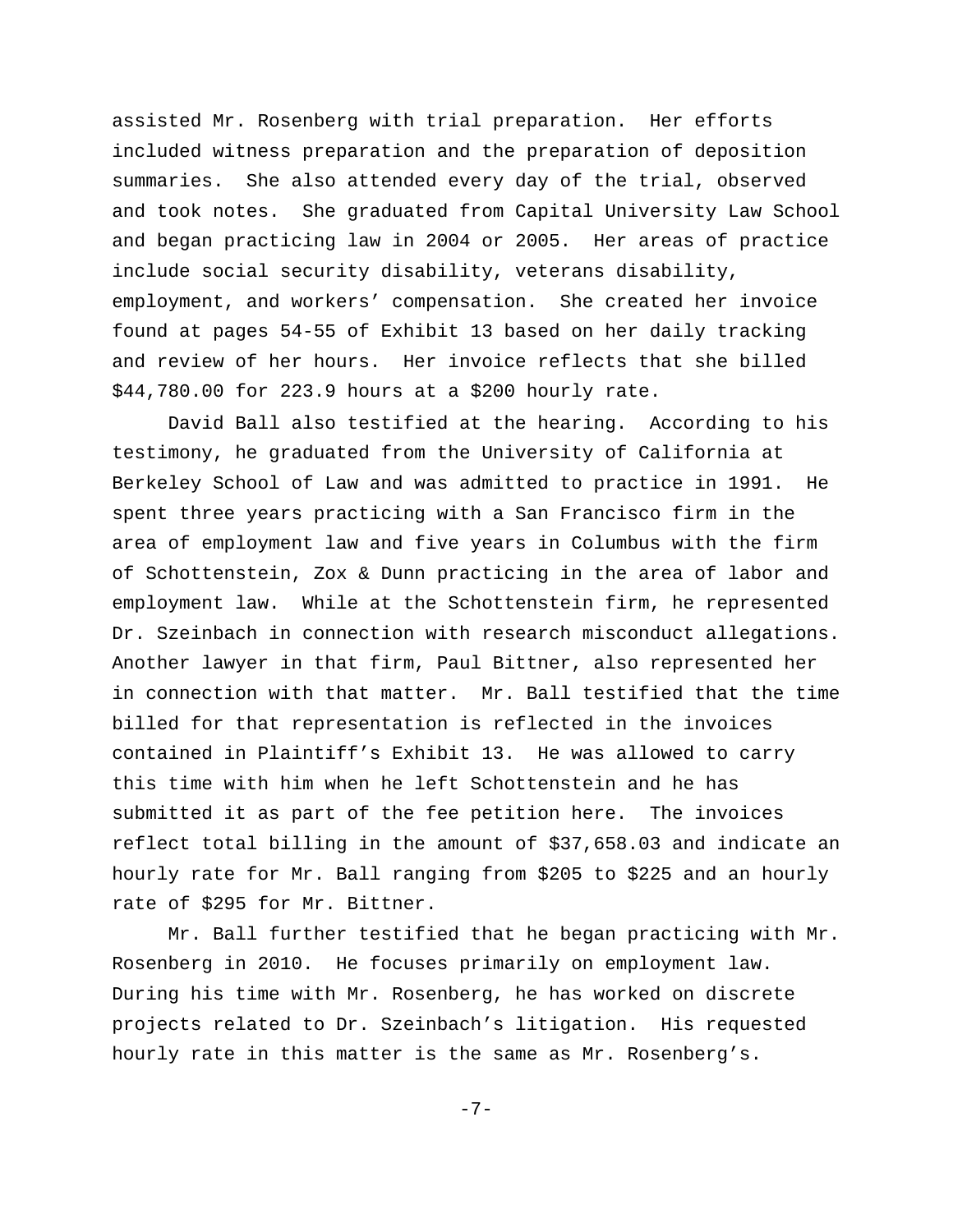Dr. Szeinbach presented the expert testimony of attorney Frederick M. Gittes in support of her fee petition. Mr. Gittes is a Columbus lawyer with extensive civil rights experience representing both plaintiffs and defendants (but primarily plaintiffs). He began practicing law in 1975. Focusing on the issue of the reasonableness of the hourly rates, Mr. Gittes testified that the hourly rates requested by counsel are substantially below the market rate for attorneys in central Ohio engaged in employment and other civil rights litigation. Much of Mr. Gittes' testimony was directed to Mr. Rosenberg's rates but he noted that the rates requested Mr. Ball and Ms. Jaquith are also easily justified in comparison to the rates awarded to other attorneys. Several factors contributed to Mr. Gittes' view, most notably the amount of trial experience Mr. Rosenberg had acquired prior to Dr. Szeinbach's trial. From Mr. Gittes' perspective, Mr. Rosenberg's trial experience was significant. He directly compared Mr. Rosenberg's requested hourly rates to those awarded to counsel in three specific decisions from courts within this district. These examples provided a range of awards from \$225 for an attorney during the second and third year of practice to an award of \$410 for an attorney whom Mr. Gittes viewed as having the same years of experience as Mr. Rosenberg during the trial in this case. In his report, Mr. Gittes stated that, in his experience, lead partners at small plaintiff-side employment law firms commonly charge between \$400 and \$500 per hour. He testified that he generally bills at an hourly rate of \$425.00.

Ohio State's expert witness was Marc Fishel, a Columbus attorney with a significant defense practice on behalf of public employers throughout Ohio. With respect to the issue of the reasonableness of the hourly rates, Mr. Fishel's opinion was that the hourly rates requested by Dr. Szeinbach's counsel are not justified. Mr. Fishel identified several factors which

-8-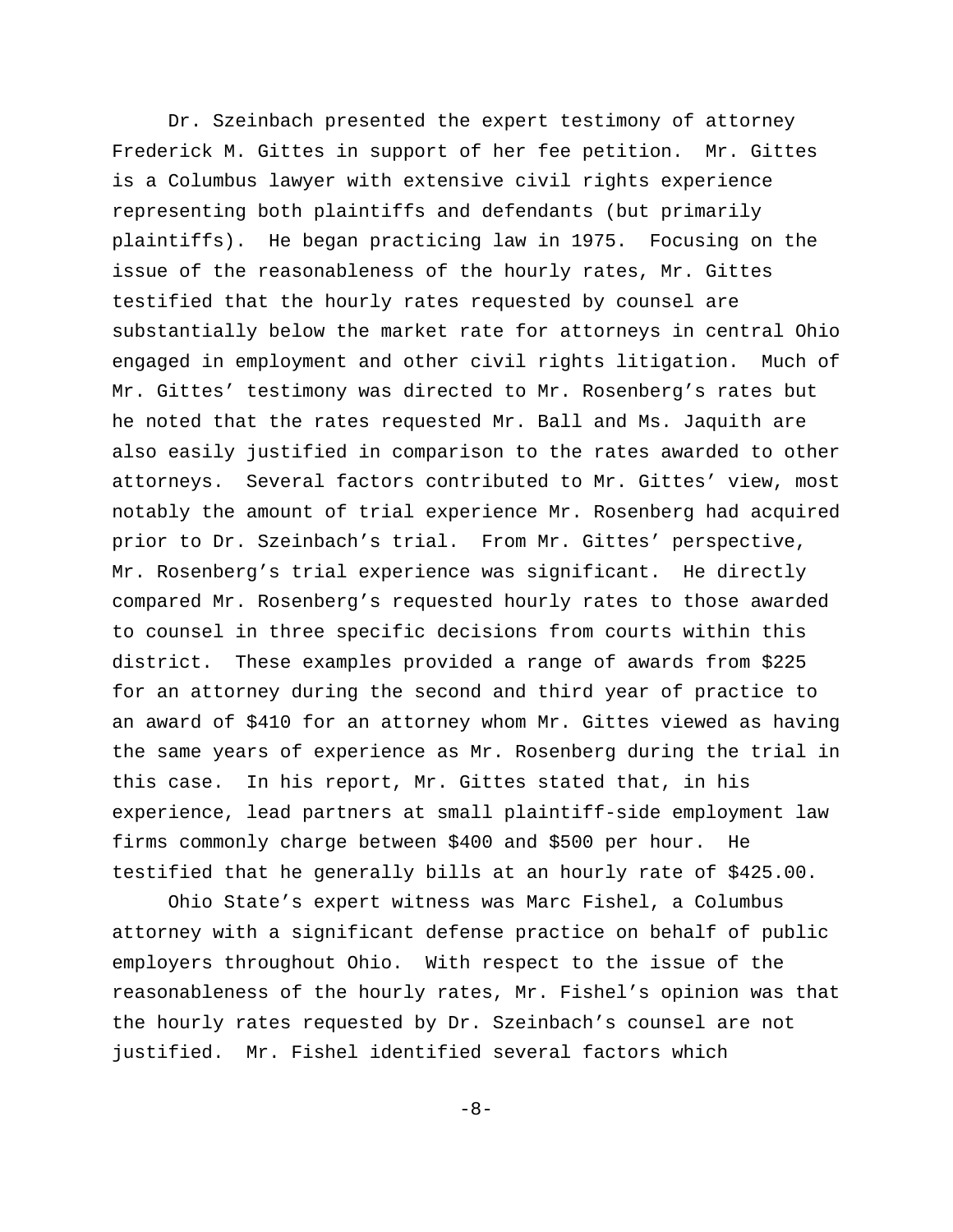contributed to his view. First, he did not consider Mr. Rosenberg's employment law experience to be significant. Further, he found no indication that Mr. Rosenberg's regular hourly rate was \$325.00. Most significant to Mr. Fishel, however, was that, from his perspective, Mr. Rosenberg's trial conduct and work product were not what would be expected of an attorney commanding that rate. Mr. Fishel specifically cited examples of Mr. Rosenberg's conduct that he believed were "emblematic" of inexperience or learning on the job. He also explained his view that Mr. Rosenberg's billing practices indicated a level of inexperience. Mr. Fishel's opinion was that the hourly rates Mr. Rosenberg actually charged Dr. Szeinbach are reasonable and more reflective of his skill and experience.

Taking all of the above into account, and applying its own knowledge and experience, the Court concludes that a reasonable hourly rate for Mr. Rosenberg's time in this case is \$325. The Court is satisfied from all of the testimony that this hourly rate is consistent with the prevailing market rate in central Ohio for attorneys with skill and experience comparable to Mr. Rosenberg's. Additionally, the Court believes this amount represents a reasonable balance between the significance of Mr. Rosenberg's experience as recognized by Mr. Gittes and the issues identified by Mr. Fishel. The Court recognizes that Mr. Fishel made a valid point about the quality of Mr. Rosenberg's work (particularly as to his record-keeping) but concludes that this factor is more pertinent to the number of hours reasonably spent on the case than on the billing rate. Importantly, the Court finds that the rate of \$325 per hour is consistent with the goal of awarding fees sufficient to attract competent counsel without allowing a windfall.

 This brings the Court to the issue of how best to account for the length of time this case has been pending. "'Clearly,

-9-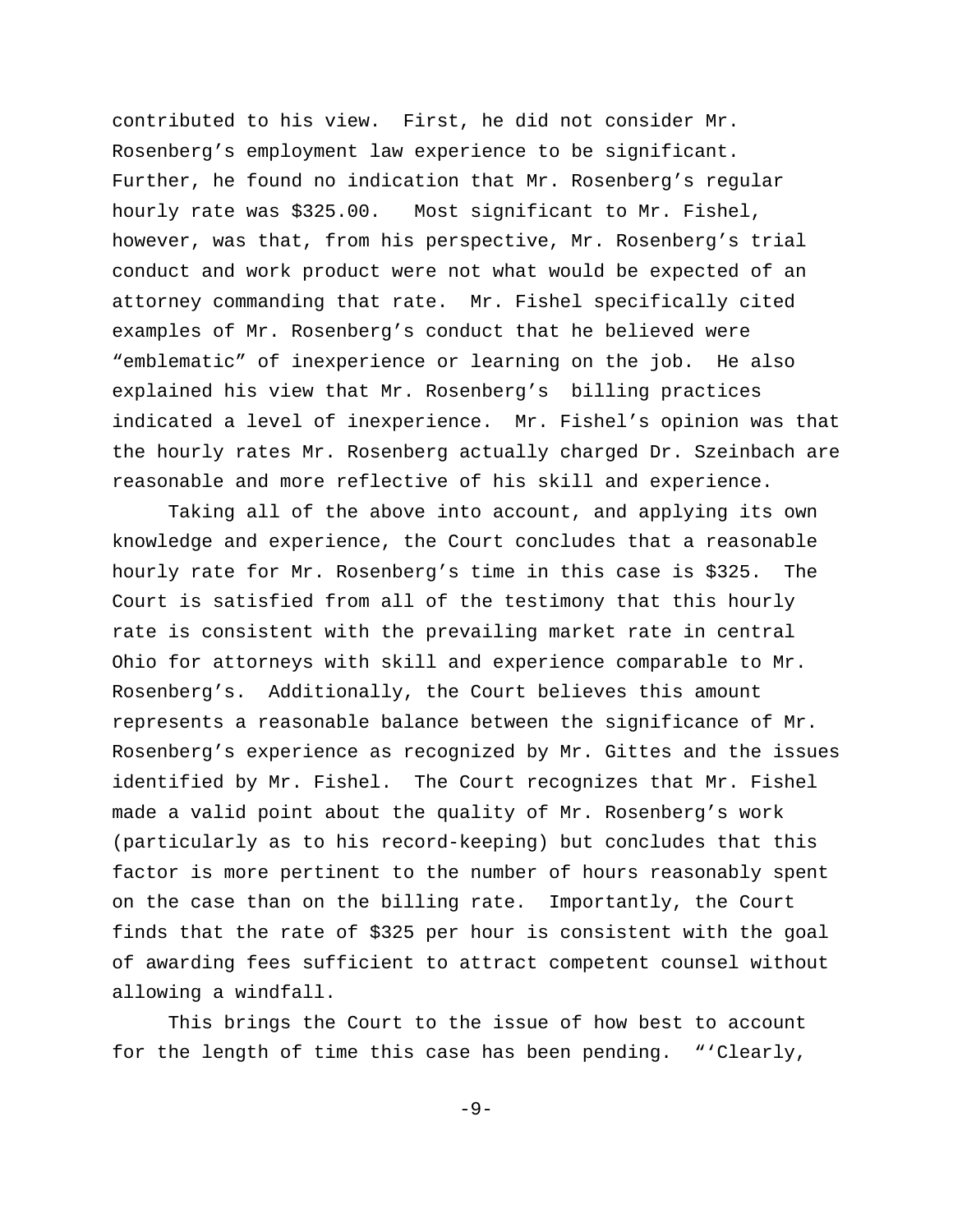compensation received several years after the services were rendered ... is not equivalent to the same dollar amount received reasonably promptly as the legal services were performed, as would normally be the case with private billings.'" Bank One, N.A. v. Echo Acceptance Corp., 595 F.Supp.2d 798, 801 (S.D. Ohio 2009), quoting Missouri v. Jenkins, 491 U.S. 274, 283 (1989). "District courts can use either current rates or past rates with interest when calculating the lodestar amount to provide an adjustment for delay in payment." Id. at 802; see also Perdue v. Kenny A., 559 U.S. 542 (2010). The Court finds that applying the current rate is the appropriate method to account for the passage of time during the nine years that this case has been pending. Consequently, the Court will apply the current rate of \$325 to all of Mr. Rosenberg's time.

 The Court, however, will not apply a similar hourly rate to the time submitted by Mr. Ball and Ms. Jaquith. Rather, the Court concludes that hourly rates of \$275 for Mr. Ball and \$200 for Ms. Jaquith represent appropriate billing rates. Neither of these attorneys testified regarding extensive trial experience. Further, by Mr. Ball's own description, his time spent on this case was more or less on a discrete project basis. The same is true with respect to Ms. Jaquish's time. Her responsibilities in this case were limited to a short period surrounding the trial. Finally, the Court accepts the hourly rates for Mr. Ball and Mr. Bittner with respect to Mr. Ball's carry over time from the Schottenstein firm. Ohio State has not challenged the reasonableness of the hourly rates reflected in those invoices and the Court finds them reasonable.

#### B. Hours Reasonably Expended

Beyond a reasonable hourly rate, the lodestar approach also requires the Court to determine "the reasonable number of hours expended." Hensley, 461 U.S. at 449. In doing so, the Court

 $-10-$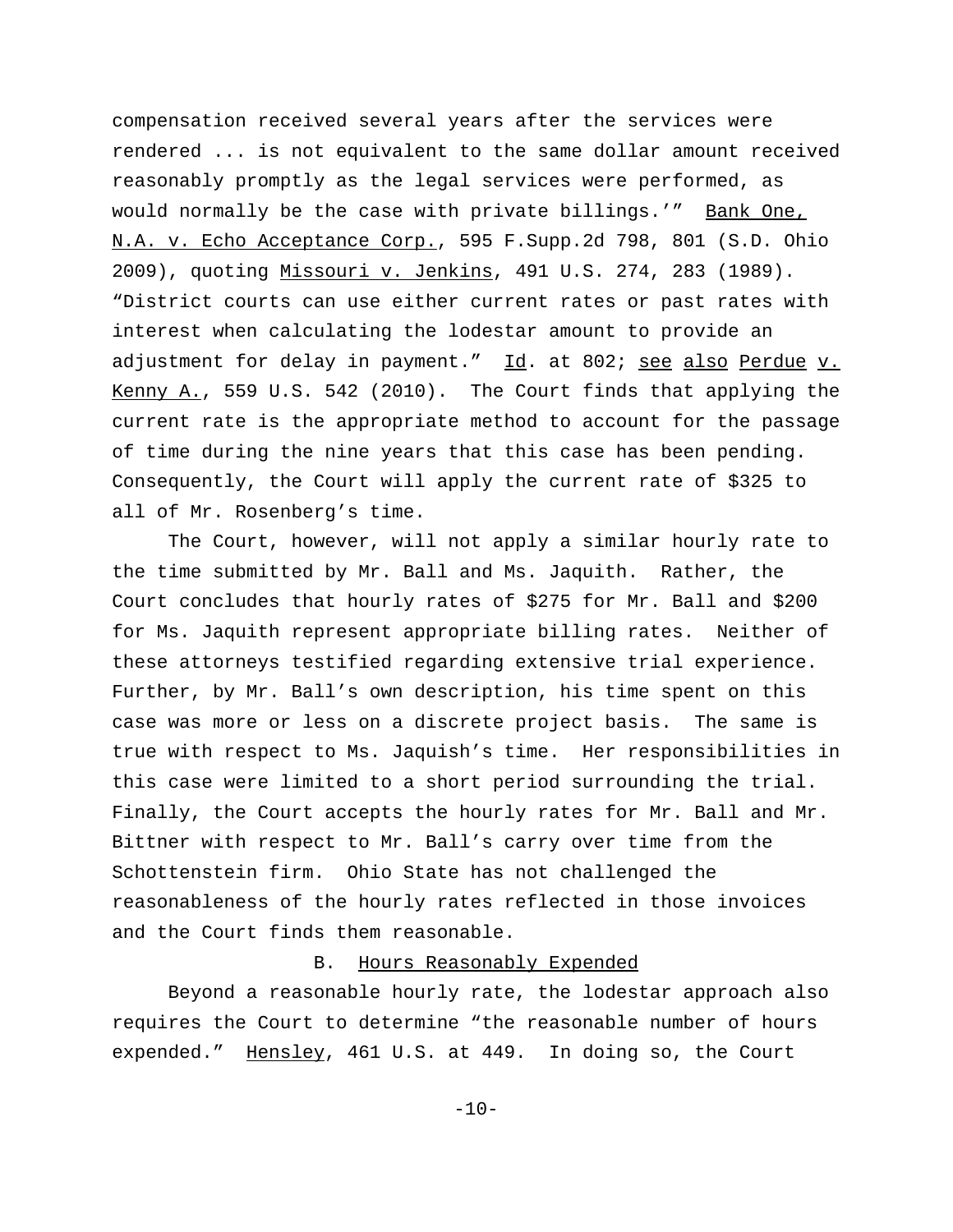must "exclude from this initial fee calculation hours that were not 'reasonably expended.'" Id. at 434. "Counsel for the prevailing party should make a good faith effort to exclude from the fee request hours that are excessive, redundant, or otherwise unnecessary...."  $\underline{Id}$ . The Court is to consider "whether the lawyer used poor judgment in spending too many hours on some part of the case." Coulter v. State of Tenn., 805 F.2d 146, 151 (6th Cir. 1986), abrogated on other grounds by The Northeast Coalition for the Homeless v. Husted, 831 F.3d 686 (6th Cir. 2016).

In determining the reasonableness of hours expended by counsel, "[t]he question is not whether a party prevailed on a particular motion or whether in hindsight the time expenditure was strictly necessary to obtain the relief requested [but whether] a reasonable attorney would have believed the work to be reasonably expended in pursuit of success at the point in time when the work was performed." Wooldridge v. Marlene Industries Corp., 898 F.2d 1169, 1177 (6th Cir. 1990), abrogated on other grounds by Buckhannon Bd. & Care Home, Inc. v. W.Va. Dep't of Health & Human Res., 532 U.S. 598 (2001). "'Attorneys who seek fees have an obligation 'to maintain billing time records that are sufficiently detailed to enable courts to review the reasonableness of the hours expended' on the case, and the Court must be able to conclude that the party seeking the award has sufficiently documented its claim." Northeast Ohio Coalition for the Homeless v. Husted, 2014 WL 4829597, \*3 (S.D. Ohio Sept. 29, 2014), affirmed in part, vacated in part, 831 F.3d 686 (6th Cir. 2016).

In its memorandum opposing Dr. Szeinbach's motion for fees (see Doc. 394), Ohio State clearly raises an issue about whether the work done by Mr. Rosenberg on matters unrelated to the coworker retaliation claim is compensable. It argued, for example, that "the type and amount of legal work needed to prosecute the

-11-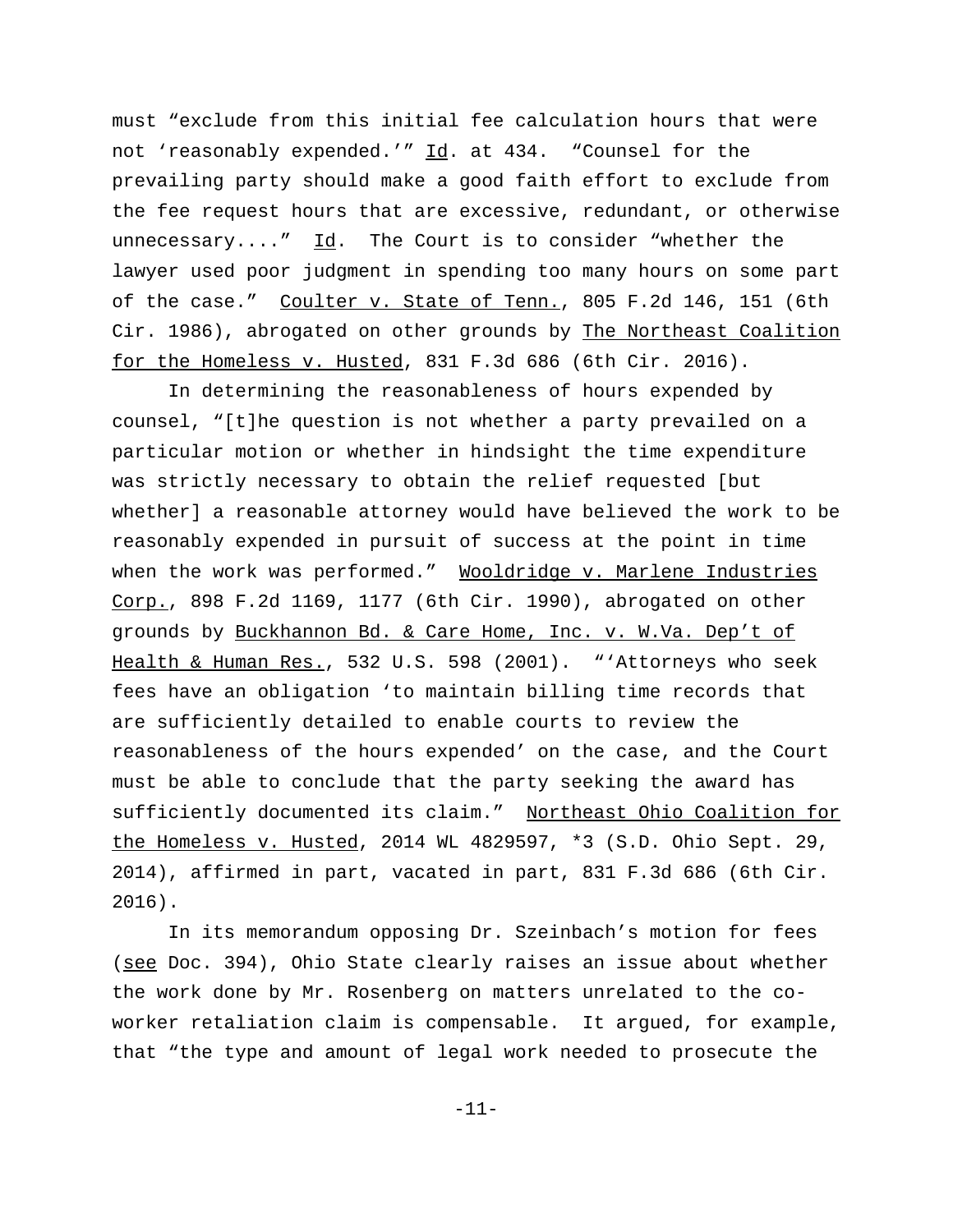co-worker retaliation claim is miniscule compared with the hours expended in support of unsuccessful claims by Plaintiff's counsel," Doc. 394, at 12. The Court recognized this as an issue in its Opinion and Order dated January 12, 2017 (Doc. 407, at 19), pointing to language in The Northeast Coalition for the Homeless v. Husted, 831 F.3d 686, 724 (6th Cir. 2016), to the effect that the moving party must "distinguish between time spent on successful and unsuccessful claims...."

At the hearing, only two witnesses testified on this issue. Mr. Rosenberg explained why it was that, had the case involved only the co-worker retaliation claim, he would have conducted the same discovery and called the same witnesses to testify (with some minor exceptions) and that he had removed from his final fee request any time spent exclusively on unsuccessful claims or positions. Mr. Gittes testified that, based on his expertise in employment litigation, it was reasonably necessary for Mr. Rosenberg to have spent the vast amount of the time reflected in his timesheets in pursuit of the co-worker retaliation claim because the evidence as to that claim and the direct retaliation claim were inextricably intertwined. He identified some areas where that was not the case, and Mr. Rosenberg deleted those areas from his final bill. Ohio State did not conduct any extensive cross-examination of either witness on these points, and did not ask either witness to justify this general testimony with respect to specific time entries on Mr. Rosenberg's billing records. Ohio State's expert witness, Mr. Fishel, gave no testimony and expressed no opinion on the issue.

In closing argument, counsel for Ohio State proffered, for the first time, a marked-up version of Plaintiff's Exhibit 8 (one of several versions of Mr. Rosenberg's billing records) which included counsel's comments, handwritten in the margins, about which of the time entries represented work done on unrelated or

-12-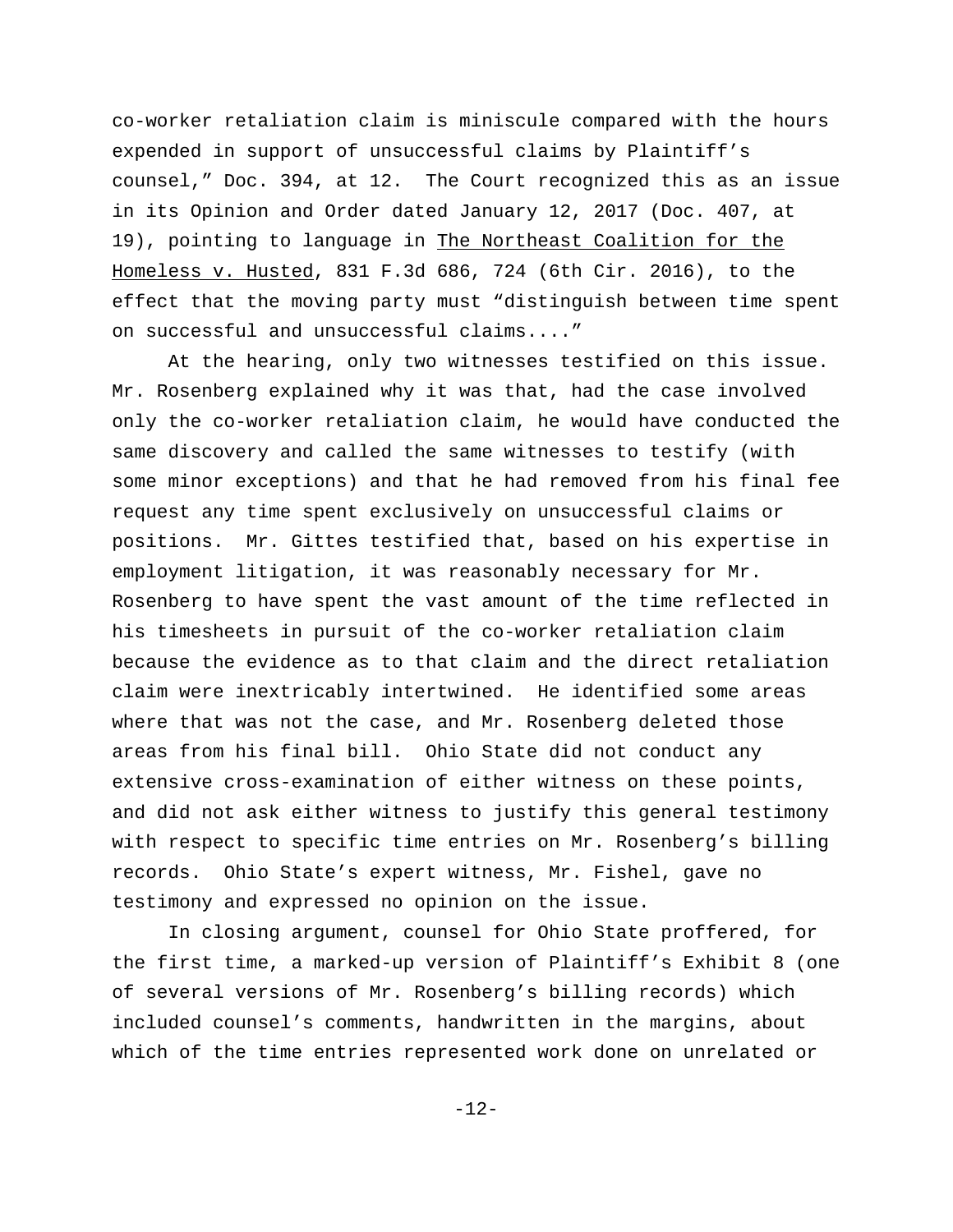unsuccessful claims. Other comments critical of the time entries appear on that document (Ohio State Exhibit 21) as well. The number of such marginal comments totals well in excess of 500. Mr. Rosenberg was not provided with a copy of the document prior to the proffer.

The Court expressed, in somewhat strong language, its view of the unfairness of that tactic. It noted that the comments could not be considered as evidence but were apparently being submitted as a written post-hearing brief (although counsel described the document as a "demonstrative exhibit," albeit one not identified or moved into evidence), even though the Court had told the parties it would not entertain post-hearing briefing. Further, it expressed concern that because Mr. Rosenberg had not been alerted, prior to the hearing, of many of the specific billing entries which Ohio State was challenging in the proffered exhibit, he had no chance to present more specific testimony about those entries, and had no reasonable opportunity to address them as part of his closing argument. Nevertheless, the Court has considered the notations in the context of the manner in which they were presented.

The Court begins its analysis of this issue with this observation. While the interrelated nature of legal claims is, to some extent, a question of law - and, in this case, it seems clear from a strictly legal viewpoint that the claim of direct retaliation and co-worker retaliation are related in many ways the question of whether work which was reasonably necessary to prove the co-worker retaliation claim included work also directed to the other claim is a question of fact. That is one reason why district court decisions awarding attorneys' fees are reviewed under an abuse-of-discretion standard. See, e.g., Imwalle v. Reliance Medical Products, Inc., 515 F.3d 531, 551 (6th Cir. 2008)("We review a district court's award of attorney fees and

-13-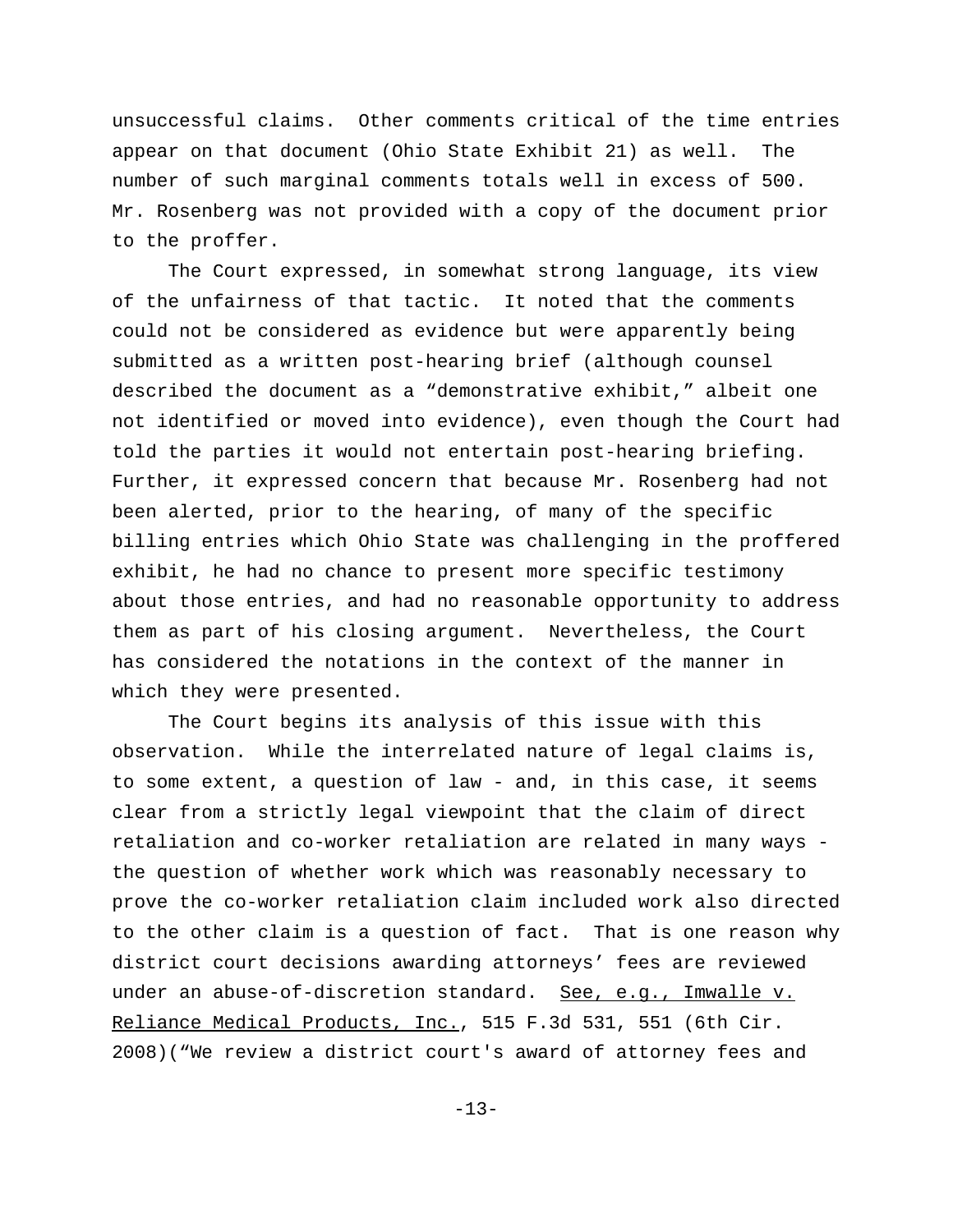costs for an abuse of discretion. .... The trial court's exercise of discretion is entitled to substantial deference because the rationale for the award is predominately fact-driven")(internal citations omitted). The Court of Appeals has also established a burden-shifting analysis for the district courts to apply, which is explained this way in Perotti v. Seiter, 935 F.2d 761, 764 (6th Cir. 1991):

Plaintiff has the burden of providing for the court's perusal a particularized billing record. .... If the defendant asserts that a particular charge is related solely to work done on unsuccessful claims, the burden shifts to the defendant to demonstrate that the particular entry represents work done on unsuccessful claims. This burden can be met by evidence submitted at the hearing on the fee motion.

As noted, Ohio State did not submit evidence on this question at the fee hearing, and it agrees that its proffered exhibit addressing the issue is mere argument. Consequently, the Court, although it will, as it is obliged to do, review carefully all of Mr. Rosenberg's billing entries, including the ones highlighted by Ohio State as being work done on unrelated or unsuccessful claims, it will disallow time entries only if it is apparent from the content of the entry itself that the work both was done in pursuit of an unrelated or unsuccessful claim, and that it was not reasonably necessary to Dr. Szeinbach's success on the co-worker retaliation claim. In making this determination, the Court is mindful of the fact that the testimony at the hearing was that, with certain exceptions, all of the work shown on those entries was reasonably performed in pursuit of relief on the co-worker retaliation claim because of the interrelated nature of the two claims which were tried, and the substantial overlap in the evidence relating to each. In other words, unless a time entry itself is more likely to be an accurate representation of the lack of interrelatedness of the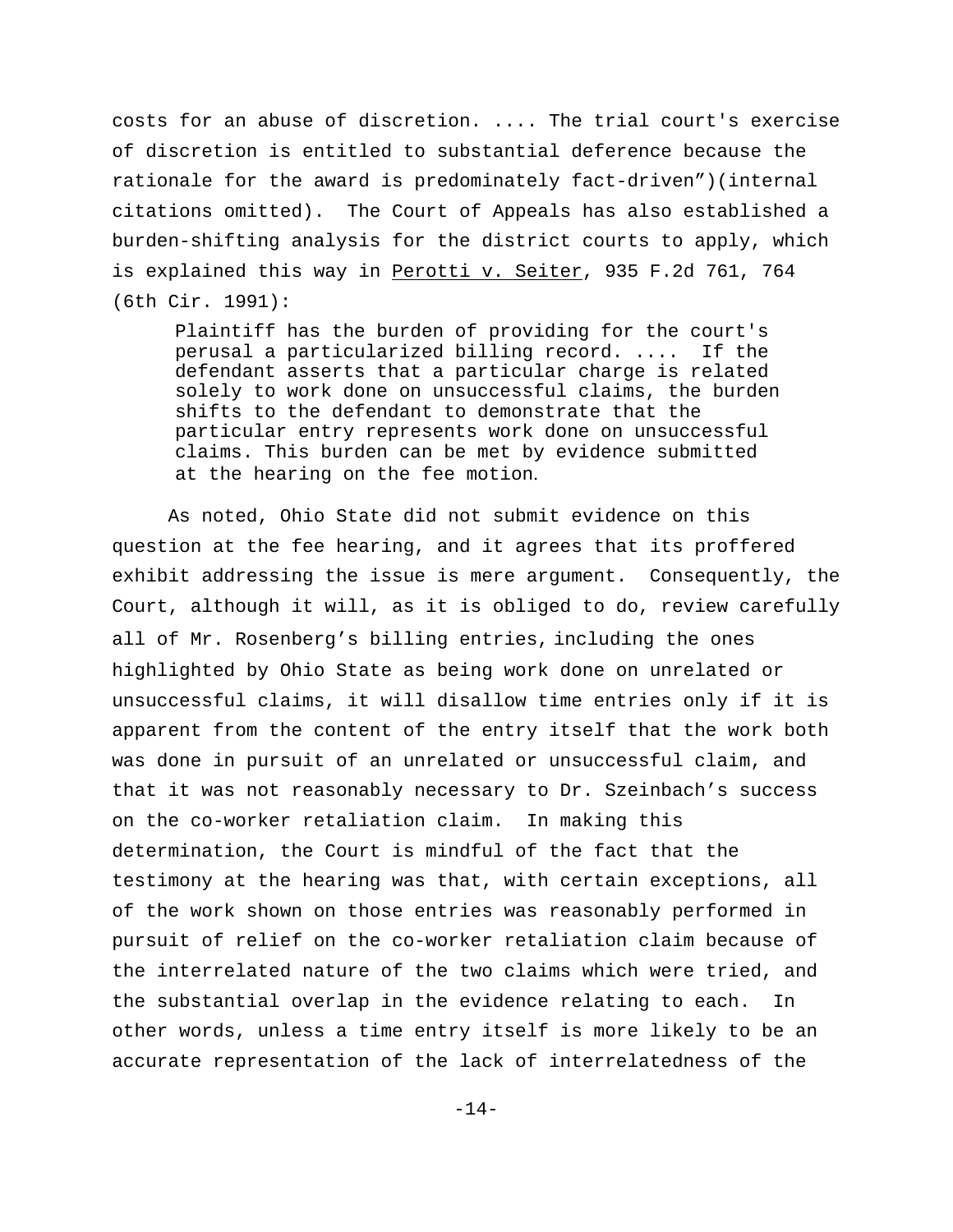work than is the testimony of Mr. Rosenberg and Mr. Gittes to the contrary, the Court will not find, under the preponderance of the evidence standard, that the time reflected in that entry should be disallowed.

 This task, however, was made unnecessarily difficult by the disordered manner in which the time records in this case were both maintained and ultimately presented to the Court. This disorder persisted from the initial fee petition's filing through the hearing. To be fair, at the hearing, it was clear that Mr. Rosenberg had made significant efforts to refine the time entries supporting the fee petition. Undoubtedly, he took Mr. Gittes' advice regarding revisions. To the extent that he did so, rather than simply submit redacted time sheets to allow direct comparison by the Court, Mr. Rosenberg prepared eleven spreadsheets (Exhibits 18-28) summarizing time entries and explaining his revisions. The Court fully believes that Mr. Rosenberg did so in an effort to painstakingly verify and justify every billing entry for which a fee award is requested. Unfortunately, the overall approach to the task of recording and compiling time in this case demonstrates that Mr. Rosenberg did not initially record his time with the desired end in mind - that end being the Court's review of a prevailing party's fee petition - and that made his task, and the Court's much more difficult.

All of the above is necessary to say that the Court is now required to consider a fee petition, in a case noteworthy for its length and procedural history, which is supported by unduly cumbersome documentation. Consequently, in an effort to achieve some level of efficiency, the Court will work within the conceptual confines of these eleven spreadsheets. However, the Court has neither the time nor the inclination to repeatedly cross-reference among multiple exhibits containing all the various iterations of billing records in this case to verify a

-15-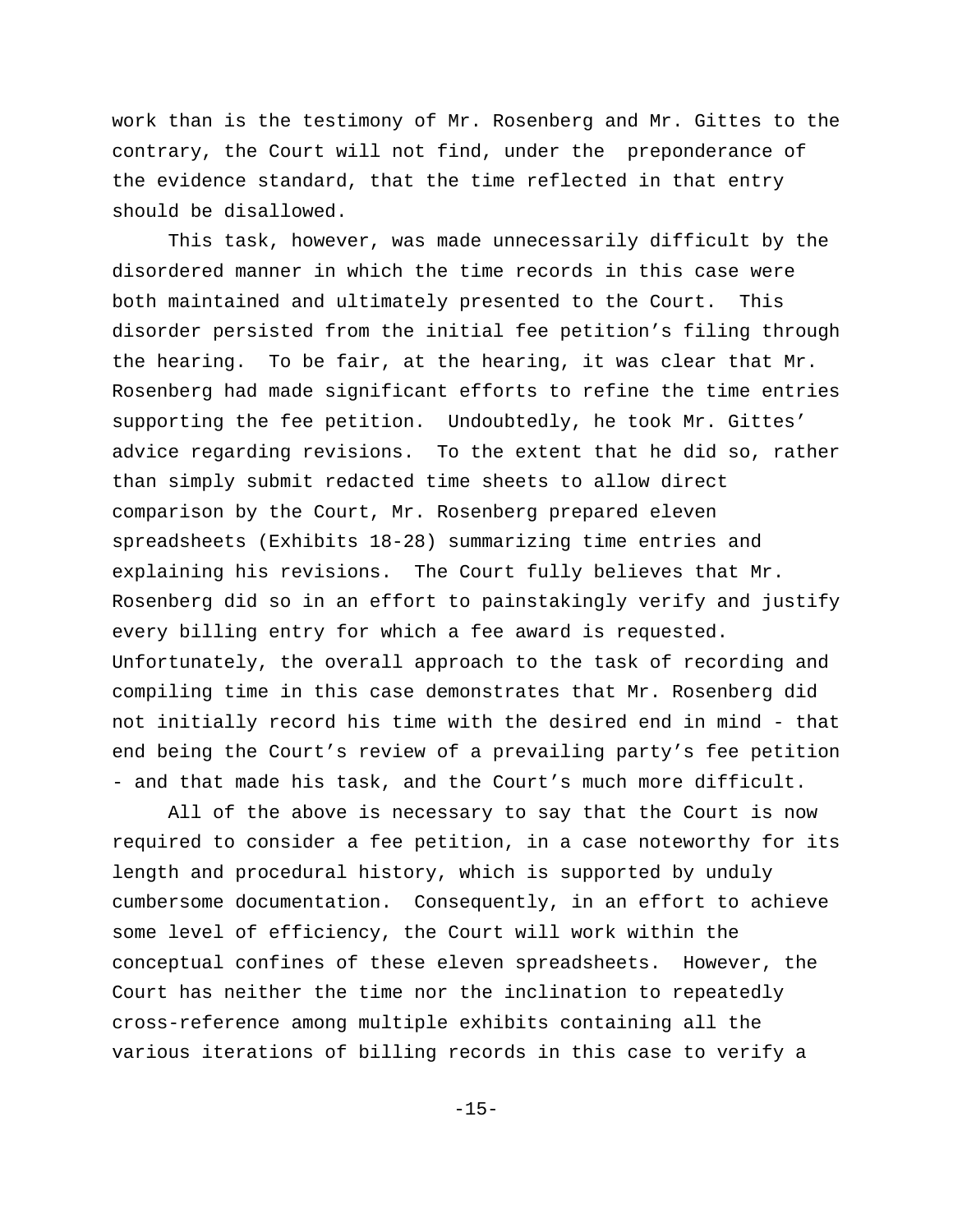specific time entry's summarization. Nevertheless, the Court will attempt to identify any specific time entry noncompensable on its face to the extent it is obvious from the summary. This approach requires a brief explanation of Dr. Szeinbach's method of organization evidenced by the relevant spreadsheets.

Plaintiff's Exhibit 28 sets forth, by category, the total billable hours for which fees are requested through May 31, 2017. Exhibits 18 through 26 correspond to the individual categories and summarize time entries from other exhibits in support. As noted, post-trial time is reflected in other exhibits and the spreadsheets refer to these exhibits as well. Time billed between June 1, 2017 and June 11, 2017 appears to be subject to its own separate exhibit, Exhibit 51. It is to these various exhibits that the Court will now turn.

# Court Filings: Exhibit 18

 This exhibit, designated as court filings, contains a summary of time entries relating to time spent drafting the complaint and drafting and reviewing various motions for the time period from August 12, 2008 through May 12, 2014. Dr. Szeinbach seeks an award of fees for 824.80 hours of time in this category. Of these hours, 808.75 hours are attributed to work undertaken by Mr. Rosenberg and 16.05 hours are attributed to Mr. Ball's work. This spreadsheet indicates that deductions were made for clerical time and that various deductions were made on Mr. Gittes' recommendation. There are also several additions based on previously omitted time.

# Discovery: Exhibit 19

This spreadsheet contains a summary of time entries relating to time spent on discovery from January 1, 2006 thought May 7, 2014. Dr. Szeinbach seeks an award of fees for 206.60 hours of time. All of this time relates to work undertaken by Mr. Rosenberg. This exhibit reflects deductions for clerical time

-16-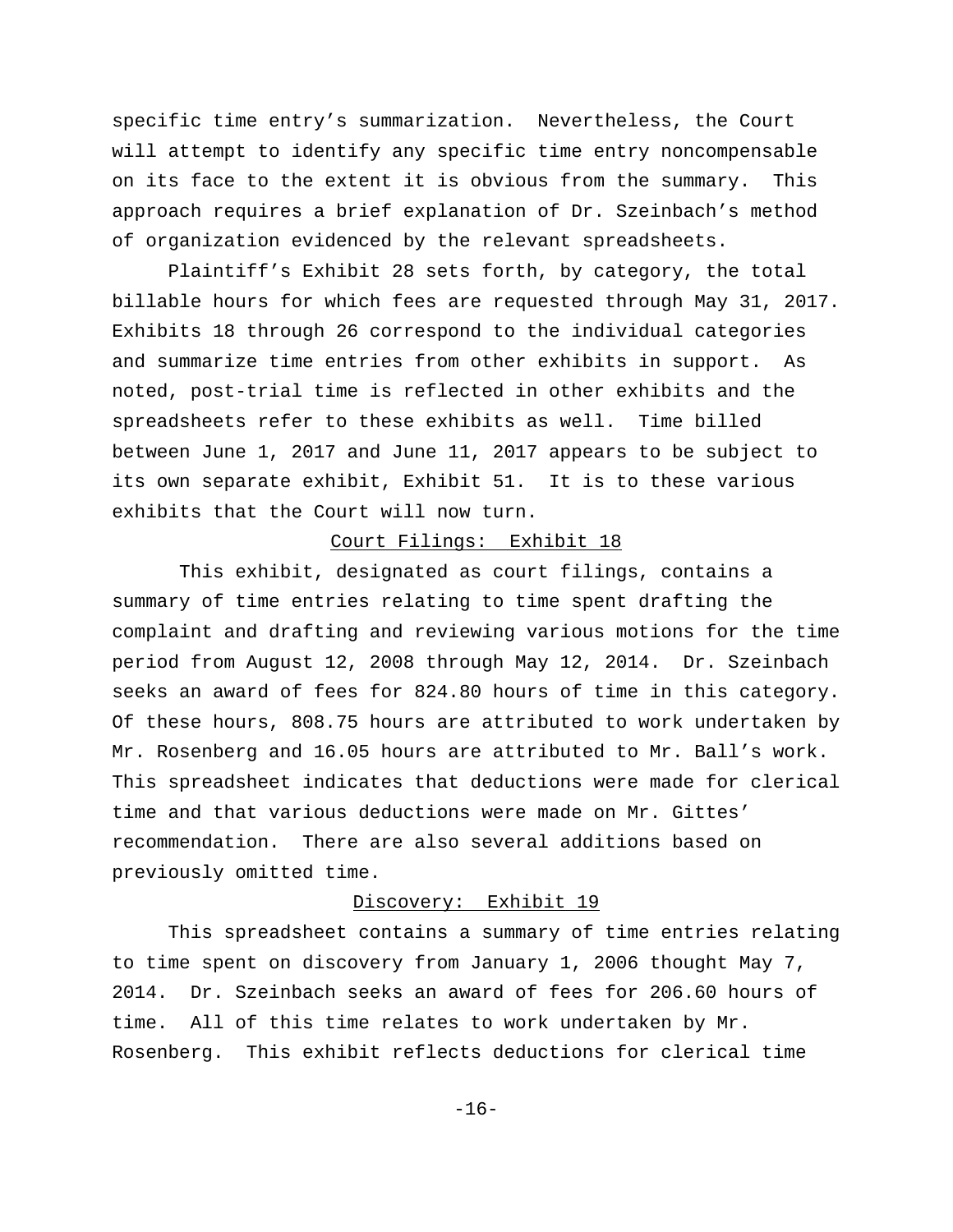and the addition of previously omitted time.

#### Depositions: Exhibit 20

This exhibit contains a summary of entries for time spent relating to depositions between March 17, 2009 and April 30, 2014. Dr. Szeinbach seeks a fee award for 564.45 hours of time in this category. The Court notes that the time summaries include 8.5 hours of time relating to Carmeen Yarbrough. Mr. Gittes testified that time relating to Ms. Yarbrough should have been deducted. Mr. Rosenberg confirmed this. Inadvertently, however, compensable time relating to Dr. Buerki was deducted instead. The Court declined Mr. Rosenberg's suggestion to simply consider Ms. Yarbrough's time as a substitute for Dr. Buerki's. Consequently, the Court will disallow the time in this category relating to Ms. Yarbrough.

This exhibit also contains deductions for clerical time and significant deductions based on Mr. Gittes' recommendations regarding time billed relating to Dr. Szeinbach's expert, Dr. Schondelmeyer. There are also minimal additions for previously omitted time.

Exhibit 20 also identifies 3.3 hours of time attributed to Mr. Ball's work. Mr. Ball's time, however, is described as "motion in limine projects." This description does not appear strictly to relate to the category of depositions. At the same time, there is nothing in the record suggesting that Mr. Ball did not expend this time. With the deduction relating to Ms. Yarbrough, the time represented by this category totals 555.90 hours, with 3.3 hours attributed to Mr. Ball and 552.60 hours attributed to Mr. Rosenberg.

## Research: Exhibit 21

This exhibit contains a summary of time entries relating to research for the time period from August 4, 2008 through January 25, 2014. Dr. Szeinbach seeks a fee award for 234.20 hours of

-17-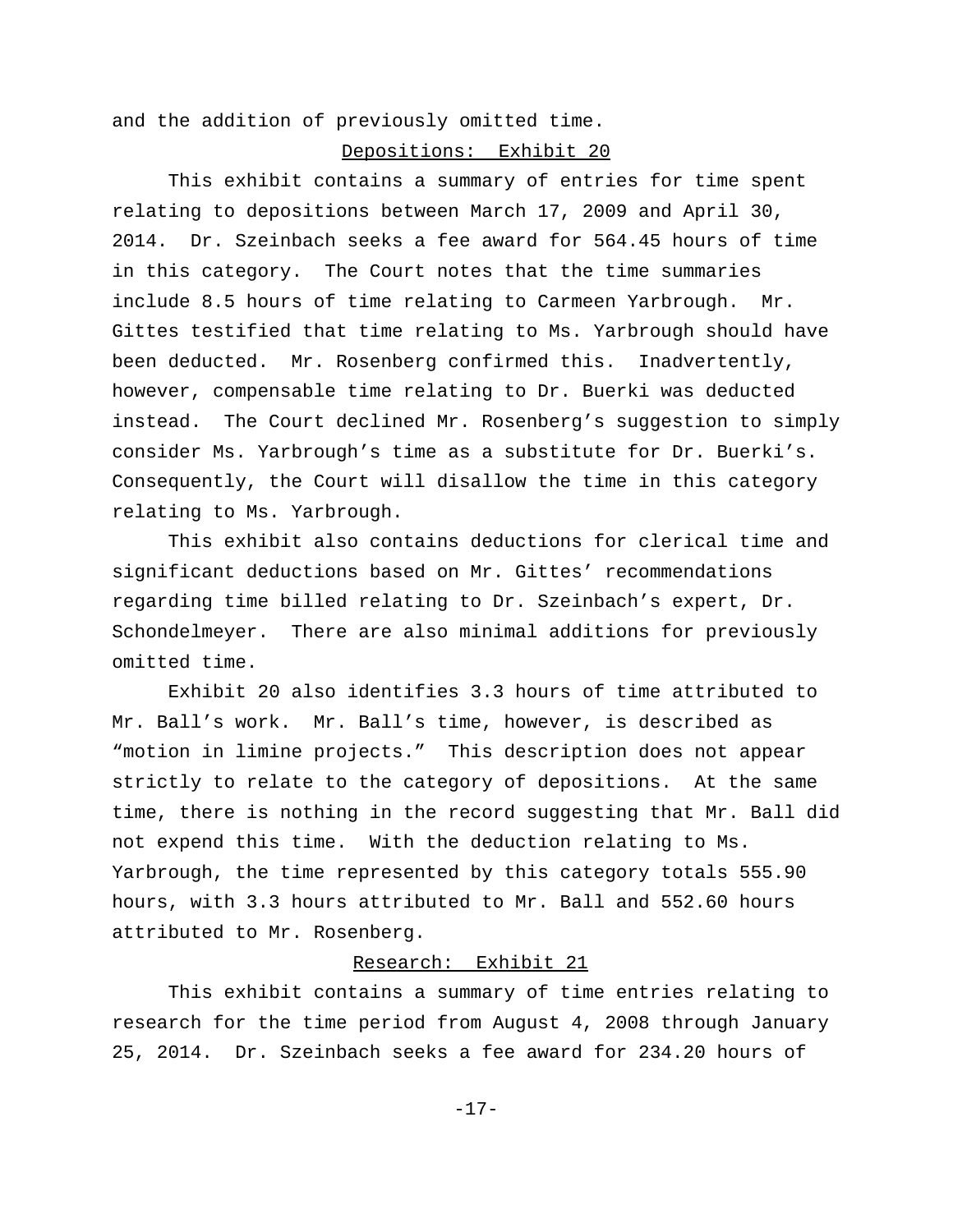time in this category. The summary entries identify research relating to a number of issues, including spoliation, Title VII retaliation, misconduct, and admissibility issues. Other summary entries relate to time spent on document review and correspondence and memorandum drafting.

This spreadsheet also indicates certain reductions based on Mr. Gittes' recommendations and includes additions for previously omitted time. The Court notes that this category contains .25 hours for time relating to Dr. Schondelmeyer. Consistent with the stated intention that all time relating to this witness should be deducted, the Court will disallow this time entry. Of the remaining 233.95 hours in this category, 1.7 hours are attributed to Mr. Ball's research time and 232.25 hours are attributed to Mr. Rosenberg's time.

## Court Appearances: Exhibit 22

This spreadsheet contains a summary of time entries relating to court appearances made from October, 2008 through April 25, 2014. The summary entries indicate appearances at status conferences, a mediation, and oral argument before the Court of Appeals. There are no time deductions indicated, but there are some instances of the addition of previously omitted time.

The first time summary describes a meeting with counsel for Ohio State and not a court appearance. Further, the time summaries also include preparation time. Dr. Szeinbach seeks a fee award for 100.8 hours in this category. Of this time .25 hours are attributed to Mr. Ball's work described as "status conference issues billed by Dave Ball" and the remaining 100.55 hours are attributed to Mr. Rosenberg's time.

# Communications: Exhibit 23

These time summaries cover the period from August 8, 2008 through May 29, 2014. Most of the summary entries relate to communications between Mr. Rosenberg and Dr. Szeinbach. There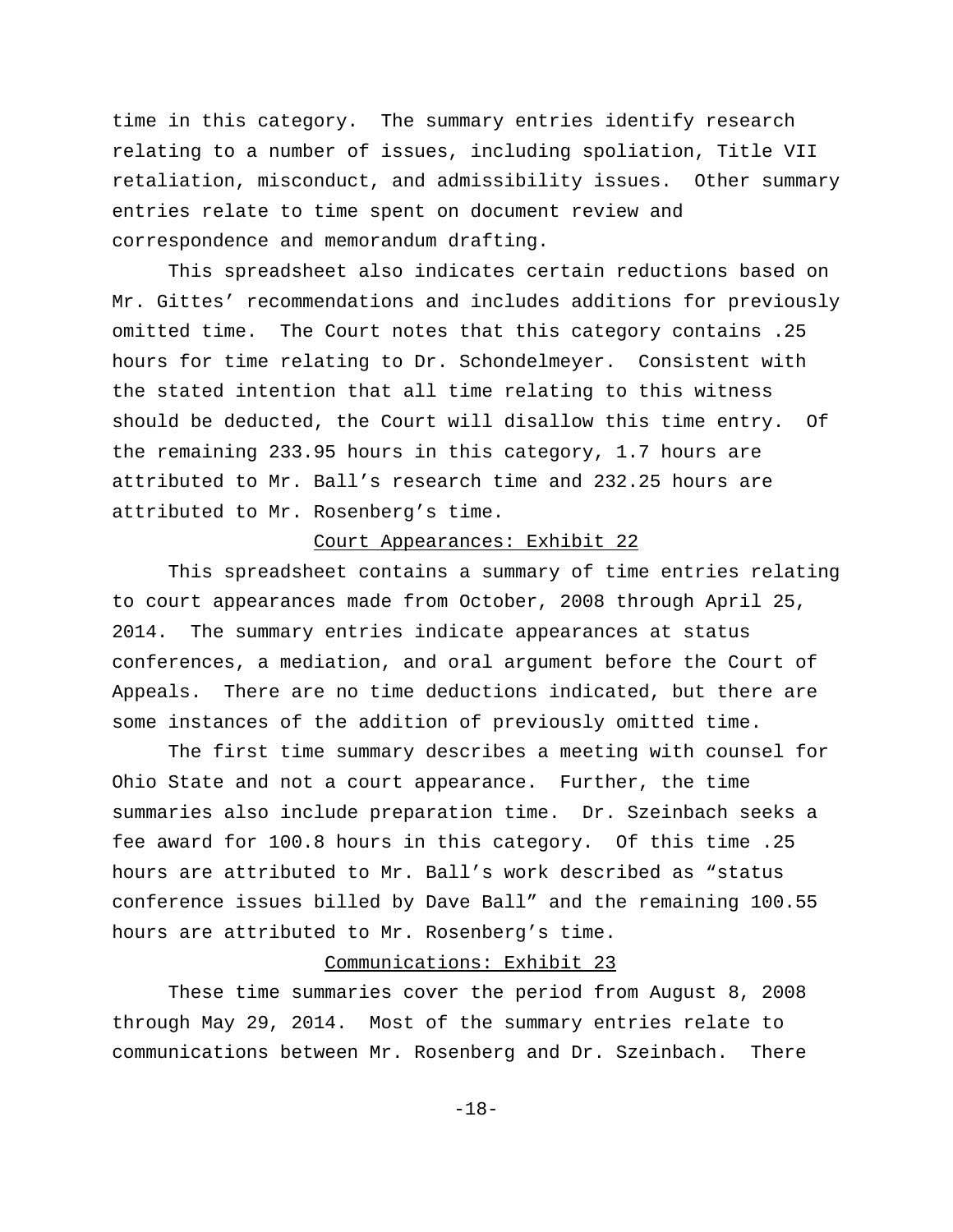are minimal deductions but several additions of previously omitted time. Dr. Szeinbach seeks a fee award for 82.5 hours of Mr. Rosenberg's time in this category.

## Trial Preparation: Exhibit 24

These time summaries relate to the time period from January 27, 2014 through June 2, 2014. There are some deductions as well as some additions for previously omitted time. Dr. Szeinbach seeks fees for 697.25 hours of time in this category broken down as follows: 79.5 hours for Ms. Jaquish's time, 4 hours for Mr. Ball's, and the remaining time attributed to Mr. Rosenberg. There is one hour of time designated to time involving Ms. Yarbrough. The Court will disallow this time, bringing the total number of hours designated in this category to 696.25, with 612.75 of these hours attributed to Mr. Rosenberg's time.

A review of these time summaries indicates that there are several instances where Mr. Rosenberg billed in a range from 9 to 15.5 hours on a particular day under this category. Further, there are several time summaries describing the work undertaken as "[d]eveloped projects to be handled by Rosenberg & Ball attorneys and/or independent contractors hired on a project basis & assisted with same."

# Trial: Exhibit 25

This category suggests that it would include only the time billed by counsel for representing Dr. Szeinbach over fourteen days of trial in June, 2014. Dr. Szeinbach seeks a fee award for 440.65 hours of time in this category broken down as follows: 238.25 hours attributed to Mr. Rosenberg's time, 155.9 hours attributed to Ms. Jaquish's time, and 46.5 hours attributed to Mr. Ball's time. A quick cross-reference to the time sheets indicates that not all of the time entries relate strictly to time billed over the fourteen days of trial.

Post-trial: Exhibit 26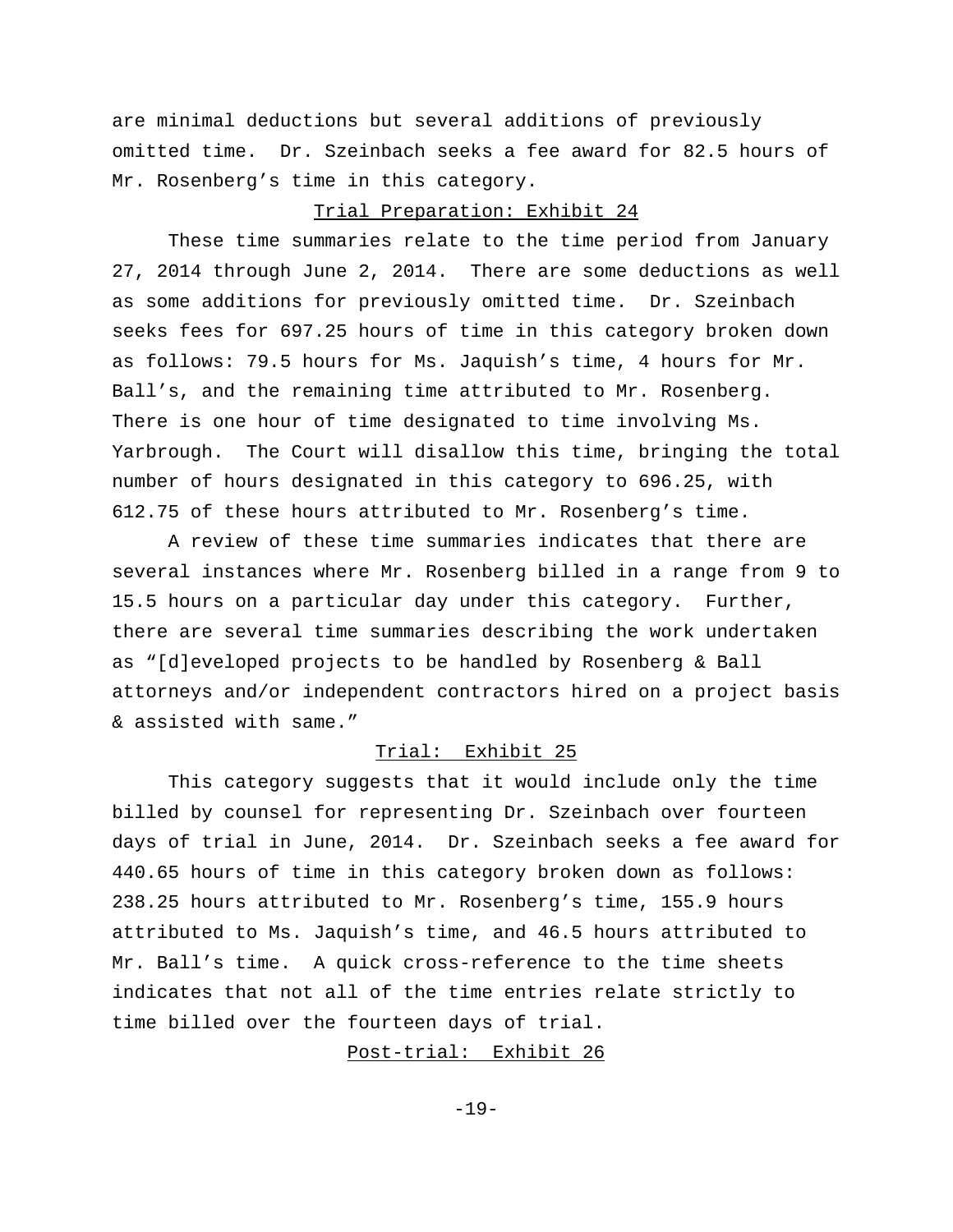This category includes Mr. Rosenberg's time beginning on June 25, 2014 relating to the interim fee petition and continuing through May 31, 2017. Dr. Szeinbach seeks attorney fees relating to 303.25 hours for this time period broken down as follows. For the time period ranging from June 25, 2014 through December 18, 2014, the summary entries indicate that Mr. Rosenberg spent 131. 75 hours, including 16.75 hours on the interim fee petition, 100 hours on the memorandum contra Ohio State's motion for a new trial (this represents a reduction of 80 hours based on Mr. Gittes' recommendation) and 15 hours relating to the attorney fee petition. For the time period from October 5, 2016 through February 28, 2017, Mr. Rosenberg spent 42 hours preparing for the fee hearing as reflected in Exhibit 31. For the time period between March 1, 2017 and May 31, 2017, Mr. Rosenberg spent 129.5 hours preparing for the hearing as reflected in Exhibit 32.

#### Fee Hearing: Exhibit 51

As noted, this spreadsheet summarizes Mr. Rosenberg's billing records for the time period between June 1, 2017 and June 11, 2017; Mr. Ball's time entries between May 25, 2017 and June 11, 2017; and Tracy Turner's time entries from April 8, 2017 through June 11, 2017. According to this exhibit, Mr. Rosenberg billed for 95.25 hours of time at the rate of \$350 per hour and Mr. Ball and Ms. Turner billed \$2925 and \$4958.50, respectively at the rate of \$325 per hour. In addition to this time, Mr. Rosenberg agreed to be compensated for 12 hours of time per day spent at the fee hearing.

Certainly, based on all of the above, the Court has some concerns. The amount of time designated for trial preparation or the trial itself suggests Mr. Rosenberg began billing for trial preparation as early as January 27, 2014. By way of example, during one seven-day period in May, 2014, Mr. Rosenberg billed 71 hours for trial preparation. See Exhibit 24, pp. 10-15. While

 $-20-$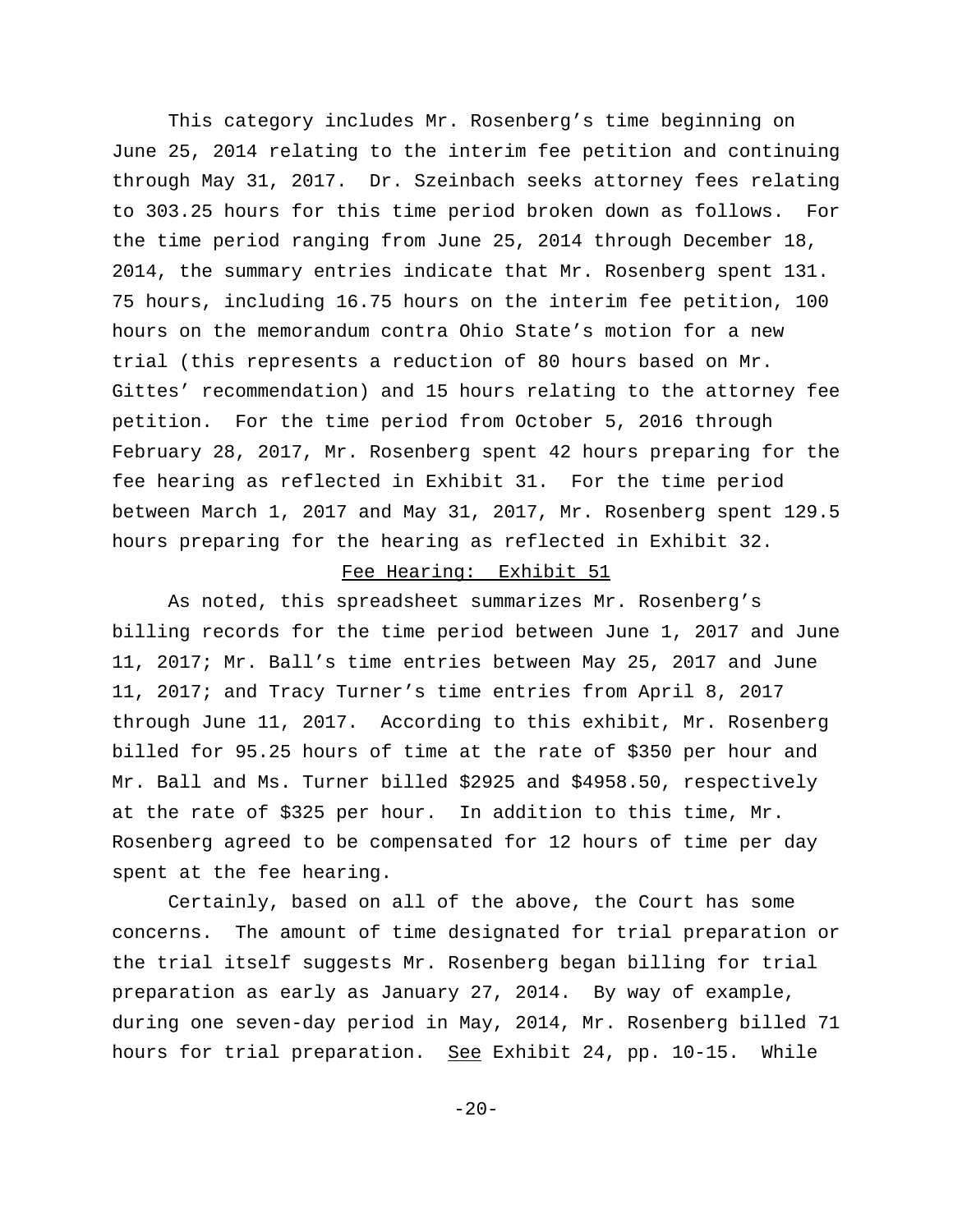the Court is mindful of both the nature of Mr. Rosenberg's practice and the contrast he drew with the resources of Ohio State, numerous time entries suggest a tendency to overwork particular issues. This tendency to overwork issues is evident from the total hours of other specific categories as well. Further, as Mr. Fishel noted, there are a few examples of "block billing," which make it difficult for the Court to determine exactly what Mr. Rosenberg was doing, and, therefore, whether he spent a reasonable amount of time doing it.

Beyond this, the Court notes that the impact of Mr. Rosenberg's less-than-precise record keeping cannot be overstated. His entire method of tracking his time led to his creation of the spreadsheets themselves. The time Mr. Rosenberg devoted to their creation could not have been insignificant. By his own admission, he was revising these documents late into the eve of the fee hearing. As a result, Ohio State's counsel did not obtain copies until the last minute. As indicated, Mr. Rosenberg's approach has made a meaningful line-by-line analysis of the billing entries an impossibility. Moreover, as the Court observed above, despite Mr. Rosenberg's best efforts, errors and irregularities continue to exist even in the most recent iterations of the billing contained in the spreadsheets. In fact, given the state of the billing records as presented, the Court would be well within its discretion in denying all the time he spent preparing of the original and supplemental fee petitions in this case.

For these reasons, the Court finds that only an across-theboard reduction will adequately address the issues apparent here. In determining the appropriate amount of such a reduction, the Court will weigh not only the deficiencies set forth above, but the testimony of both experts.

Mr. Gittes testified regarding the significant efforts he

-21-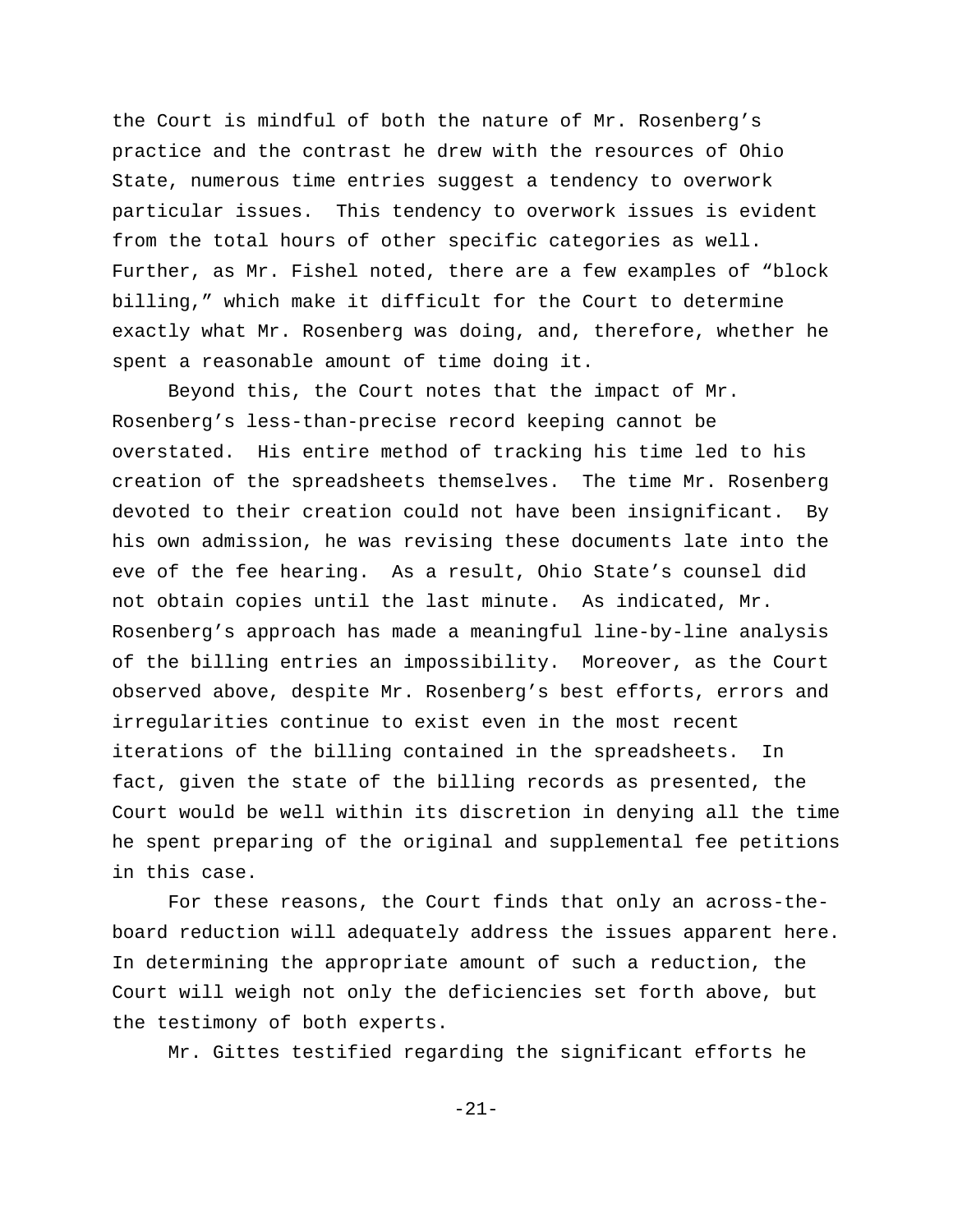undertook in preparing his opinion. Some of the information he reviewed included all of the substantive decisions of the trial court and the Court of Appeals, the complete trial transcript, the summary judgment briefing, the motions in limine, and select deposition testimony. Based on this review, Mr. Gittes testified that, given the factual intensity of Dr. Szeinbach's claims, all 14 of her witnesses challenged by Ohio State were necessary. In his view, it would have been malpractice if Mr. Rosenberg did not call certain of these witnesses. He addressed with remarkable specificity the need for testimony from particular witnesses. For example, with respect to Drs. Roig and Dolnick, Mr. Gittes testified that, although their testimony was excluded, they were recognized experts on the issue of practices that seriously deviate from those accepted within the relevant scholarly community. Further, he explained the necessity of all of counsel's work directed to Dr. Lee and Dr. Elton as relevant to the misconduct issues. Beyond this, to the extent that Ohio State raised the issue of "losing" claims, Mr. Gittes clarified that these were not so much claims but factual issues about what conduct constituted an adverse action. Further, he explained that he would have pursued a spoliation motion and instruction based on the circumstances of the destruction and loss of records and the failure of preservation efforts. In short, Mr. Gittes testified in impressive detail regarding the specific need for Mr. Rosenberg's efforts on Dr. Szeinbach's behalf and opined that a reasonable attorney would have believed the work for which fees are being sought to be reasonably expended, despite the particular outcome of any specific motion or position.

Mr. Fishel, on the other hand, testified that he did not find it necessary to review significant portions of the record in preparing his opinion. He explained that, in concluding that the time spent by counsel was clearly excessive, he considered the

-22-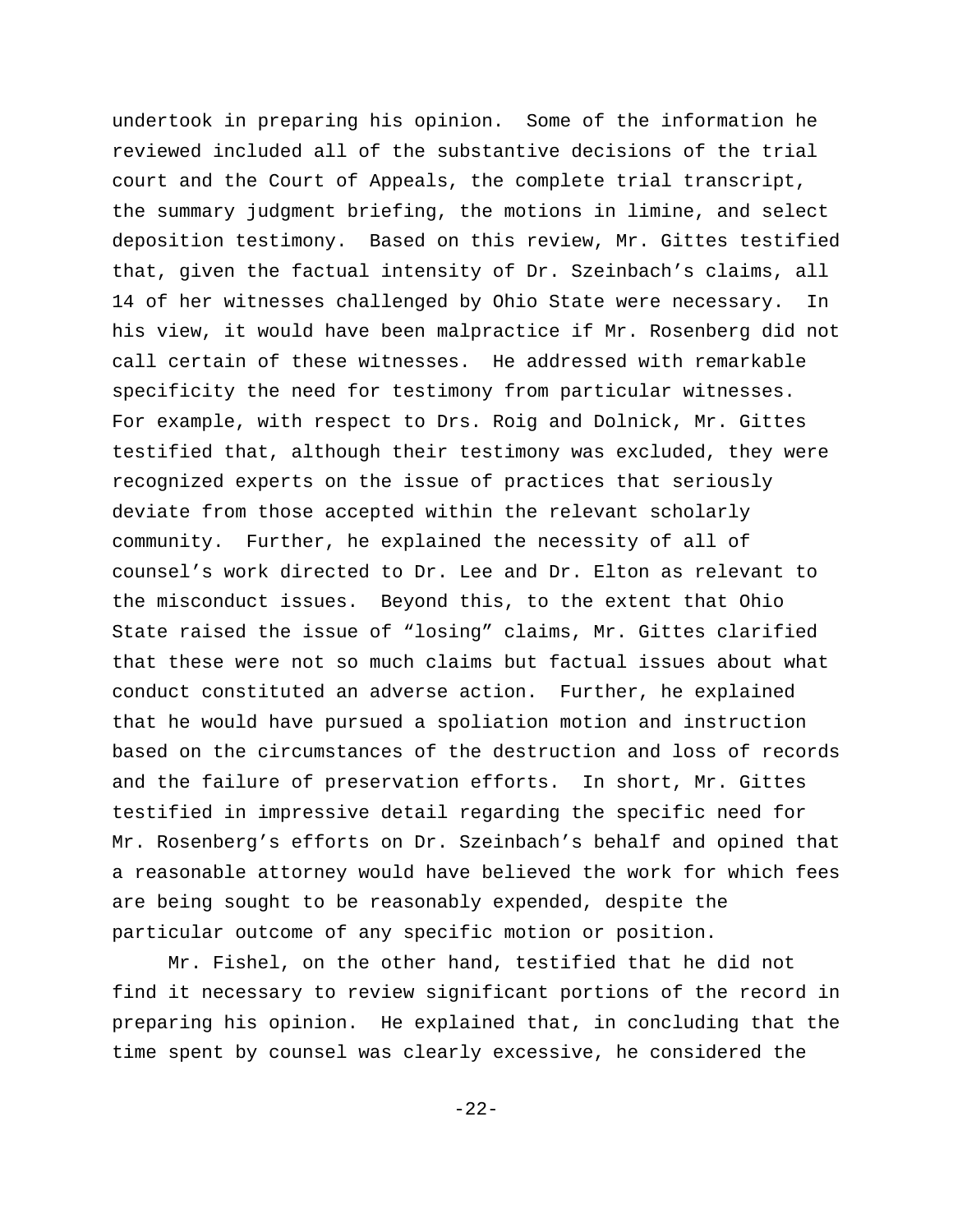issue from the perspective of what a client reasonably would expect to pay. While he identified some specific examples of time he considered to be excessive, including time spent on the memorandum contra Ohio State's motion for summary judgment, he declined to offer an opinion as to what a reasonable amount of expended time on that effort alone, or overall, would be.

Taking all of this into account, the Court concludes that a 20% reduction in Mr. Rosenberg's hours claimed through the end of 2014 is appropriate and reasonable. In the Court's view, this percentage reduction adequately addresses the concerns raised by Mr. Fishel; the state of the billing records themselves; and the Court's view that there is a notable difference between Mr. Rosenberg's view of how much time should be spent on particular tasks and the Court's view of what is reasonable. This is not to say that Mr. Rosenberg intentionally overworked various tasks, but that the Court is not persuaded that he worked as efficiently as the hypothetical "reasonable attorney" would have done under the same circumstances.

Given the significant reductions which Mr. Rosenberg has already made to his billing entries, about which both he and Mr. Gittes testified, the Court does not believe any higher percentage reduction is warranted. At the same time, the Court finds that a deduction of only 20%, given both the testimony and the state of the billing records, adequately recognizes the significance of Mr. Rosenberg's effort through the culmination of the trial phase of the case.

The Court sees no reason to make a similar across-the-board reduction for either Mr. Ball's or Ms. Jaquish's time. Even though the Court noted some irregularities with respect to the categorization of Mr. Ball's time in the exhibits, there is nothing in the record to suggest that he did not expend this time or that it was unreasonable given the nature of the litigation.

-23-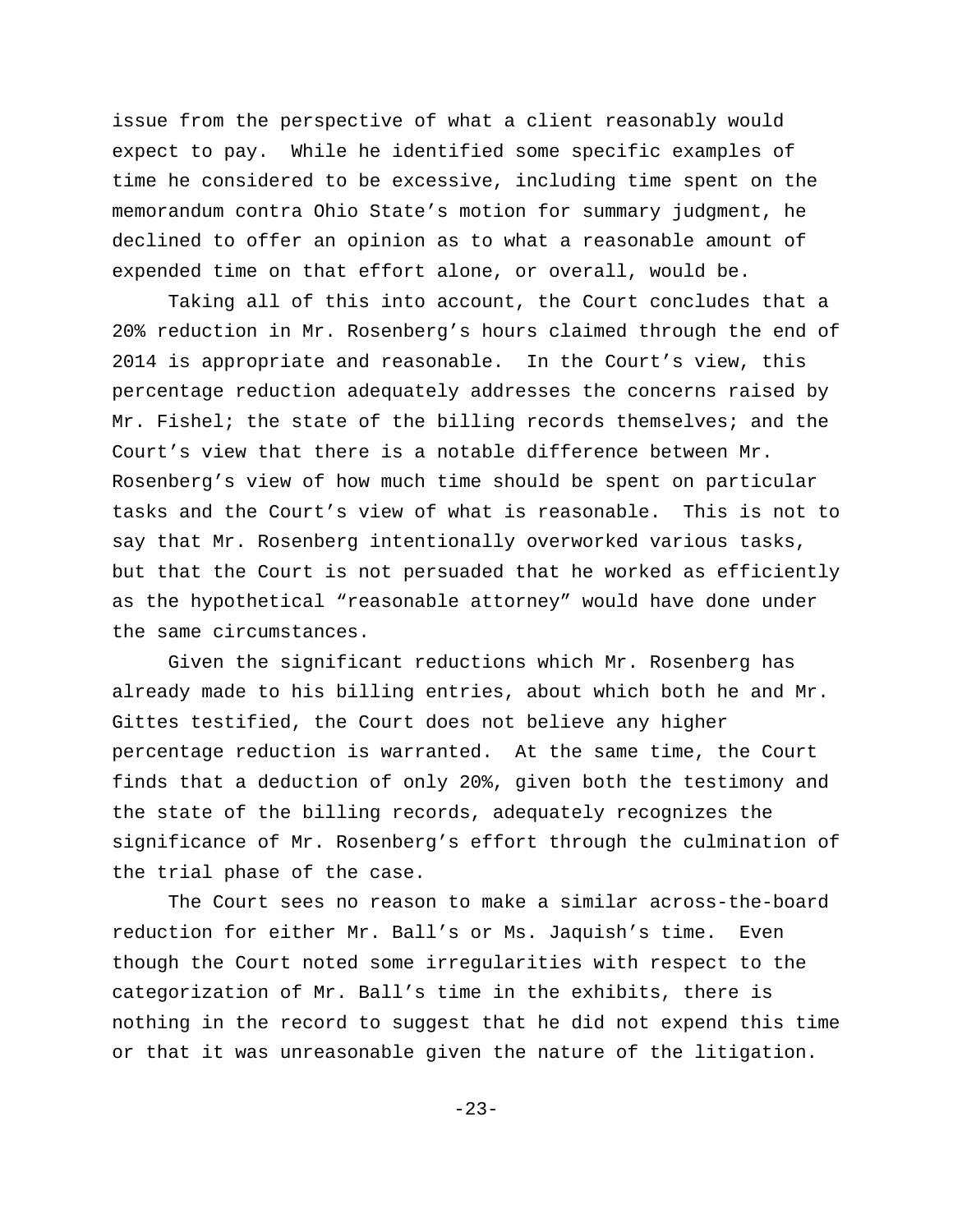Further, the efforts of these attorneys were devoted to discrete projects and their billable time is small in comparison to the overall time expended in this case.

The Court will award the following rates and hours to calculate the lodestar, broken down by the categories identified in Dr. Szeinbach's Exhibit 28:

|                              |                        |                                      | Court filings |                            |
|------------------------------|------------------------|--------------------------------------|---------------|----------------------------|
|                              | <b>Hours Requested</b> | Hours Awarded                        | Rate          | Amount                     |
| Mr. Rosenberg                | 808.75                 | 647                                  | \$325         | \$210,275.00               |
| Mr. Ball                     | 16.05                  | 16.05                                | \$275         | \$4413.75                  |
|                              |                        |                                      |               | Sub-total: \$214,688.75    |
|                              |                        | Discovery                            |               |                            |
| Mr. Rosenberg                | 206.60                 | 165.28                               | \$325         | \$53,716                   |
|                              |                        |                                      |               | Sub-total: \$53,716        |
|                              |                        | Depositions                          |               |                            |
| Mr. Rosenberg                | 552.60                 | 442.08                               | \$325         | \$143,676.00               |
| Mr. Ball                     | 3.30                   | 3.30                                 | \$275         | \$907.50                   |
|                              |                        |                                      |               | Sub-total: 144,583.50      |
|                              |                        | Research                             |               |                            |
| Mr. Rosenberg                | 232.25                 | 185.80                               | \$325         | \$60,385.00                |
| Mr. Ball                     | 1.70                   | 1.70                                 | \$275         | \$467.50                   |
|                              |                        |                                      |               | Sub-total: \$60,852.50     |
|                              |                        | <b>Court Appearances</b>             |               |                            |
| Mr. Rosenberg                | 100.55                 | 80.44                                | \$325         | \$26,143.00                |
| Mr. Ball                     | .25                    | .25                                  | \$275         | \$68.75                    |
|                              |                        |                                      |               | Sub-total: \$26,211.75     |
|                              |                        | Communications                       |               |                            |
| Mr. Rosenberg                | 82.5                   | 66                                   | \$325         | \$21,450.00                |
|                              |                        |                                      |               | Sub-total: \$21,450.00     |
|                              |                        | <b>Trial Preparation</b>             |               |                            |
| Mr. Rosenberg                | 612.75                 | 490.2                                | \$325         | \$159,315.00               |
| Mr. Ball                     | 4                      | $\overline{4}$                       | \$275         | \$1100.00                  |
| Ms. Jaquith                  | 79.50                  | 79.50                                | \$200         | \$15,900.00                |
|                              |                        |                                      |               | Sub-total: \$176,315.00    |
|                              | 238.25                 | Trial<br>190.60                      | \$325         |                            |
| Mr. Rosenberg<br>Ms. Jaquish | 155.9                  | 155.9                                | \$200         | \$61,945.00<br>\$31,180.00 |
| Mr. Ball                     | 46.5                   | 46.5                                 | \$275         | \$12,787.50                |
|                              |                        |                                      |               | Sub-total: \$105,912.50    |
|                              |                        |                                      |               |                            |
|                              |                        | Post-trial through December 18, 2014 |               |                            |
| Mr. Rosenberg                | 131.75                 | 105.40                               | \$325         | \$34,255.00                |

Sub-total: \$34,255.00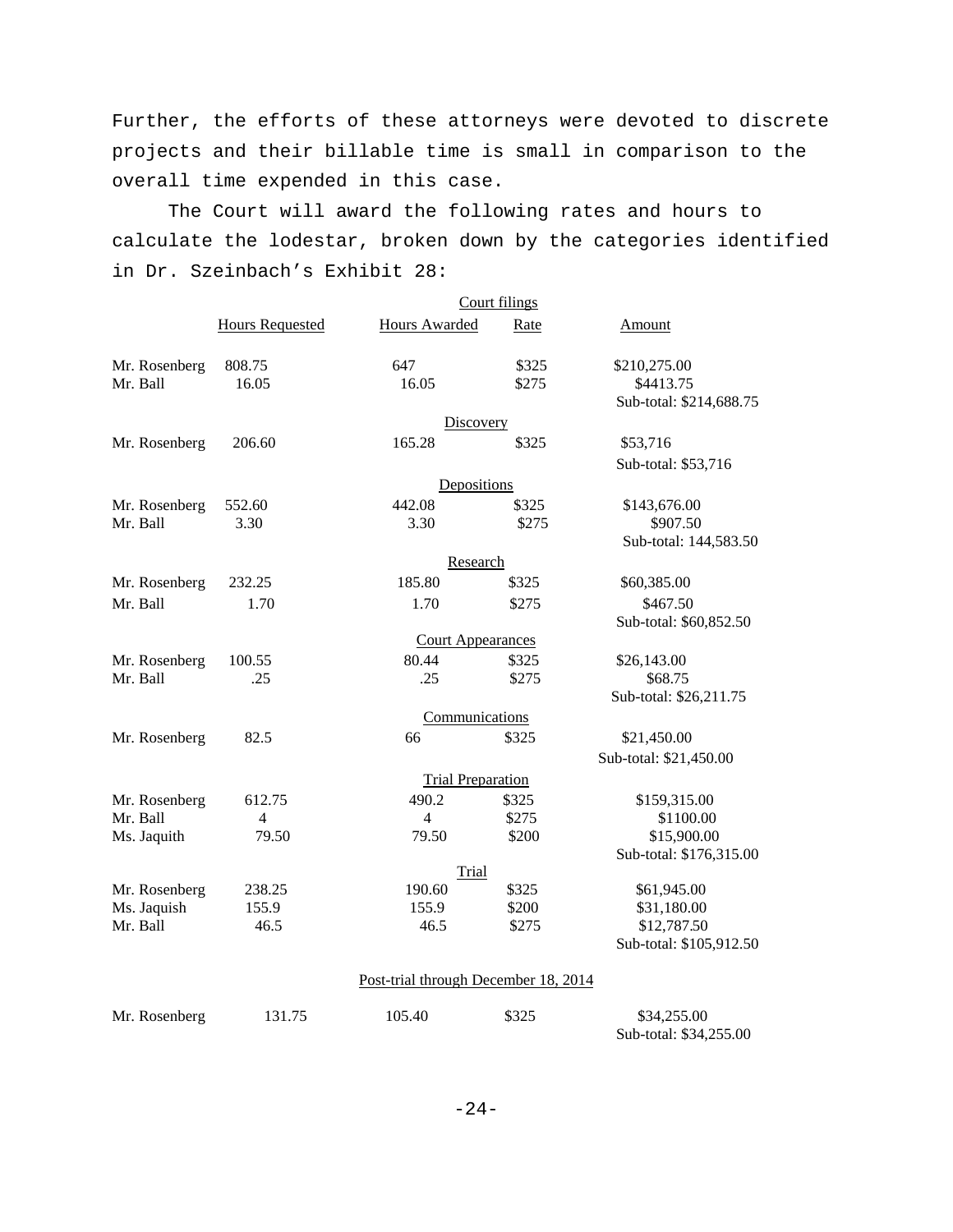This brings the Court to the post-trial time from October 5, 2016 through June 11, 2017. The Court finds an across-the-board 30% reduction of Mr. Rosenberg's time to be necessary based on its personal knowledge and observation of the conduct of this litigation since the reassignment of this case in March, 2015 through the conclusion of the fee hearing on June 13, 2017. This observation was provided through the briefing on the original and supplemental attorneys' fees petitions, conferences held in preparation for the fee hearing, and the fee hearing itself.

Throughout these events, the Court personally witnessed examples of inefficiency, overworking and preparedness issues. One example that stands out to the Court (beyond the spreadsheet creation) is that Mr. Rosenberg subpoenaed attorneys from the Taft law firm to appear and testify at the fee hearing as to the hours they billed in this case as reflected in Plaintiff's Exhibit 1. Not surprisingly, this issue was ultimately addressed through stipulation. But that did not occur without some filing of motions and the attendance of Taft's managing partner at the opening of the hearing. This was wholly unnecessary. The Court does not view Mr. Rosenberg's efforts in this regard as illmotivated, but does consider them to be an indication of an overall tendency to lose sight of practicality.

As to the other justifications for a 30% reduction, Mr. Rosenberg conceded that both his original and supplemental fee petitions were inaccurate - in some cases, significantly so. It also appears to the Court that Mr. Rosenberg was not able, without substantial help from Mr. Gittes, to make the types of judgment calls and refinement of raw hours expended that is required by the case law. Further, it can legitimately be asked why Ohio State should be required to pay for work needed to bring Mr. Rosenberg's time records into a state that they should have been in to begin with. Perhaps even a 30% reduction is being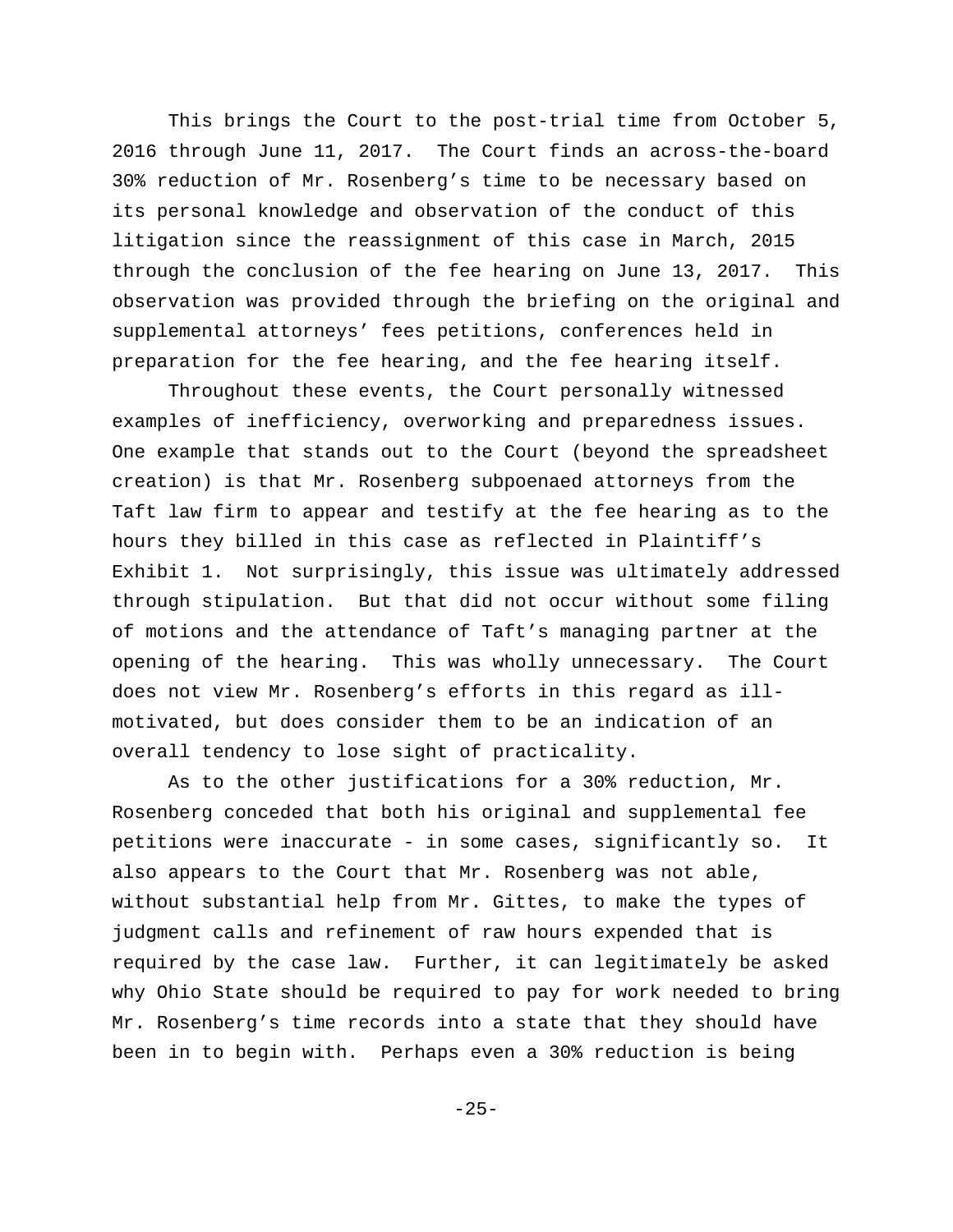generous to Mr. Rosenberg, but it represents the Court's effort to reach a number that is fair to both sides, recognizing that Ohio State was not completely blameless in making the fee litigation more complicated than it needed to be.

Consequently, the Court will award the following amounts for this portion of time:

|                                                         |                        | Post-trial time from October 5, 2016 through February 28, 2017 |       |                        |  |
|---------------------------------------------------------|------------------------|----------------------------------------------------------------|-------|------------------------|--|
|                                                         | <b>Hours Requested</b> | Hours Awarded                                                  | Rate  | Amount                 |  |
| Mr. Rosenberg                                           | 42                     | 29.4                                                           | \$325 | \$9,555.00             |  |
|                                                         |                        |                                                                |       | Sub-total: \$9,555.00  |  |
| Post-trial time from March 1, 2017 through May 31, 2017 |                        |                                                                |       |                        |  |
| Mr. Rosenberg                                           | 129.5                  | 90.7                                                           | \$325 | \$29,461.25            |  |
|                                                         |                        |                                                                |       | Sub-total: \$29,461.25 |  |
| Post-trial time from June 1 through June 11, 2017       |                        |                                                                |       |                        |  |
| Mr. Rosenberg                                           | 95.25                  | 66.67                                                          | \$325 | \$21,667.75            |  |
|                                                         |                        |                                                                |       | Sub-total: \$21,667.75 |  |

Beyond the above time, Tracy Turner entered an appearance in advance of the fee hearing and conducted the direct examination of Mr. Rosenberg. Exhibit 51 contains her invoice. This invoice indicates that she billed the amount of \$4,958.50 for the time period between April 8, 2017 and June 11, 2017, at the rate of \$325.00 an hour. Although evidence directed to Ms. Turner's education and relevant experience was not presented at the hearing, Ohio State has not challenged Ms. Turner's proposed billing rate. The Court has no other information from which it could conclude that she should not command this hourly rate. Consequently, the Court will approve her hourly rate, and her hours, as submitted.

Exhibit 51 also includes an invoice for Mr. Ball's time for the time period from May 25, 2017 through June 11, 2017. According to this invoice, Mr. Ball billed 9 hours at the rate of \$325.00 per hour. Consistent with the rate awarded for Mr. Ball's previous time entries, the Court will award an hourly rate of \$275.00 per hour for this time.

Additional Time Ms. Turner 15.25 15.25 \$325 \$4958.50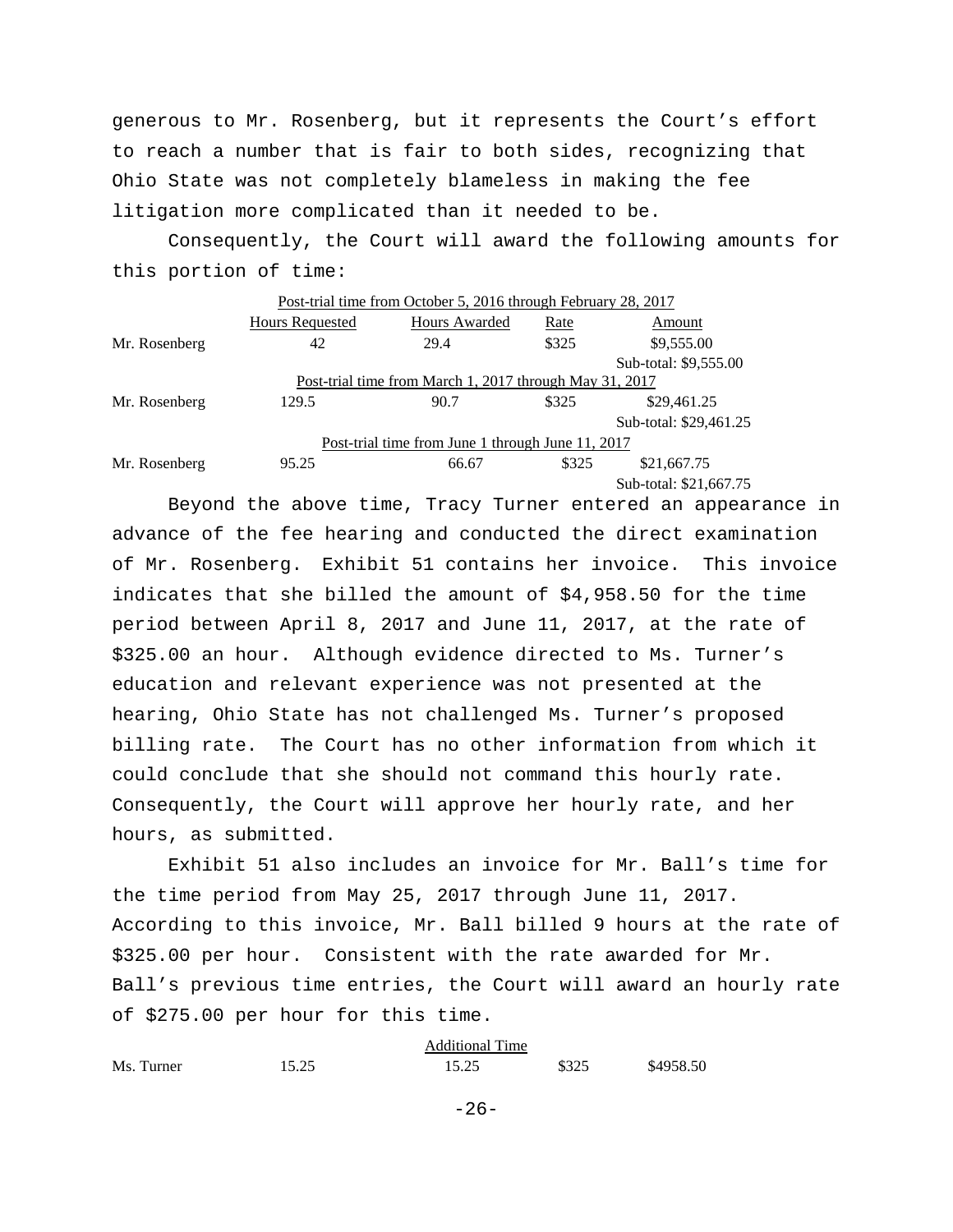| Mr. Ball      |  | \$275 | \$2475.00              |
|---------------|--|-------|------------------------|
| Mr. Rosenberg |  |       | \$7800.00              |
|               |  |       | Sub-total: \$52,891.53 |

The final amount of time for which the Court has approved an award of fees is the carry over time from Schottenstein, Zox & Dunn.

#### Schottenstein, Zox & Dunn

 Sub-total: \$37,658.03 Based on all of the above, the total amount of attorneys' fees approved by the Court can be summarized as follows:

Attorneys' Fees Summary

| Court Filings                 | \$214,688.75  |
|-------------------------------|---------------|
| Discovery                     | \$53,716.00   |
| Depositions                   | \$144,583.50  |
| Research                      | \$60,852.50   |
| Court Appearances             | \$26,211.75   |
| Communications                | \$21,450.00   |
| Trial Preparation             | \$176, 315.00 |
| Trial                         | \$105, 912.50 |
| Post-Trial through 12/18/2014 | \$34,255.00   |
| Post-Trial through 2/28/2017  | \$9,555.00    |
| Post-Trial through 5/31/2017  | \$29,461.25   |
| Post-Trial through 6/11/2017  | \$21,667.75   |
| Additional Time               | \$15,233.50   |
| SZ&D Time                     | \$37,658.03   |
| Total                         | \$951,560.53  |

Finally, Mr. Rosenberg agreed to a 40-hour reduction for time relating to the backpay issue following the Court of Appeals' ruling. This results in a reduction of \$13,000 to the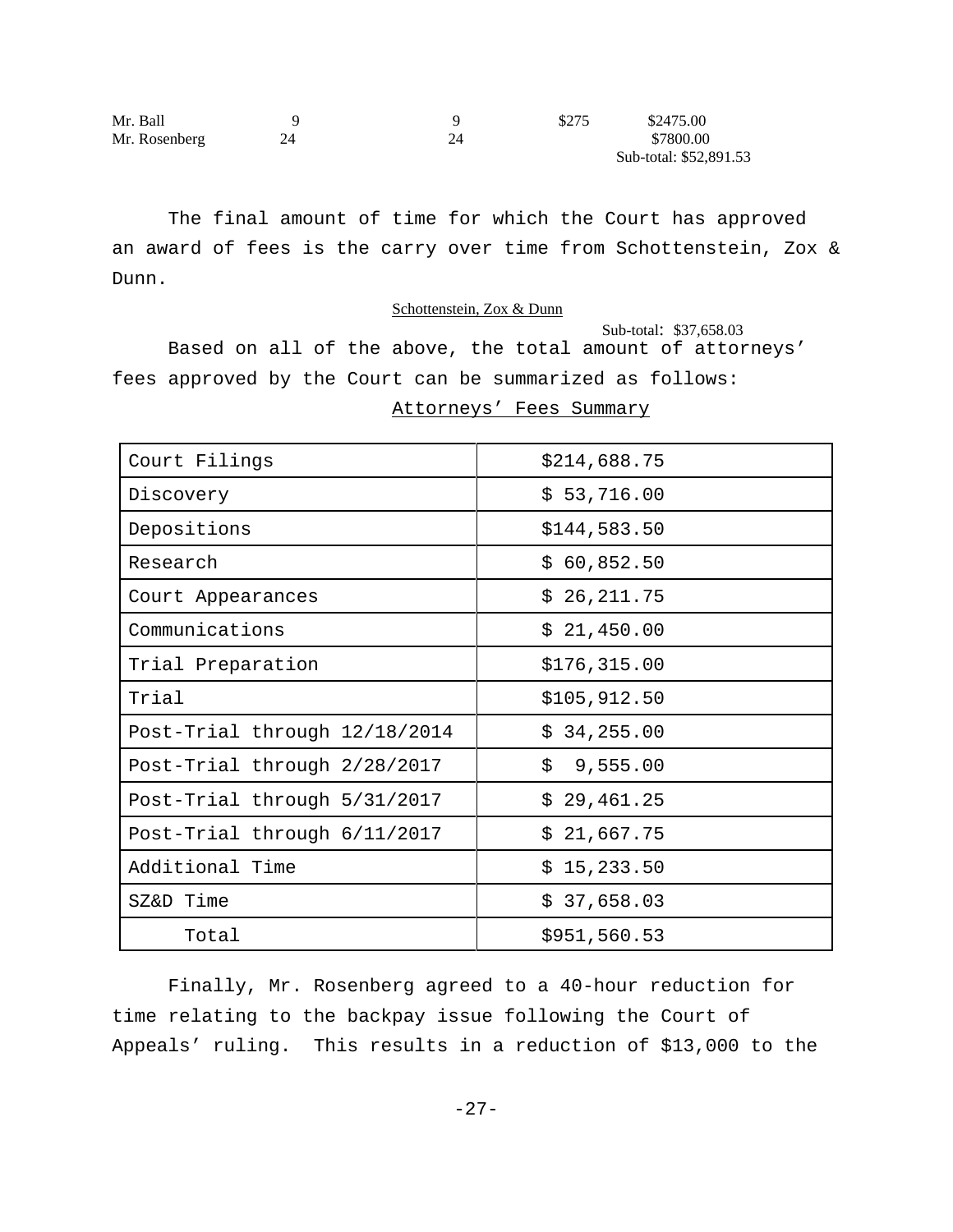above total of \$951,560.53. For this reason, the lodestar is calculated at \$938,560.53.

## C. Degree of Success

The lodestar calculation does not end the Court's inquiry. Hensley, 461 U.S. at 464. The lodestar amount may be adjusted, either up or down, based on a number of factors. Here, Mr. Rosenberg agreed to forego a multiplier if the Court awarded an hourly rate in excess of the amount at which he actually billed. Because the Court has done so, it will not consider an upward modification to the lodestar amount.

"When analyzing the degree of success in the context of a lawsuit where it is 'difficult to divide the hours expended on a claim-by-claim basis....the district court should focus on the significance of the overall relief obtained by the plaintiff in relation to the hours reasonably expended on the litigation.'" Hines v. DeWitt, 2016 WL 2342014 (S.D. Ohio May 4, 2016), quoting Hensley, at 435.

With respect to this first question, as already explained, Mr. Gittes provided detailed testimony regarding the interrelatedness of Dr. Szeinbach's claims. Ohio State failed to present any meaningful evidence to the contrary. For these reasons, the Court easily concludes that the claims on which Dr. Szeinbach failed to prevail are related to the co-worker retaliation claim on which she succeeded.

 Further, the Court concludes that the overall level of success achieved here is justifiably characterized as significant. Mr. Gittes testified in some detail about the formidable challenges inherent in this and similar cases. As even a brief review of the Court's record highlights, this was a hard fought case on both sides.

The decision to pursue this case after summary judgment was granted in Ohio State's favor led to a favorable Court of

-28-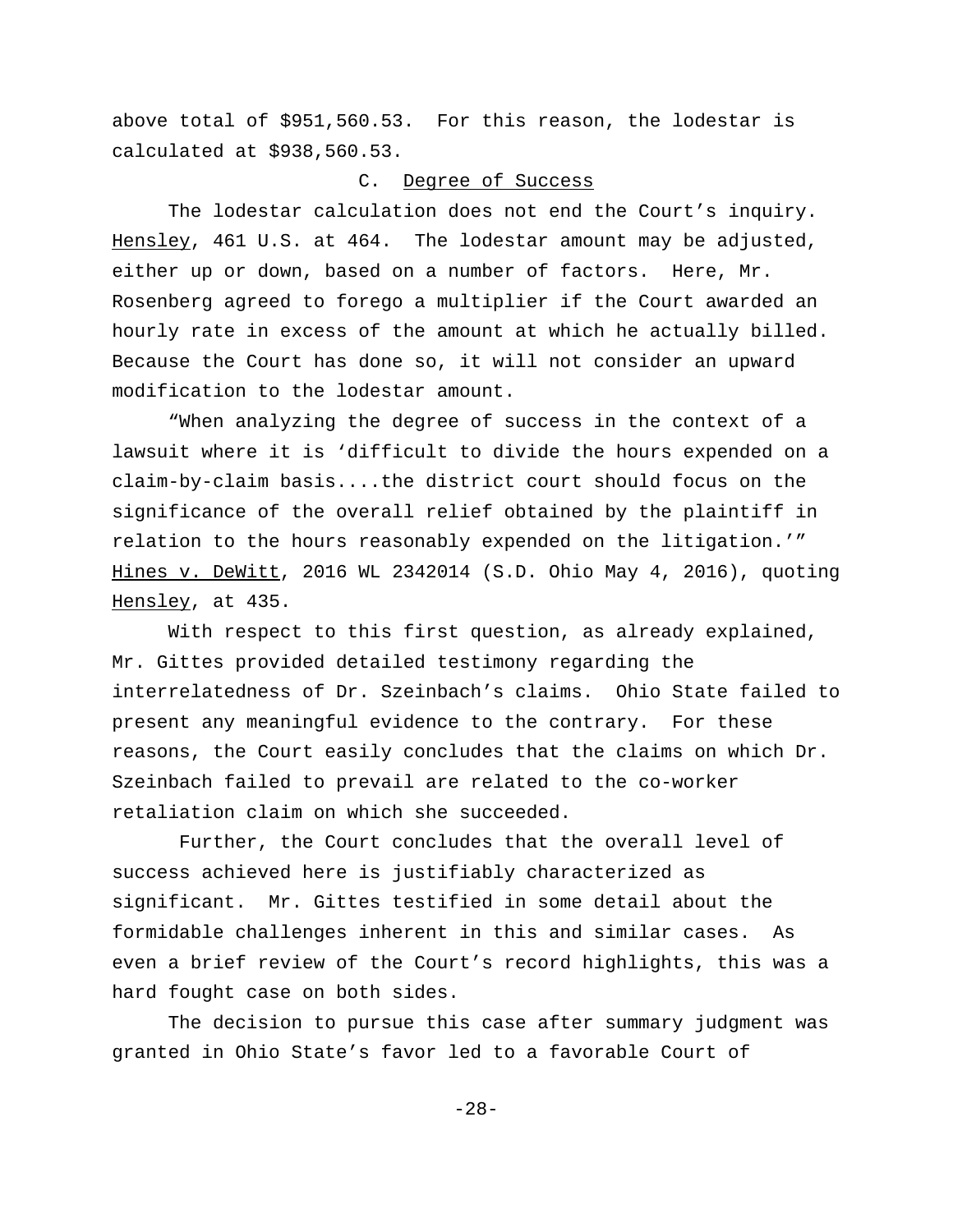Appeals' decision and ultimately a damages award at trial. Although her backpay award was reduced, Dr. Szeinbach obtained an award of \$300,000. That is a significant degree of success in a difficult case. As the Court previously concluded, this result, taking into consideration the attorneys' fees issue, exceeded Ohio State's offer of judgment. All of these factors support the conclusion that there is no reasonable basis for a downward adjustment to the lodestar amount.

# II. Costs A. Legal Standard

 Fed.R.Civ.P. 54(d) allows a court to award costs to a prevailing party. Crawford Fitting Co. v. J.T. Gibbons, Inc., 482 U.S. 437, 441 (1987). In Title VII cases, a court may award a prevailing plaintiff costs under both 2000e-5(k) and 28 U.S.C. 1920. Lensing v. Potter, 2015 WL 10892073, \*10 (W.D. Mich. Aug. 20, 2015). Courts view the award of attorney fees under §2000e-5(k) as including reasonable out-of-pocket expenses that an attorney would normally charge to a fee-paying client. Id. 28 U.S.C. §1920 authorizes an award of costs for clerk and marshal fees, transcript fees, printing and copying costs, witness fees, and docketing fees under §1923. "Although costs are presumed taxable, the prevailing party must nevertheless demonstrate that the costs (1) are authorized by federal law, (2) are reasonable, and (3) were necessary to the prosecution of the case."  $Id.$ , at \*11, citing Berryman v. Hofbauer, 161 F.R.D. 341, 344 (E.D. Mich. 1995).

As the Court explained in Lensing:

The Sixth Circuit Court of Appeals has held that Rule 54(d) creates a presumption in favor of awarding costs and that the district court exercises discretion in denying costs. Knology, Inc. V. Insight Commc'ns Co., L.P., 460 F.3d 722, 726 (6th Cir. 2006). That presumption, however, will not sustain an award of costs in the absence of a showing that the cost was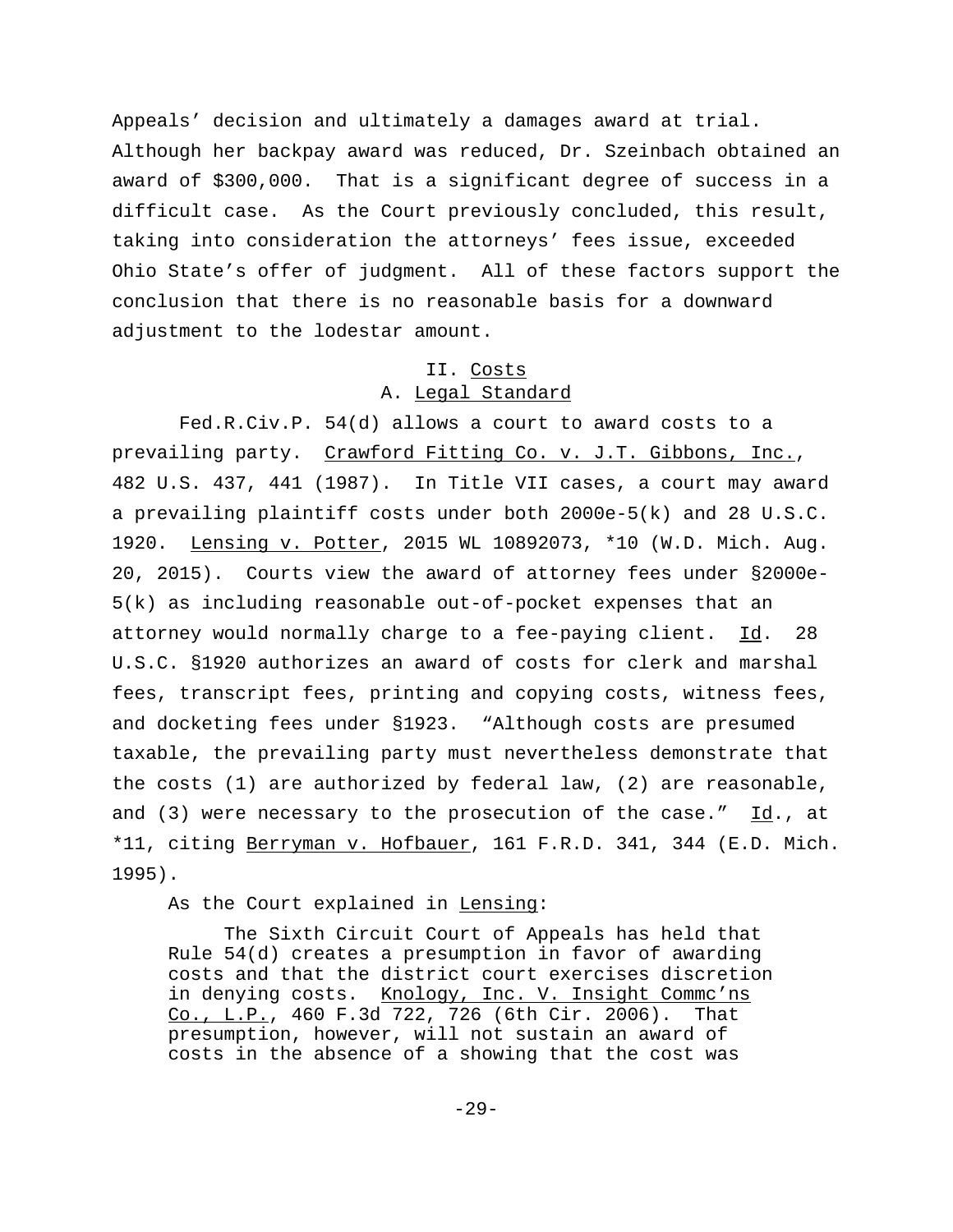reasonably necessary. Jones v. Unisys Corp., 54 F.3d 624, 633 (10th Cir. 1995)(finding that the district court did not abuse its discretion in denying costs for copying that were not reasonably necessary, in spite of the presumption favoring an award of statutorily authorized costs).

Once entitlement to the award is established, to overcome the presumption that the prevailing party is entitled to taxable costs, the objecting party bears the burden of showing that the cost was either unnecessary or unreasonable. See id. at 296; BDT Prods., Inc. v. Lexmark Int'l, Inc., 405 F.3d 415, 419- 420 (6th Cir. 2005) abrogated on other grounds by Taniguchi, 132 S.Ct. 1997. Because the award of costs is limited to those enumerated by the statute, "there is a presumption that those costs not expressly authorized by 1920 are precluded." Segovia v. Montgomery Cnty, Tennessee, 593 Fed.Appx. 488, 493 (6th Cir. 2014)(involving a request for costs under §1988 for expenses recoverable only under §1920). The Court proceeds with these two presumptions in mind. Generally, if the requested cost falls within one of the enumerated categories in §1920, and the reasonableness and necessity of the cost is relatively obvious, the burden falls on [the opposing party] to show why the costs was not reasonable or necessary. See Farella v Hockaday, 304 F.Supp.2d 1076, 1082 (C.D. Ill. 2004)(holding, that where the purpose, nature, and amount of each expense is obvious, counsel's conclusory affidavit stating that each charge was reasonable and necessary was sufficient to establish entitlement to award). However, where the requested cost must be awarded under §2000e-5(k), because it does not fall under §1920, [the prevailing plaintiff] must establish with evidence both the reasonableness and necessity of the requested costs.

## Id., at \*11.

#### B. Requested Costs

Dr. Szeinbach requests an award of costs in the amount of \$164,836.08. This amount is set forth in Exhibit 27. Consistent with the exhibits relating to time entries, this Exhibit is a compilation of the cost entries contained in counsel's billing records with a cross-reference to specific pages of those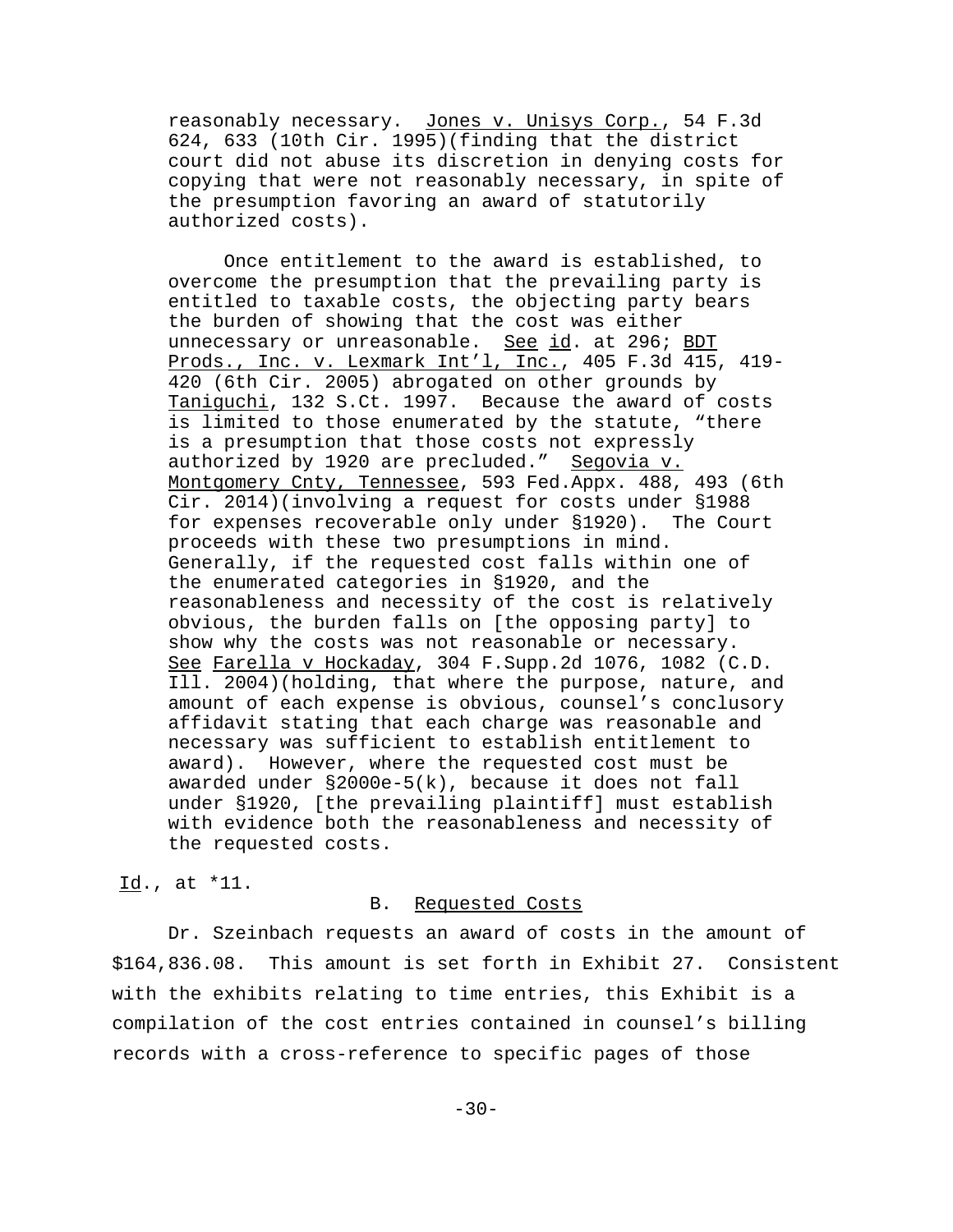records.

Mr. Rosenberg testified that all costs being sought in the fee petition were necessary and were incurred in the litigation of Dr. Szeinbach's case. Ohio State does not address the costs as set forth on Exhibit 27 but did address, only through argument, the numerous cost entries in Exhibit 8. Ohio State's primary objections to the cost entries are that they relate to unsuccessful claims or are vague.

An initial problem that is immediately apparent from Exhibit 27 is that Dr. Szeinbach seeks recovery for the fees relating to time spent by Mr. Bittner and Mr. Ball at the Schottenstein firm as costs. As explained above, this time was considered in the lodestar calculation and is not a recoverable cost.

An additional problem is that the requested cost amounts are plagued by the same record keeping issues as the time entries. The submissions require cross-referencing among various exhibits both to allow the Court to address Ohio State's concerns to the extent appropriate and to make its own reasonableness analysis. Again, the difficulty created by this manner of presentation cannot be overstated. Nevertheless, Court will make its best effort to do a reasonableness analysis. To be clear, the Court will use Exhibit 27 as the most currently available representation of the costs for which Dr. Szeinbach is seeking an award.

In Exhibit 27, the cost entries appear to be presented chronologically. The entries can be categorized as follows: filing fees; photocopies (both commercially and in-house); court reporters/transcripts; parking; food; subpoenas; postage; expert witness fees (Dr. Roig, Dr. Dolnick and Mr. Gittes); PACER charges; witness fees; process server fees; and trial exhibits and supplies. In this exhibit, Dr. Szeinbach also notes certain items not billed and the location of the receipt for an expense

-31-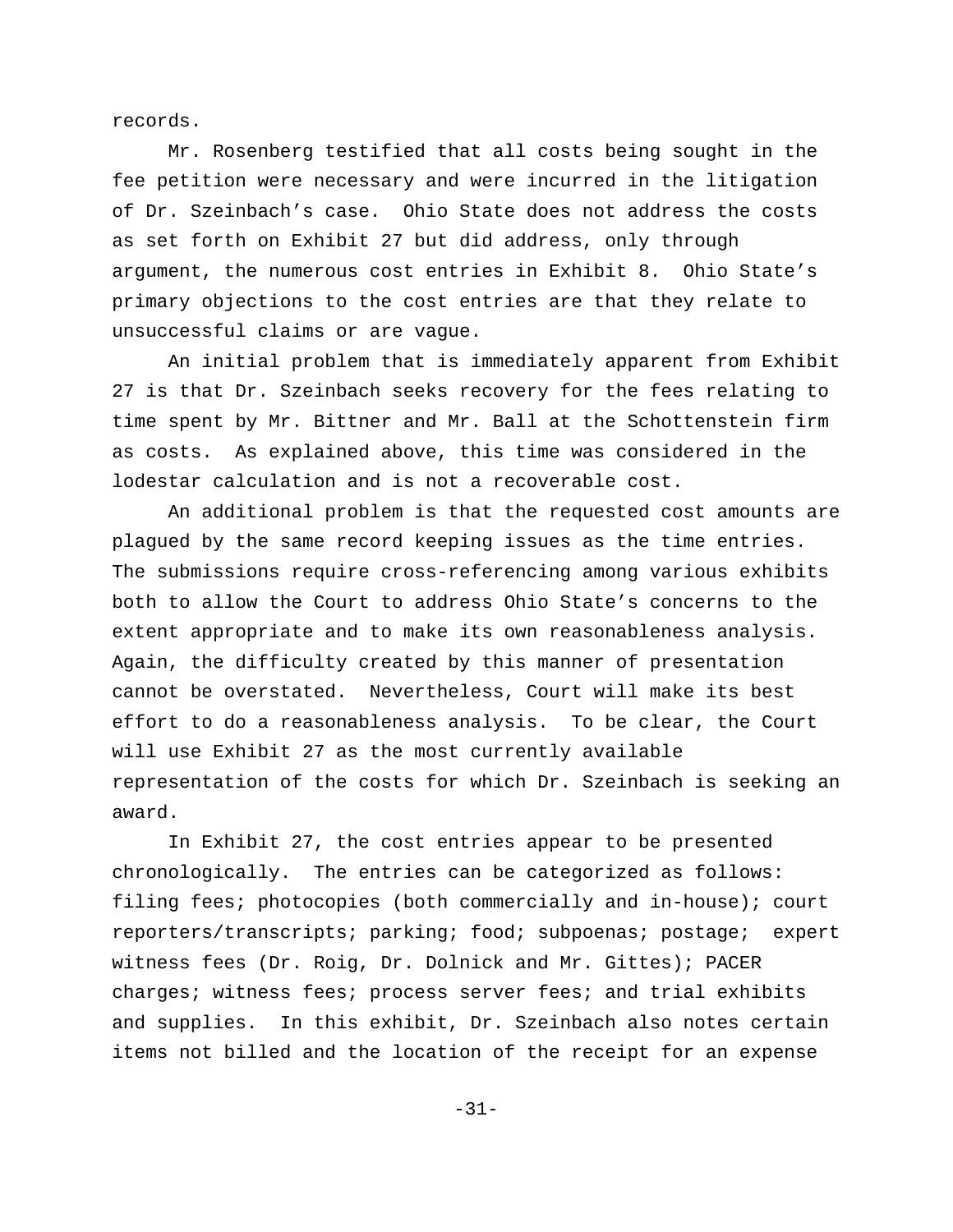or the lack of a receipt. The cost calculation also appears to include interest at the rate of 4%.

As the Court reads Exhibit 27, excluding the line item for attorney fees and the interest calculations, Dr. Szeinbach includes 134 line item charges for which she is seeking compensation as costs. These line items total, without interest, \$99,059.83. To the extent that these line items relate to costs for food, Dr. Szeinbach notes a \$1,000 deduction. See Exhibit 27, p. 10, line 161. This brings the total award for costs she is seeking, exclusive of interest, to \$98,059.83. The Court will address each category of fees as designated by Ms. Szeibach.

#### Transcript Fees

Exhibit 27 contains 52 line items designated as either "Court reporter and/or deposition transcript" or "Transcript Expense" for which Dr. Szeinbach is seeking an award of costs. See Exhibit 27. By way of example, lines 17 and 18 of Exhibit 27 identify expenses in the amount of \$586.22 and \$622.00, respectively, both with a cross-reference to Exhibit 8. A review of Exhibit 8 indicates that these costs were incurred on April 23, 2009 and represent costs for a portion "of Spectrum invoice for Massaro deposition transcript and a portion "of Spectrum invoice for Raj deposition." Most entries are similar in nature with respect to the many witnesses in this case. A quick crossreferencing of the exhibits, however, indicates some inconsistencies in the billing records. For example, there are several charges related to "Raj's" deposition and only some of the invoices appear to have been billed to Dr. Szeinbach (see, e.g., Ex. 27, p. 9, line 148). Further, another expense identified as a transcript expense (see Exhibit 27, p. 10, line 153) is actually an amount for Dr. Seoane's travel expenses to and from Boston and hotel accommodations for five unnamed witnesses. Additionally, there is some suggestion of potential

-32-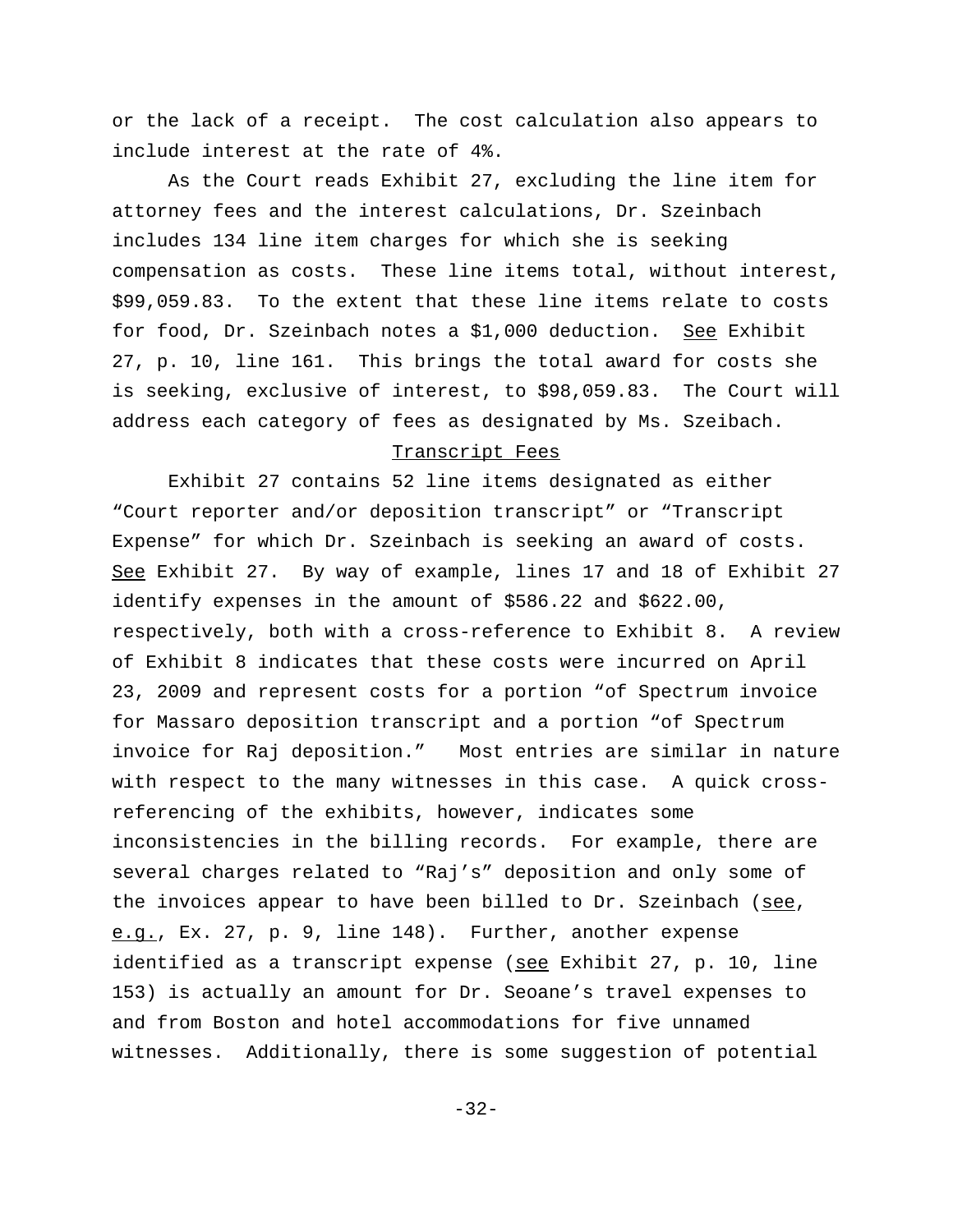duplicate billing for certain deposition charges (see Exhibit 27, p. 10, line 48). All 52 line items as claimed by Dr. Szeinbach total \$35,640.33.

An award of "fees for printed or electronically recorded transcripts necessarily obtained for use in the case" is authorized under §1920. "Necessity is determined as of the time of the taking, and the fact that a deposition is not actually used at trial is not controlling." Sales v. Marshall, 873 F.2d 115, 120 (6th Cir. 1989).

The number of line items, comprising a sizeable amount of the costs sought to be awarded, is not unexpected given the welldocumented factual intensity of this case. Mr. Gittes' extensive review of the record supported his conclusion that all of the witnesses challenged by Ohio State were necessary to the prosecution of this case. Mr. Rosenberg provided similar testimony. Ohio State did not present any evidence to the contrary. However, as explained above, the Court has noted some irregularities and potential duplicate billing. Consequently, while the Court is satisfied that most of the entries for transcript and court reporter fees were necessarily obtained for use in this case, a reduction in the amount requested is required. Consequently, the Court finds the appropriate amount of reasonable and necessary costs to be \$30,399.95 and the Court will award that amount.

# Copying Fees

Exhibit 27 includes ten line items relating to costs for photocopies, including line 160 which identifies \$11,042.80 for in-house copying costs at ten cents per page. The documentation relating to these items is remarkably inadequate for such a basic cost. Some of these items are identified as "Deposition photocopies and/or parking." See, e.g., Exhibit 27, p. 2, lines 30-33. Taking line 33 as an example, this line indicates that

-33-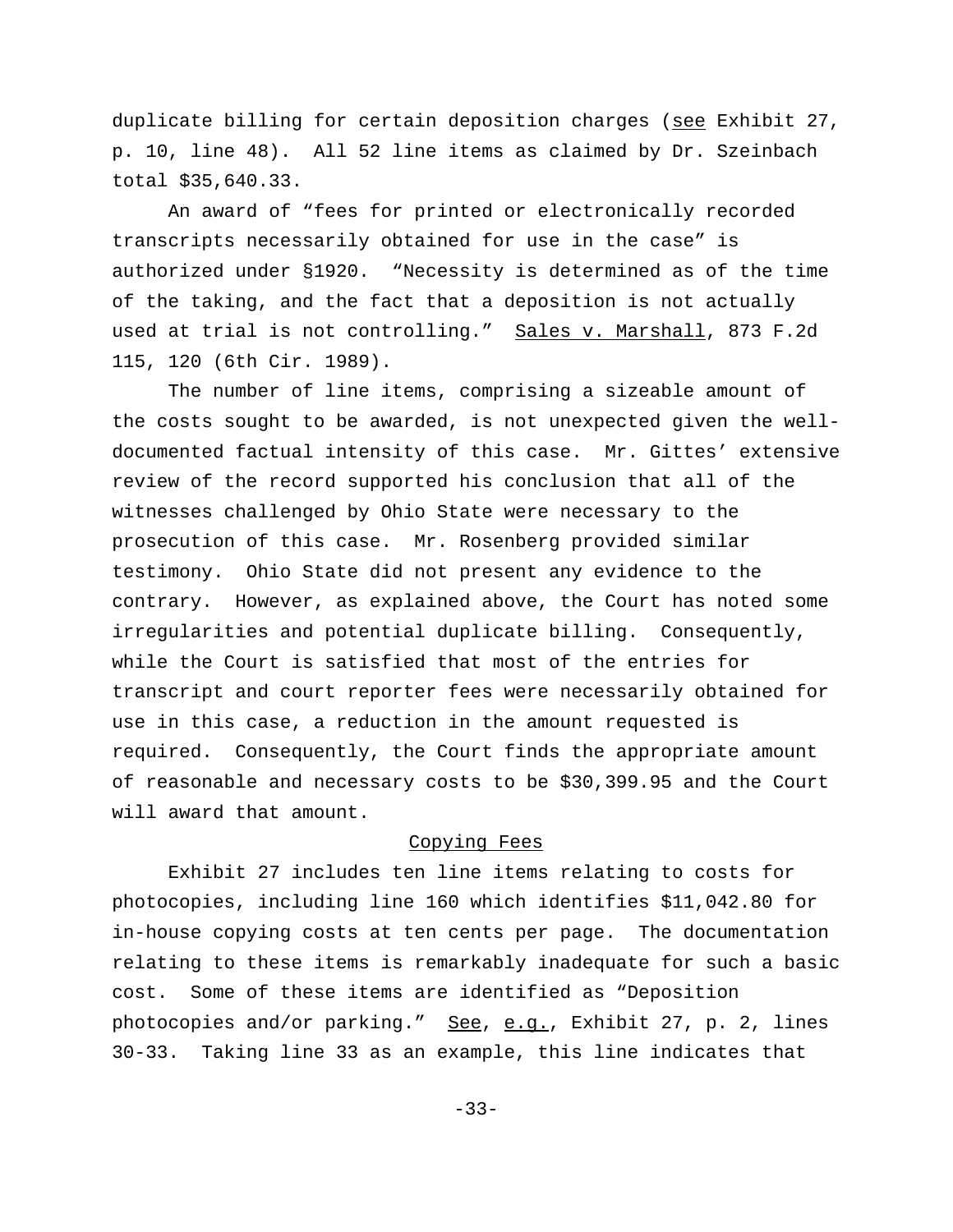costs of \$13.73 were incurred on June 23, 2009. This line further indicates that this charge was documented on both Mr. Rosenberg's billing records - Exhibit 8, page 23 - and the receipts - Exhibit 29, pp. 39-41. The amount reflected in Exhibit 8 is \$11.44 for parking fees and photocopy charges and Exhibit 29 contains an indecipherable receipt making it impossible for the Court to attempt to reconstruct Mr. Rosenberg's math. Further, the entry relating to the in-house copying costs literally states "hand written record kept on postit notes - with cumulative total carried forward."

Costs for copies may be awarded under §1920(3) or (4). Costs are generally recoverable when the costs are incurred for documents prepared for the court or the opposing party. Lensing v. Potter, 2015 WL 10892073, \*18 (W.D. Mich. Aug. 20, 2015). Copy costs for the convenience of counsel are generally not recoverable. Id. The Court of Appeals has instructed that courts should not simply "rubber stamp" a party's photocopying expenses without examining them for reasonableness. Huntsville Golf Development, Inc. v. Brindley Const. Co., 2011 WL 4960421, \*5 (M.D. Tenn. Oct. 18, 2011). Such costs are subject to greater scrutiny than other costs.  $\underline{Id}$ . The court may reduce the number of copies to account for copies obtained for the convenience of counsel when there are non-itemized requests. Id.

As explained above, the Court is without any meaningful information from which it could determine how many copies may have been made for convenience of counsel as opposed to for the court and opposing party. At the same time, the record in this case easily supports the conclusion that Dr. Szeinbach incurred a significant amount of copying costs. The Court simply cannot determine a precise amount based on the documentation before it. Consequently, it will discount the requested amount of in-house copying fees by 50% and award Dr. Szeinbach \$5,521.40 in costs

-34-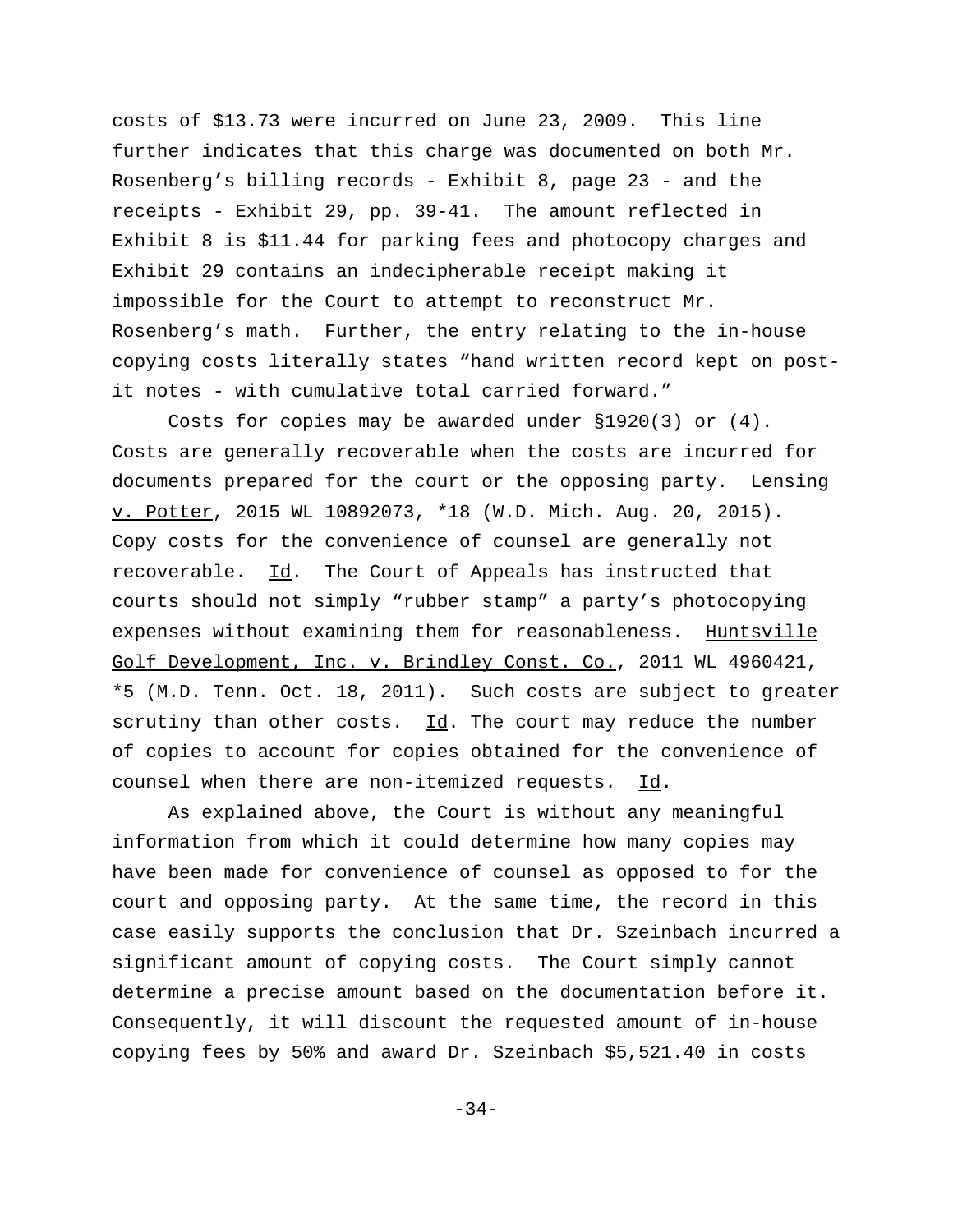for photocopies. The Court will not make a cost award for relating to the commercial photocopies because of the inadequate documentation.

# Filing Fees

Exhibit 27 denotes costs of \$350 and \$405 representing the initial filing fee for this case incurred in 2008 and for the first appeal in 2011. These combined amounts total \$755.00. These fees are recoverable under §1920 and will be allowed.

## Parking Fees

Thirty-nine entries on Exhibit 27 make some reference to parking expenses. Some of them delineate a specific parking fee. Others denote a parking fee within a block notation relating to costs for food or other expenses. As noted, Dr. Szeinbach has taken a lump sum deduction for food expenses. Several of the entries on Exhibit 27 are unaccompanied by a receipt. This makes it difficult for the Court to determine accurately the total amount of parking fees Dr. Szeinbach seeks to recover through her cost award. The isolated entries reflecting parking charges suggest a range from \$3.00 to \$9.00.

Certainly, courts have awarded costs for parking fees under §2000e-5(k) as expenses ordinarily billed to a paying client. Lensing, 2015 WL 10892073, at \*19. Under this circumstance, the Court will allow a recovery of \$6.00 for each instance of parking for a total of \$234.00.

# Process Servers, Witness Fees, and Subpoenas

There are multiple entries relating to subpoenas, witness fees and subpoenas contained in Exhibit 27. This category required some cross-referencing to other exhibits to even begin to understand the billing entries. Based on this crossreferencing, these entries appear to include the following: \$100 - subpoenas for Adam Uhas on August 7, 2009 and January 25, 2010; \$125.00 - subpoena for Dr. Lee on March 26, 2010; \$40.00 -

-35-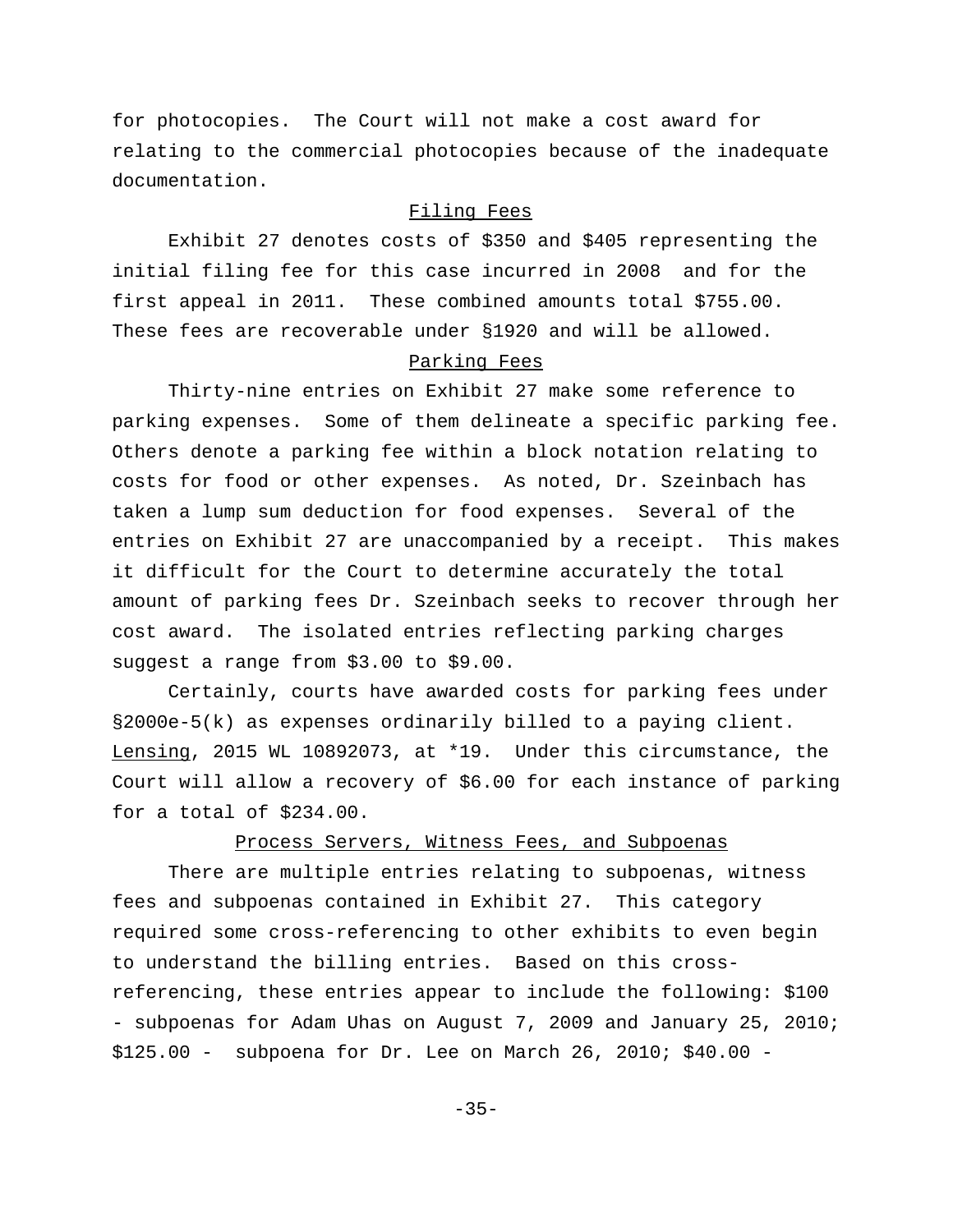witness fees for Dr. McCamey on April 15, 2014; \$165.00 - process server expense for Dr. McCamey on April 28, 2014; \$850.00 witness fee expense for Dr. McCamey on April 29, 2014; \$365.44 witness fees for Ohio State witnesses broken down as follows -

|         | \$59.04 Jennifer Moseley; |
|---------|---------------------------|
| \$97.12 | Robert Buerki;            |
|         | \$53.44 John Fowble;      |
|         | \$47.84 Anne Massaro;     |
| \$59.04 | Melap Nahata;             |
|         | \$48.96 Priscilla Hapner. |

See Exhibit 29, pages 124-129; \$226.34 - witness fees for Ohio State adverse witnesses on May 11, 2014, broken down as follows -

> \$59.04 Olga Gonzales; \$47.84 Carole Anderson; \$54.46 Charles Brooks; \$65.00 Carmen Yarbrough.

See Exhibit 29 pp. 131-134; \$798.70 - process server fees for out of state Ohio State witnesses on May 31, 2014, broken down as follows -

> Matthew Platz; Dale Vandre; William Hayton; Robert McGrath; Joseph Dasta.

See Exhibit 29 pp. 135-141; \$690.00 - process service fees on May 29, 2014, broken down as follows -

> \$65.00 Charles Brooks; \$65.00 Anne Massaro; \$65.00 Carole Anderson; \$65.00 Priscilla Hapner; \$65.00 Jennifer Mosley; \$65.00 Milap Nahata; \$65.00 Carmeen Yarbrough; \$65.00 Olga Esquivel-Gonzalez; \$105.00 Robert Buerki; \$65.00 John Fowble.

See Exhibit 29, pp. 147-149; \$668.78 - airfare and trial expenses for lay witness Jessie Au, as broken down in Exhibit 29, p. 200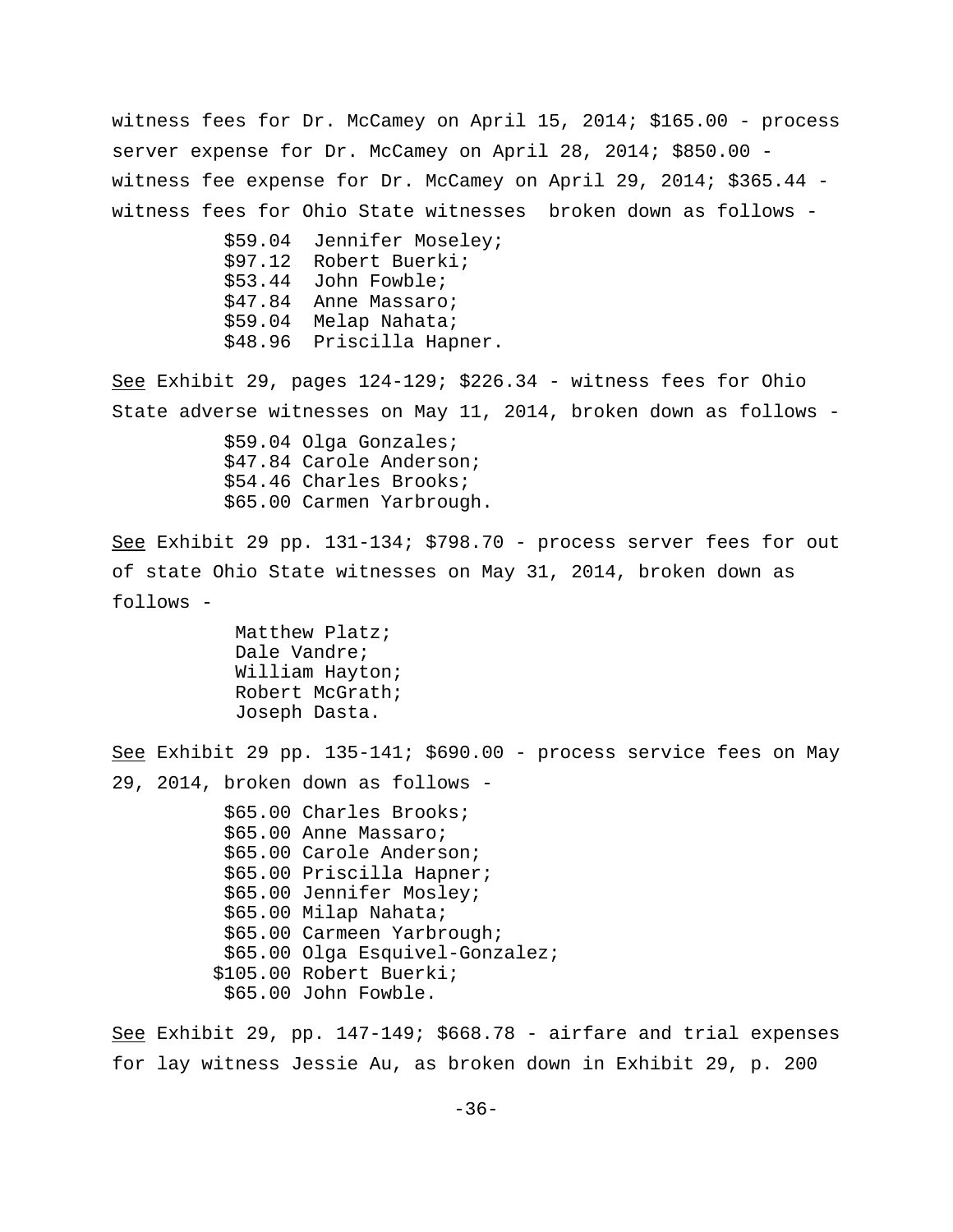There is an additional process server expense appearing in Exhibit 27 at line 152 in the amount of \$805.70 with a crossreference to Exhibit 29, pp. 191-197, as the location of the corresponding receipt. The receipts, however, are court reporter invoices for what appear to be daily trial transcripts of select witness testimony. This amount will not be considered within this category. The Court also notes that its review of the invoices relating to the process server fees for the out-of-state Ohio State witnesses do not reflect strictly service of process fees. Rather, additional fees are reflected in the \$798.70 total, including witness fees and subpoena fees. Based on the state of the record-keeping in this case, the Court will not consider these other fees.

The Court of Appeals has authorized service of process fees under §1920(1) for private process servers, but only up to the amount the United States Marshal would have charged. Lensing, 2015 WL 10892073, at \*17, citing Arrambide v. Wal-Mart Stores, Inc., 33 Fed.Appx. 199, 203 (6th Cir. 2002). In 2014, the Marshals Service charged \$65 per hour for each item served plus travel costs. Consequently, the Court will award \$650.00 for the service of process fees on May 29, 2014 and \$325.00 for the service of process fees on May 31, 2014, and \$65.00 for service on Dr. McCamey for a total award of \$1,040.00 for service of process fees.

Further, 1920(3) authorizes a court to award witness fees. "'The witness fee identified in 1930(3) is defined in 28 U.S.C. 1821.'" Lensing, at \*15, quoting Crawford Fitting, 482 U.S. at 440-41. "Section 1821(a)(1) requires a witness who attends court or a deposition scheduled under a rule or by order of the court to be paid fees."  $\underline{Id}$ . "Subsection (b) authorizes a witness fee of \$40 per day of attendance, in addition to mileage." Id. With respect all witness fees with the exception of Dr.

-37-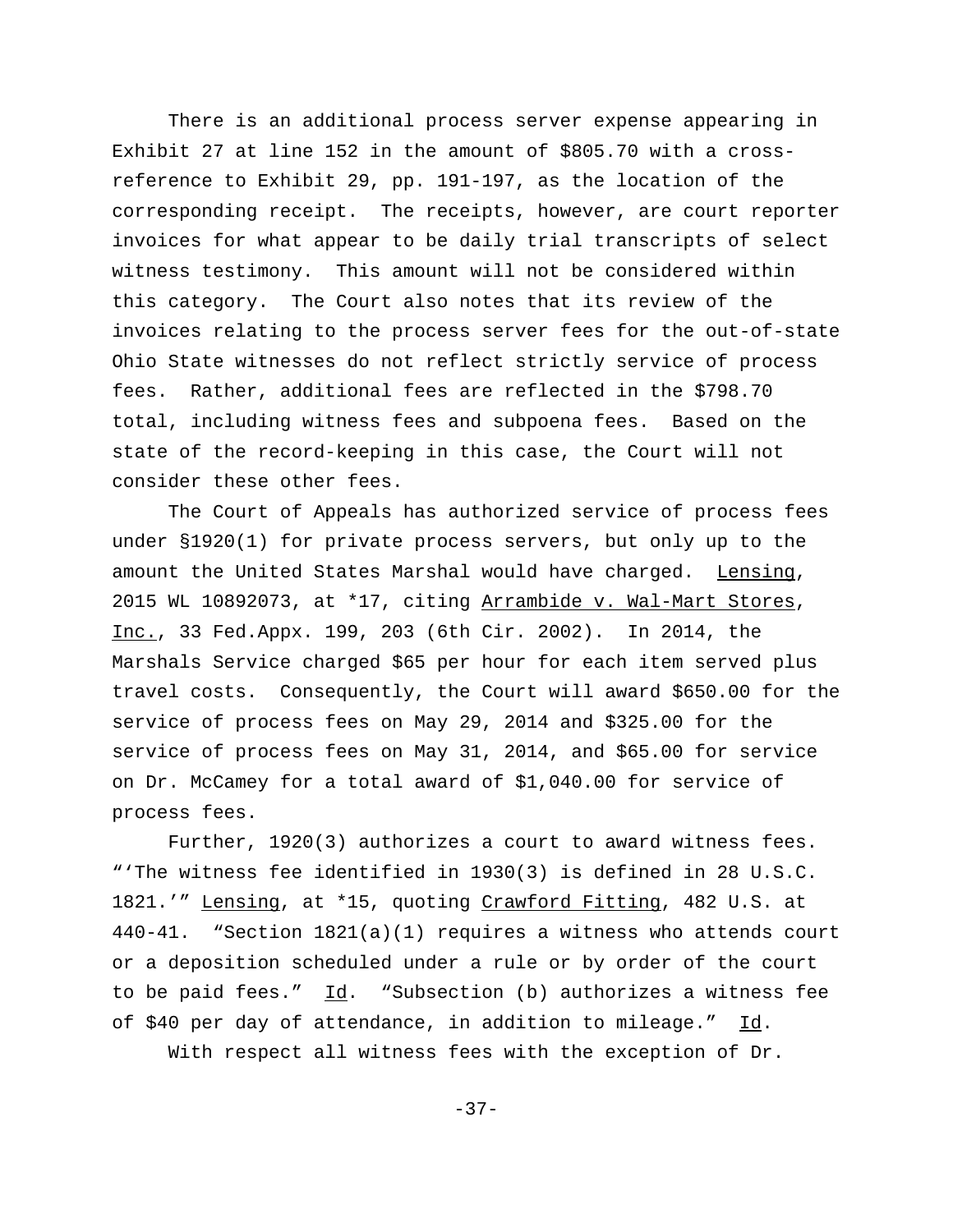McCamey and Jessie Au, the receipts indicate a flat fee payment and do not itemize between witness fees and mileage or subsistence fees. The requested amounts, however, do not seem out of line with the inclusion of mileage or subsistence fees above the witness fees. Moreover, Ohio State has not challenged these requested costs on this basis. Consequently, the Court will award costs in the amount of \$591.78 for witness fees relating to the witnesses other than Dr. McCamey and Jessie Au.

There are two requests for witness fees relating to Dr. McCamey - the standard \$40.00 witness fee and what appears to be a professional deposition service fee in the amount of \$850.00. There was no testimony at the fee hearing indicating that Dr. McCamey's role in the litigation was as an expert witness retained by Ms. Szeinbach. Consequently, the \$850.00 witness fee request will be denied. See Lensing, at \*16 (denying professional service fees for individuals not retained as expert witnesses). However, the Court sees no reason to decline to award costs for the statutory witness fee of \$40.00 for Dr. McCamey.

 This brings the Court to Dr. Szeinbach's lay witness, Jessie Au. Dr. Szeinbach seeks costs for airfare, mileage to and from the airport and meals for one day at the per diem rate for Columbus. Dr. Szeinbach represents the relevant per diem to have been \$56.00 per day. Receipts for Ms. Au's travel expenses are contained in Exhibit 29 at pages 199-202. Ohio State did not contest this per diem rate.

Available witness expenses in addition to attendance include travel and subsistence fees as set forth in 28 U.S.C. §1821. Lensing, at \*15, quoting L&W Supply Corp. v. Acuity, 475 F.3d 737, 738 (6th Cir. 2007). Under that statute, "[a] witness who travels by common carrier shall be paid for the actual expenses of travel on the basis of the means of transportation reasonably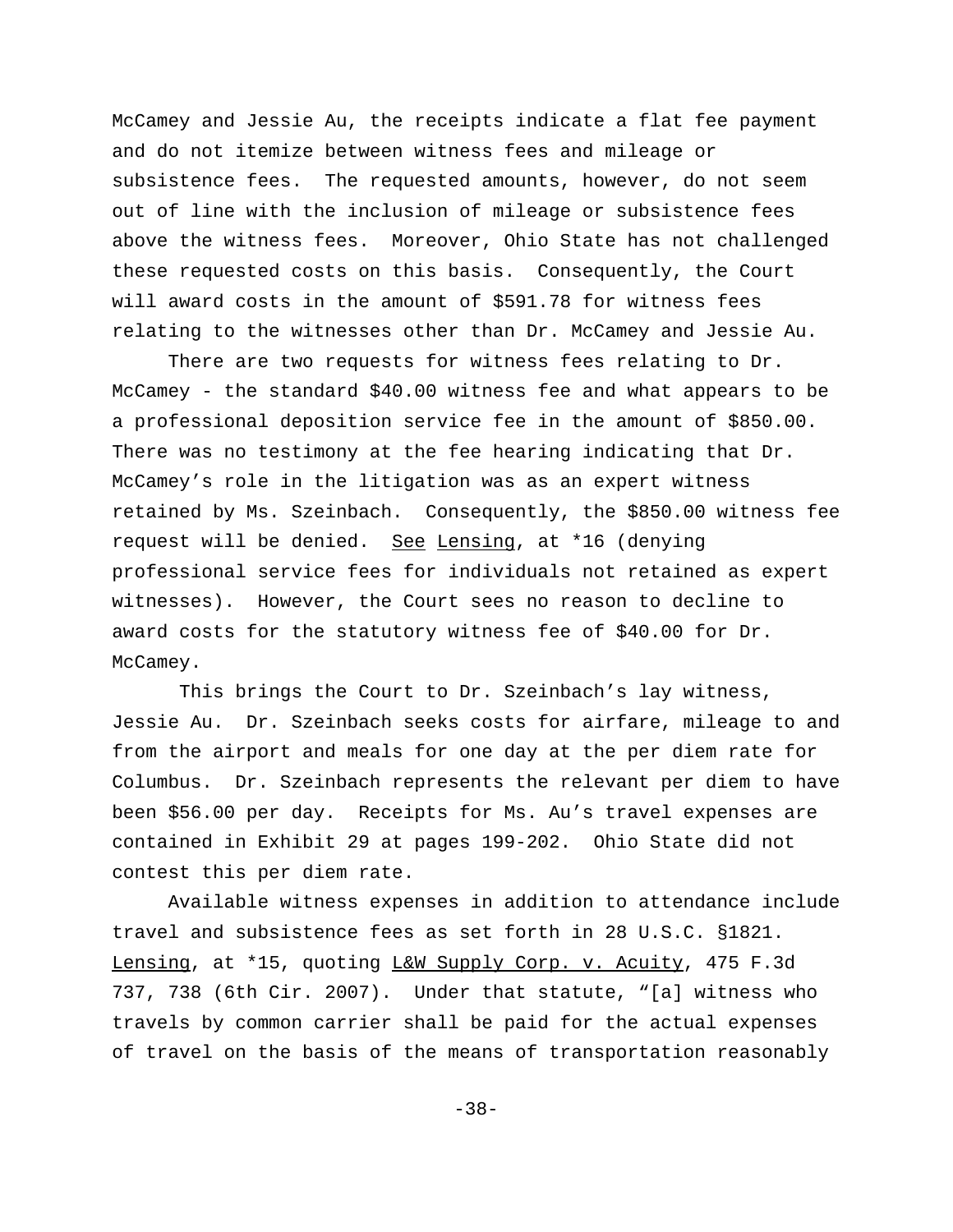utilized and the distance necessarily traveled to and from such witness's residence.... A receipt or other evidence of actual cost shall be furnished." Consequently, the Court will costs in the amount of \$668.78 for this witness' travel costs.

The Court recognizes, as explained above, that Dr. Szeinbach seeks a cost award for similar witness fees for Dr. Seoane's travel expenses to and from Boston and for five unnamed witnesses' hotel accommodations. There is no supporting documentation for these expenses other than a handwritten invoice noting a lump sum payment. This documentation is insufficient to support a cost award for these expenses.

Ms. Szeinbach has provided no documentation to support the requested costs for subpoenas issued to Mr. Uhas or Dr. Lee. Consequently, the Court will not award costs relating to these subpoenas.

#### PACER Fees

Exhibit 27 contains seven entries for PACER charges identified simply as "PACER expense[s]." These entries total \$70 and range in date from November 27, 2012 through June 15, 2014. The entries the Court cross-referenced on Exhibit 8 simply indicate a PACER charge without any identification as to the nature of or reason for the charge. Ohio State objects to some of these charges on vagueness grounds. As noted, however, Mr. Rosenberg testified that all costs were reasonable and necessary to the litigation. Consequently, the Court will award costs for PACER charges in the amount of \$70.00.

#### Fee Expert Fred Gittes

Exhibit 27 sets forth expert witness for Mr. Gittes at \$37,475.65. Mr. Gittes testified at the hearing that through June 8, 2017, his fee was \$40,858.75. This is consistent with the invoices Dr. Szeinbach has included in Exhibit 32 for Mr. Gittes' time November 11, 2016 through June 8, 2017. "Section

-39-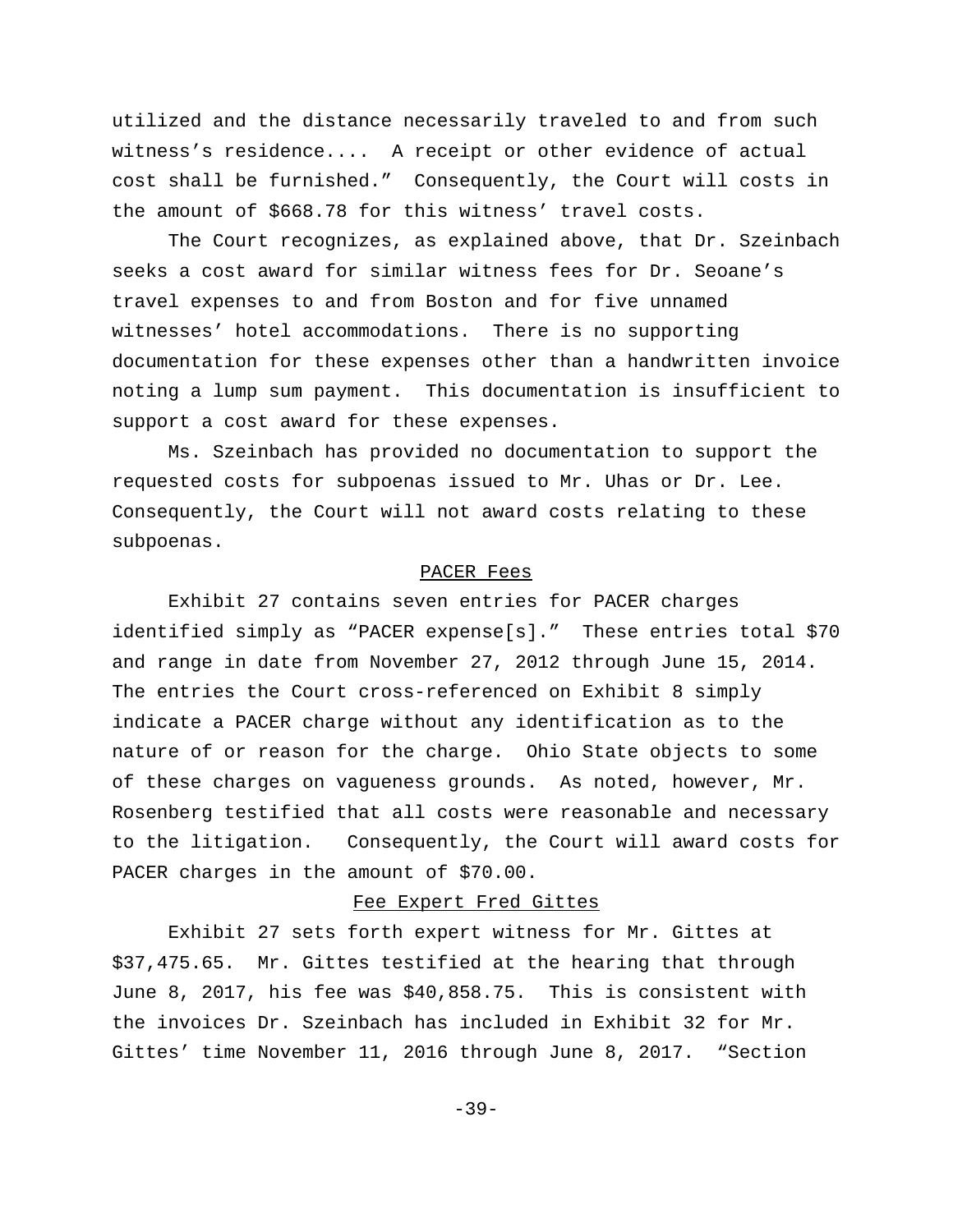2000e-5(k) permits a court to award the prevailing party in a Title VII action 'a reasonable attorney's fees (including expert fees).' A plain reading of the statute confirms that expert fees are included within, or a subset of, attorney's fees." Howe v. City of Akron, 2016 WL 916701, \*22 (N.D. Ohio March 10, 2016), quoting E.E.O.C. v. Peoplemark, Inc., 732 F.3d 584, 592 (6th Cir. 2013). In Peoplemark, the Court of Appeals explained that "[t]he benchmark for awarding expert fees under the statute is reasonableness." Id. at 594. Further, the party requesting expert fees and costs must come forward with sufficient documentation to enable the court to test the reasonableness of the request.

The Court has no difficulty determining the reasonableness of this expert witness fee expense. As noted throughout this opinion, Mr. Gittes spent extensive time in preparation of his report and his hearing testimony. As documented, his efforts resulted in significant reductions to time entries for which Dr. Szeinbach ultimately seeks a fee award. Consequently, the Court will award costs for expert witness fees in the amount of \$40,858.75.

### Experts Roig and Dolnick

Exhibit 27 sets forth costs for what appear to be the professional service fees of Drs. Dolnick and Roig. These entries are identified as "Roig Retainer" in the amount of \$500.00; "Roig invoice" in the amount of \$1000; "Dolnick invoice" for \$2625.00; and "Dolnick invoice" for \$1500. Contrary to what would be expected relating to professional services, there are no invoices or receipts for these charges except with respect to the Roig retainer. This receipt, found on page 30 of Exhibit 29, indicates a payment made on May 19, 2009, in the amount of \$1020 and allocated between Dr. Szeinbach and Dr. Seoane. However, the Court recognizes that there can be no

 $-40-$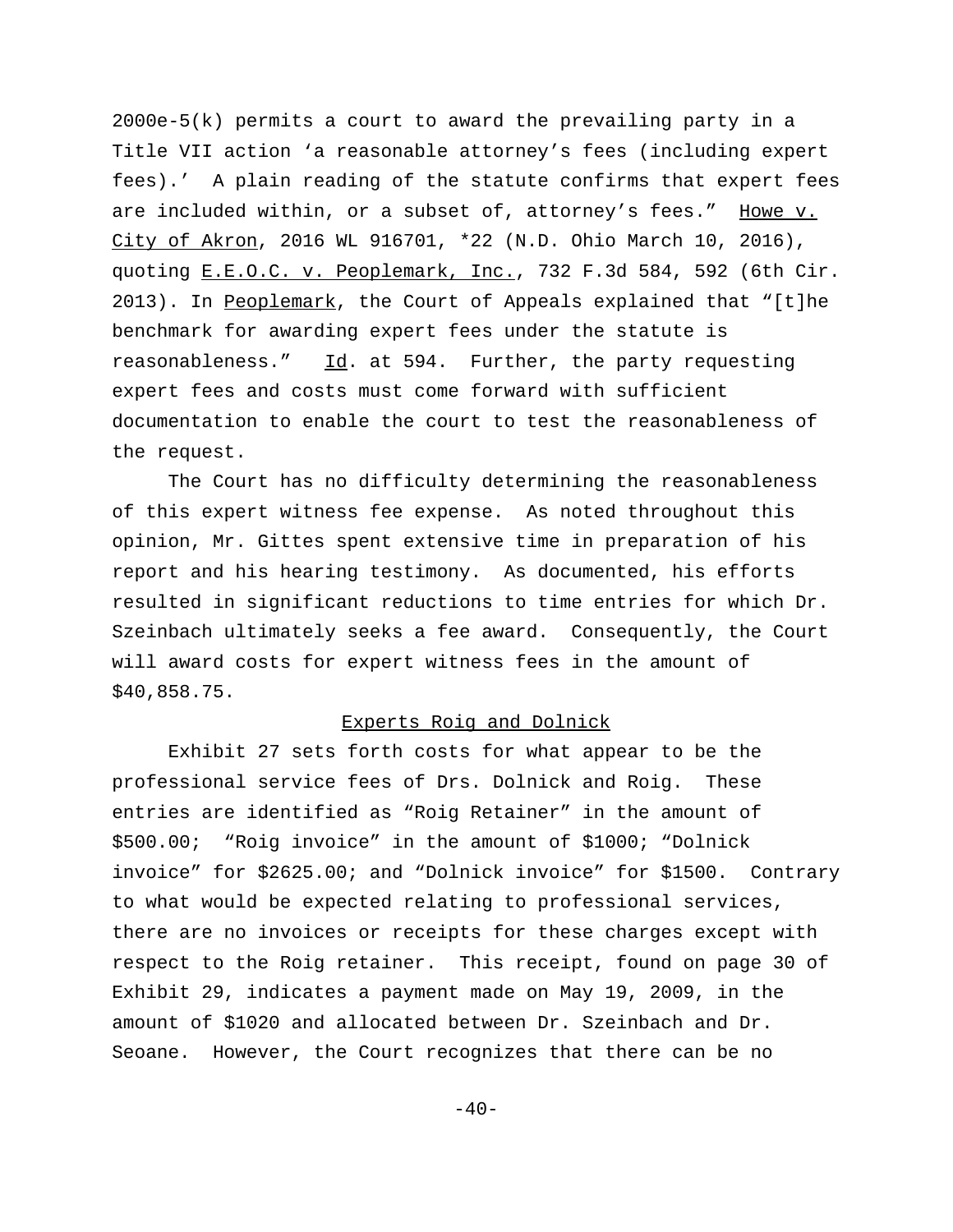question that these individuals were experts retained by Dr. Szeinbach. The motions practice in this case and the testimony at the fee hearing clearly support such a conclusion. Ohio State does not suggest otherwise. As explained, fees for expert witnesses may be awarded to a prevailing Title VII plaintiff under 42 U.S.C. §2000e-5(k). Consequently, the Court will award these costs in the amount of \$5625.00.

#### Postage

Exhibit 27 includes five entries totaling \$111.66 designated as postage costs. This includes the amount of \$91.39 on February 8, 2010. There are no receipts relating to any of these postage entries. Exhibit 8, the billing records, indicates that the \$91.39 amount represents a Federal Express overnight charge pertaining to the McGrath deposition exhibits. Courts have awarded costs related to postage fees. See Schumacher v. AK Steel Corp. Ret. Acc. Pension Plan, 995 F.Supp.2d 835 (S.D. Ohio 2014). Federal Express charges are not necessarily routinely awarded as costs. See, e.g., Choike v. Slippery Rock University of Pennsylvanie of the State System of Higher Educ., 2007 WL 3120097) (W.D. Pa. Oct. 22, 2007)(finding unreasonable request for cost of overnight federal express necessitated by location of plaintiffs' counsel). Because the charges in this category are not well-documented and the Court has no basis upon which to evaluate the necessity for the Federal Express charge, the Court will deny the request for an award of these costs.

## Trial Exhibit and Supplies

Exhibit 27 identifies three line items relating to costs for trial exhibit supplies and expenses. These line items reflect the following amounts: \$236.04 from May 26 - 30, 2014; \$952.25 from May 31, 2014 - June 2, 2014; and \$42.33 for June 7, 2014. The receipts pertaining to these items contained in Exhibit 29 indicate that these charges are for copies and other supplies

-41-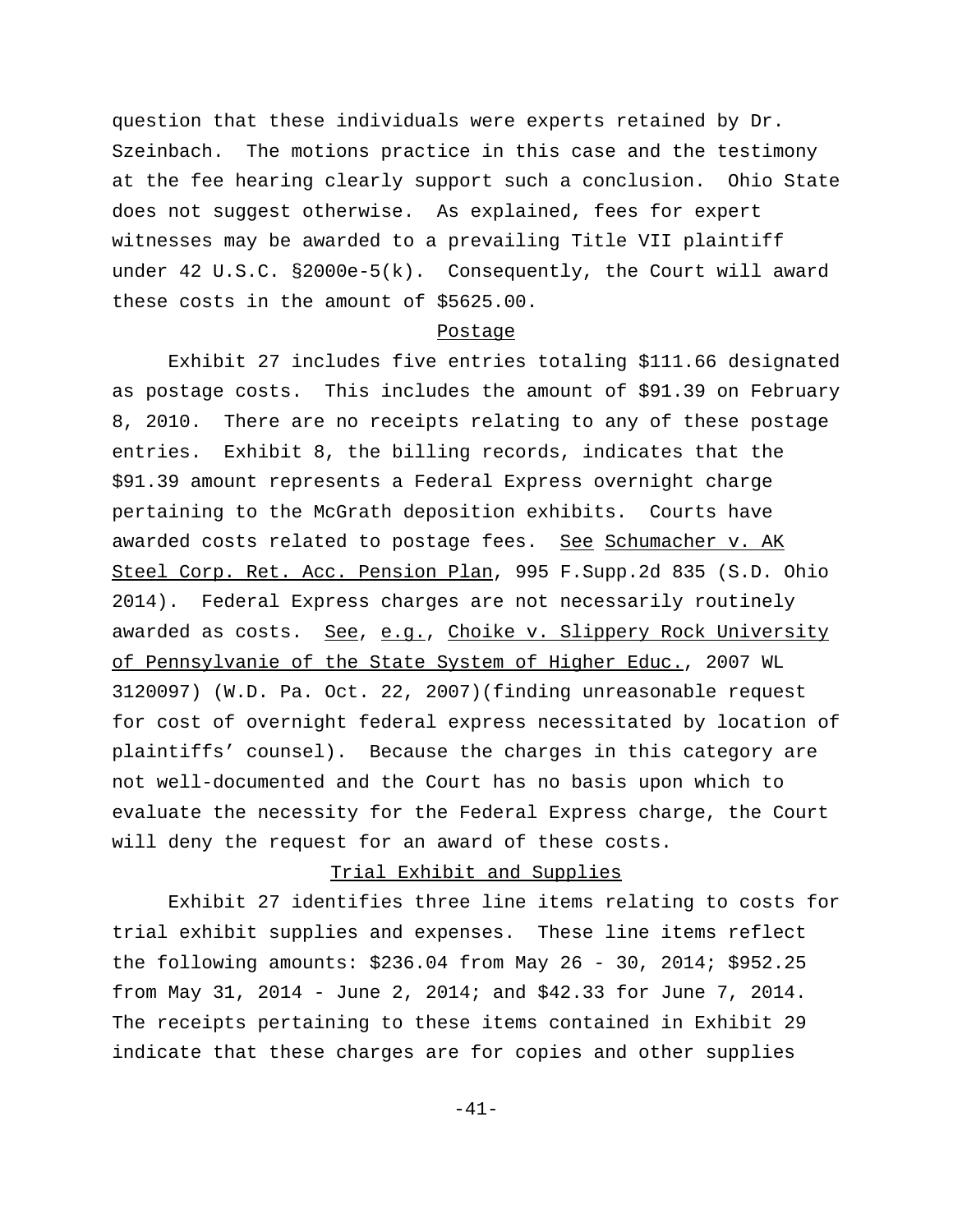representing "'incidental and necessary expenses incurred in furnishing effective and competent representation.'" Lankford v. Reladyne, LLC, 2016 WL 3640691 (S.D. Ohio June 29, 2016)(awarding costs for similar items). Consequently, the Court will award costs for these items in the amount of \$1230.62.

#### Attorney Fee Hearing Costs

Exhibit 27 contains a single line item relating to a lump sum amount of \$1220.30 for "photocopy, subpoena, process server, and other expenses related to Attorney Fee Hearing." This entry cites to Exhibit 32, pages 17 - 28. The Court has reviewed the designated pages of Exhibit 32 and it is not obvious to the Court how the requested amount was calculated. Adding the amounts on these combined pages does not yield the requested amount. Further, there are items reflected in the receipts for which an award of costs would not be made under either §1920 or as a cost typically billed to a paying client. On the other hand, some expenses appear to be fairly categorized as incidental and necessary expense of the type approved relating to the trial. Without belaboring the issue, the Court's review of these receipts indicates that an award of costs in the amount of \$490.00 is reasonable and appropriate for expenses related to the fee hearing.

Based on all of the above, the cost award approved by the Court can be summarized as follows:

| Transcripts                  | \$30,399.95  |
|------------------------------|--------------|
| Copying                      | \$5,521.40   |
| Filing                       | 755.00<br>\$ |
| Parking                      | \$<br>234.00 |
| Process Servers, Witnesses & |              |
| Subpoenas                    | \$2,340.56   |

| Costs Summarv |
|---------------|
|               |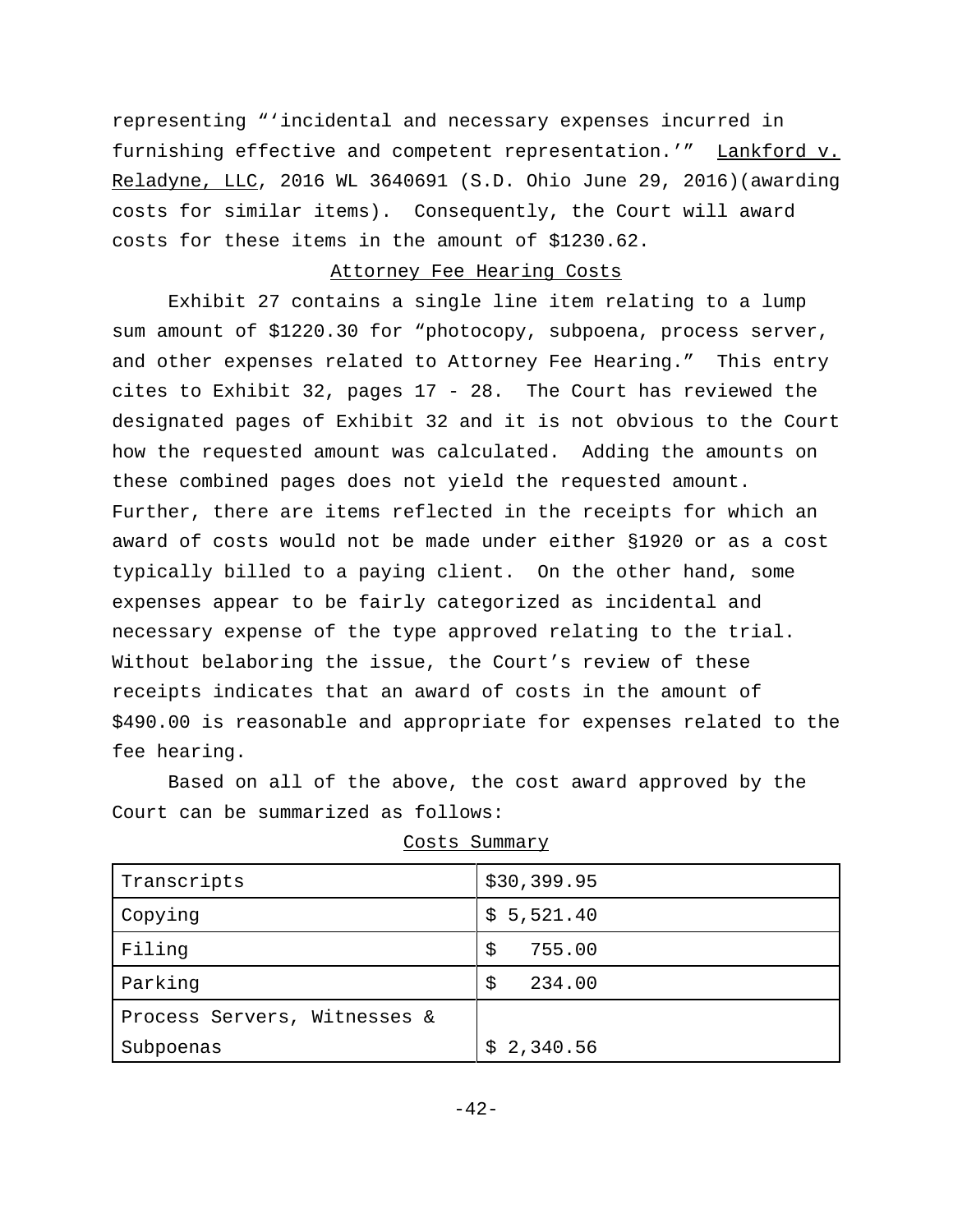| PACER                     | \$<br>70.00  |
|---------------------------|--------------|
| Fee Expert Fred Gittes    | \$40,858.75  |
| Experts Roig & Dolnick    | \$5,625.00   |
| Postage                   | \$0          |
| Trial Exhibits & Supplies | \$1,230.62   |
| Attorney Fee Hearing      | \$<br>490.00 |
| Total                     | \$87,525.28  |

## Additional Issues

Ohio State raised two separate issues in its closing argument which appear to sound in judicial estoppel. First, it contended that at a status conference conducted on February 21, 2014, Mr. Rosenberg represented that he would be seeking fees only at the rate at which he billed Dr. Szeinbach. That argument was based on statements made at pages 59-61 of the transcript (Doc. 236) where Mr. Rosenberg, in discussing a document request for the bills he sent to Dr. Szeinbach, said that he had no obligation to produce the actual bills. Magistrate Judge Abel agreed, but also commented that Ohio State was entitled to know how much Dr. Szeinbach had paid in fees and that if she became the prevailing party, that information was "relevant" and it would be helpful for "OSU [to] know that its exposure is in the lawsuit in terms of settlement ...."

After further discussion, Mr. Rosenberg said this about how much he might request in fees: "[A]s I explained earlier on it, this is what I'll be asking for based on what I received. It is not the billing rate." (Tr. 61)(emphasis supplied). In an earlier part of the same conference, OSU's counsel brought up the fact that they had not received a quarterly statement of fees and expenses in some time, and also noted that Mr. Rosenberg had not disclosed his hourly billing rate to Dr. Szeinbach, but "tells us what he got in some other case."  $\underline{Id}$ . at 40. He responded that

 $-43-$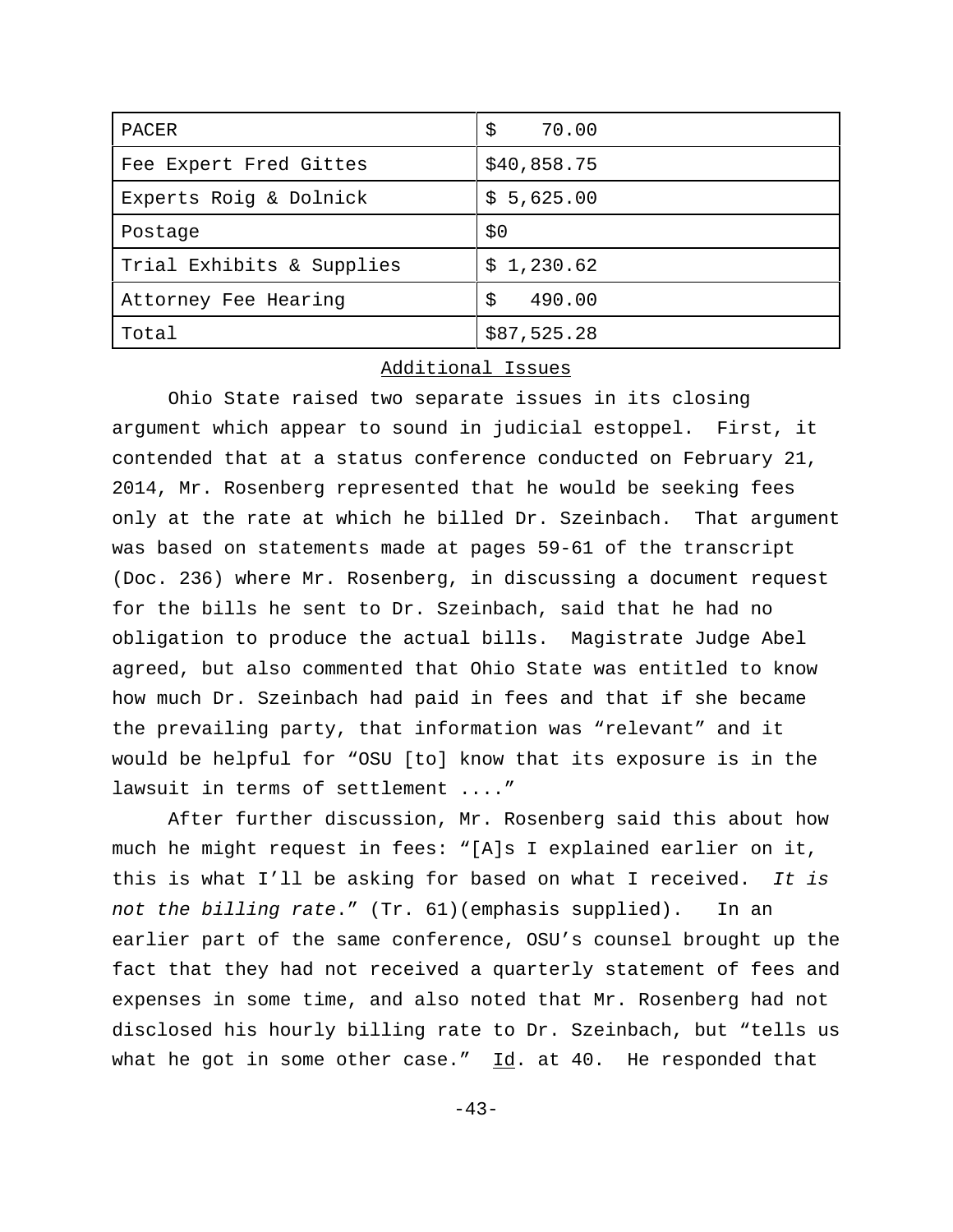he had "all kinds of hourly rates for clients, down to free," and that he had recently itemized his fees "based on what I was recently awarded by this Court."  $\underline{Id}$ . at 41. Mr. Rosenberg testified at the hearing that he was referring to a case in which he had been awarded fees at the rate of \$275.00 per hour, and the transcript of the status conference bears that out; he commented that when he was an associate at Bricker and Eckler, his rate was \$225.00 per hour, and "I'd hope that I'm worth 50 bucks more since then." Id. Judge Abel also advised the parties that if there were an attorneys' fee motion, Dr. Szeinbach "would have the burden of proving the reasonableness of the attorney's fees and the rate, which is generally the rate for an attorney of Mr. Rosenberg's experience and years of practice in this community." Id.

There is only one reasonable interpretation of these comments, and it is not that Mr. Rosenberg had made some commitment to seek fees only at the rates he used when billing Dr. Szeinbach. He said just the opposite, and there was a discussion about the fact that he had, at that point, given Ohio State a number based on a \$275.00 per hour rate. The Court cannot construe that discussion to be an agreement on Mr. Rosenberg's part to seek fees only at that rate even if the fee matter was not resolved until 2017, and Judge Abel clearly articulated the correct standard, so Ohio State cannot now argue that it was misled in some way by statements made at the status conference. Even if it could make that argument, however, it has no impact on the legal issues now before the Court.

The Court of Appeals, in Bonkowski v. Allstate Ins. Co., 544 Fed. Appx. 597, 602 (6th Cir. Aug. 23, 2013), explained the doctrine of judicial estoppel this way:

"Judicial estoppel is an equitable doctrine that preserves the integrity of the courts by preventing a party from abusing the judicial process through cynical

-44-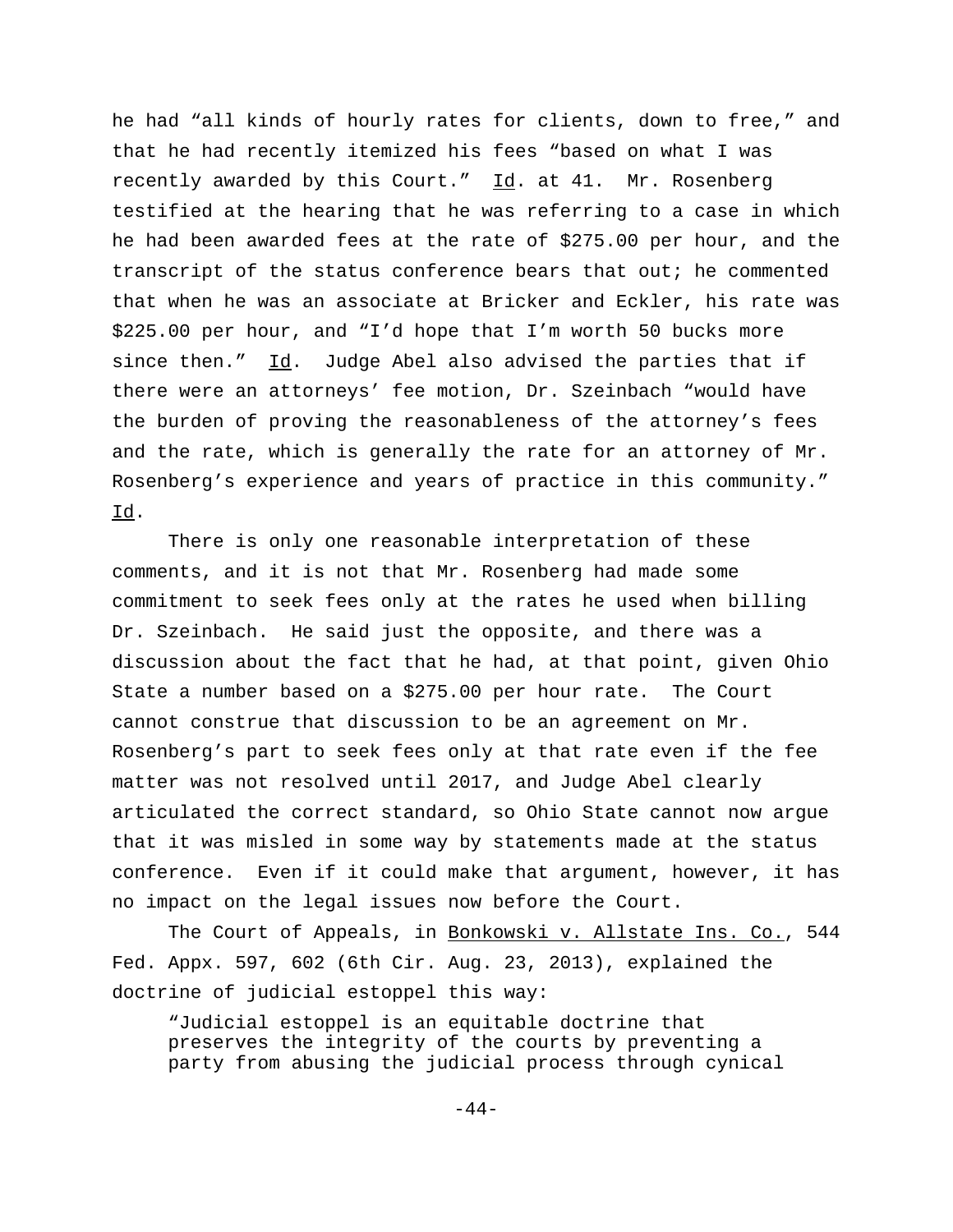gamesmanship, achieving success on one position, then arguing the opposite to suit an exigency of the moment." Teledyne Indus., Inc. v. Nat'l Labor Relations Board, 911 F.2d 1214, 1217–18 (6th Cir.1990). " '[W]here a party assumes a certain position in a legal proceeding, and succeeds in maintaining that position, he may not thereafter, simply because his interests have changed, assume a contrary position, especially if it be to the prejudice of the party who has acquiesced in the position formerly taken by him.' " Lorillard Tobacco Co. v. Chester, Willcox & Saxbe, LLP, 546 F.3d 752, 757 (6th Cir.2008) (quoting New Hampshire v. Maine, 532 U.S. 742, 749, 121 S.Ct. 1808, 149 L.Ed.2d 968 (2001)). Thus, the doctrine "bars a party from (1) asserting a position that is contrary to one that the party has asserted under oath in a prior proceeding, where (2) the prior court adopted the contrary position either as a preliminary matter or as part of a final disposition." Id. (citing Browning v. Levy, 283 F.3d 761, 775 (6th Cir.2002); Teledyne, 911 F.2d at 1218) (internal quotations omitted).

Here, the Court did not adopt any position in response to the comments made by Mr. Rosenberg at the status conference other than the position that, should he move for fees, he would be entitled to be paid at the prevailing market rate for an attorney with similar experience. Further, Ohio State was unable to identify any prejudice it suffered from his comments, or any way in which its conduct in this case might have been different had he not made those statements. Judicial estoppel simply does not apply here.

The second estoppel argument advanced by Ohio State is no more persuasive. Ohio State adduced some evidence at the hearing that Mr. Rosenberg had said many times during the courts of the trial that he was "alone" and trying a case against three attorneys for the defendant. It did not direct the Court's or any witness's attention to specific statements appearing in the trial transcript, which is part of the record, so this argument is somewhat difficult to put into precise context, but the Court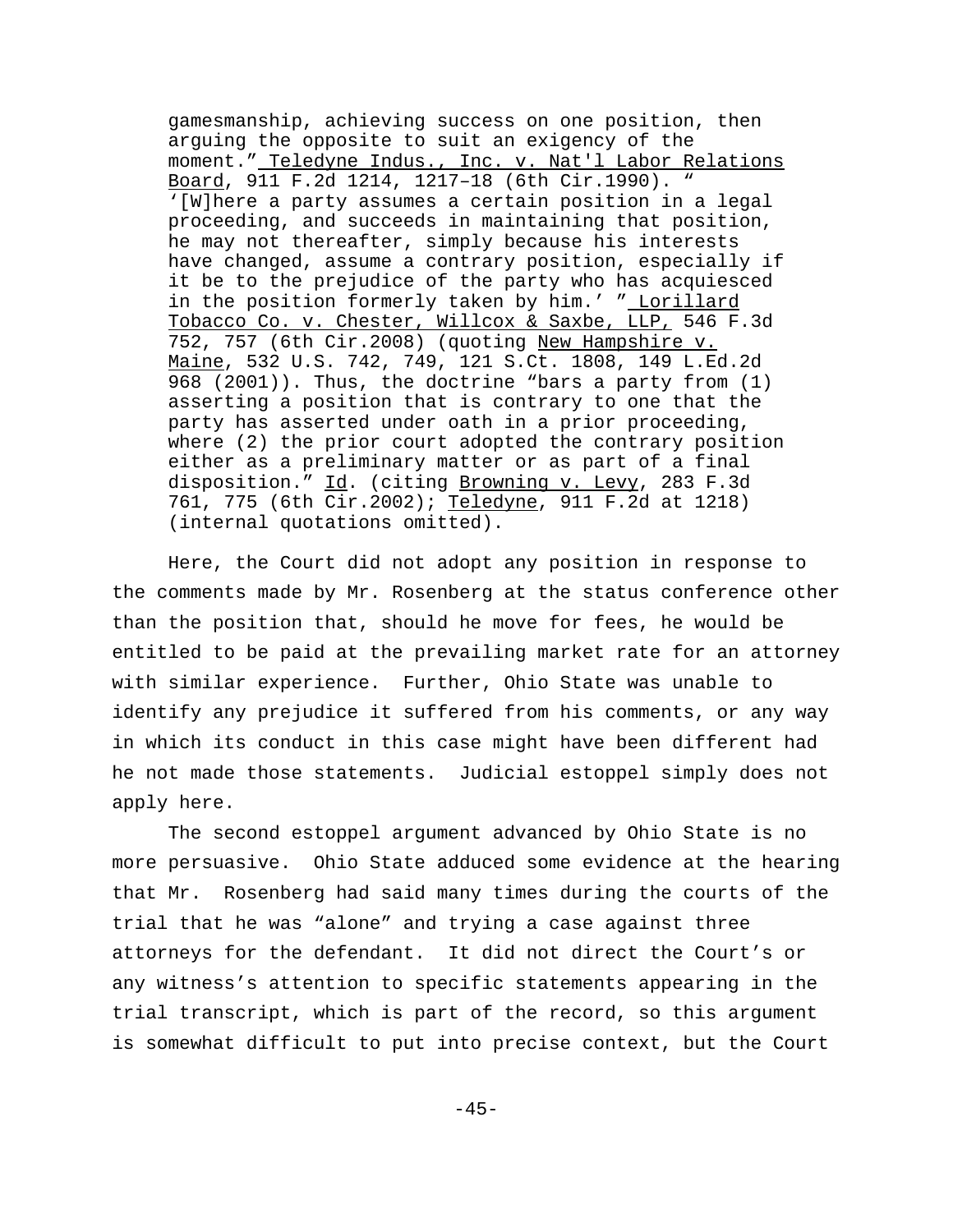is willing to assume, for purposes of this Opinion, that Mr. Rosenberg made comments to that effect. In fact, Mr. Rosenberg had asked another attorney associated with his firm, Diane C. Jaquish, to sit through the entire trial as an observer and to consult with him about the progress of the case. Dr. Szeinbach has asked for Ms. Jaquish's fees to be paid as part of the Court's fee award. Ohio State contended that it would now be unfair to allow her to recover those fees because Mr. Rosenberg made misrepresentations about her participation to the Court and to the jury.

Again, looking at the elements of judicial estoppel, the Court did not adopt any specific position or make any rulings based upon Mr. Rosenberg's statements. Further, it cannot be inferred that the jury did so, because it was properly instructed not to consider such extraneous matters when reaching its verdict. Additionally, Ohio State did not articulate any reliance on those statements or any change in its litigation position or strategy because of them. It also admits that Ms. Jaquish actually spent the time she is claiming. While the Court does not condone any misrepresentations Mr. Rosenberg might have made on this subject - although, again, it is not necessary to actually determine if he said anything that was not true - such statements have no legal impact on the attorneys' fees issue now before the Court. There is a difference between a vague feeling of unfairness and a legal defense to an attorneys' fee petition, and this argument clearly falls into the former category. Consequently, the Court gives no weight to either of these arguments.

## III. Order

For the reasons stated above, the motion for attorneys' fees and costs (Doc. 358 as supplemented by Doc. 384) is granted in part. Plaintiff is awarded 938,560.53 in attorneys' fees.

-46-